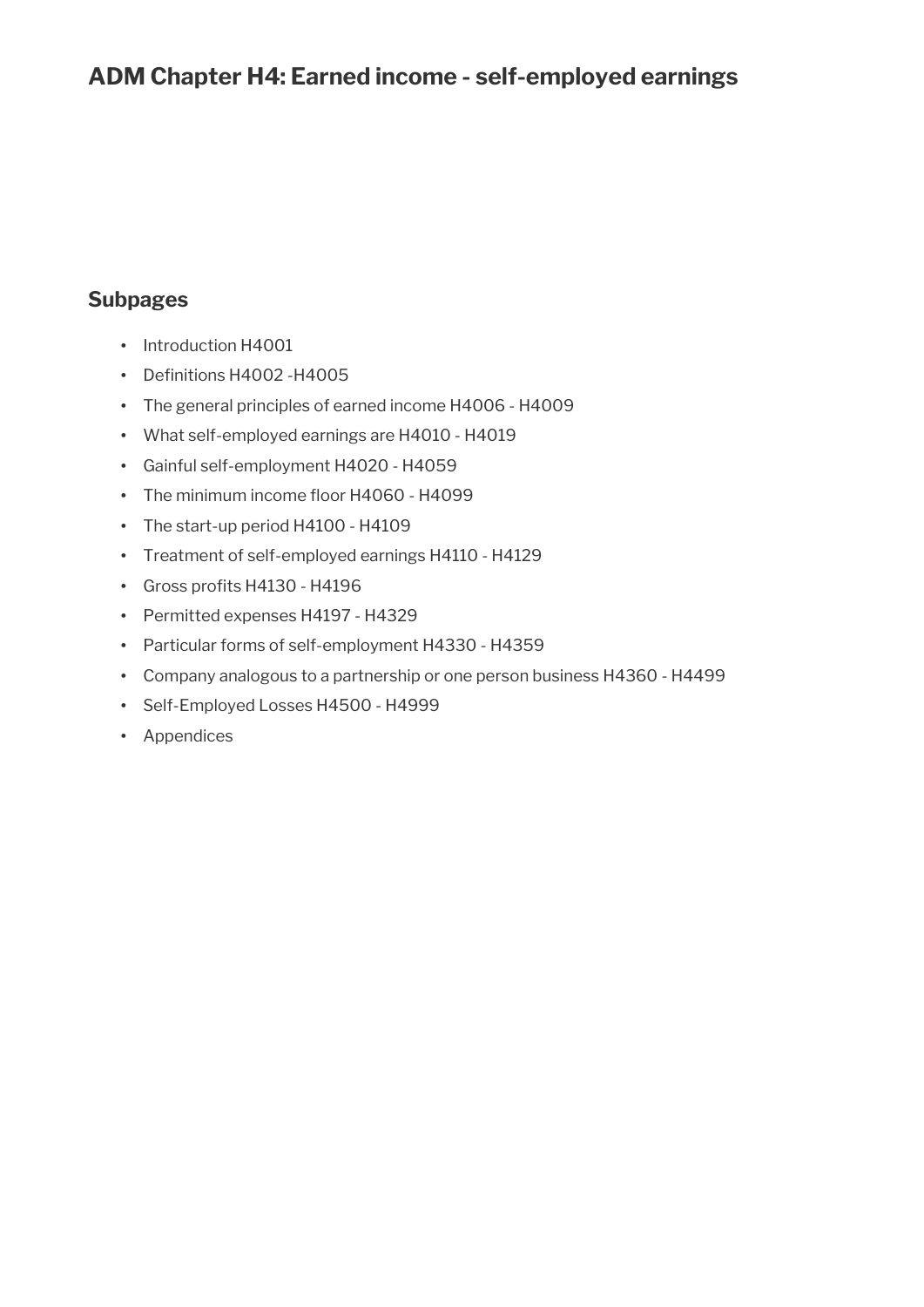# **Introduction H4001**

# **Introduction**

H4001 Guidance in this chapter covers

- **1.** what S/E earnings are
- **2.** determining gainful self-employment
- **3.** the minimum income floor
- **4.** the start-up period
- **5.** the treatment of S/E earnings including permitted expenses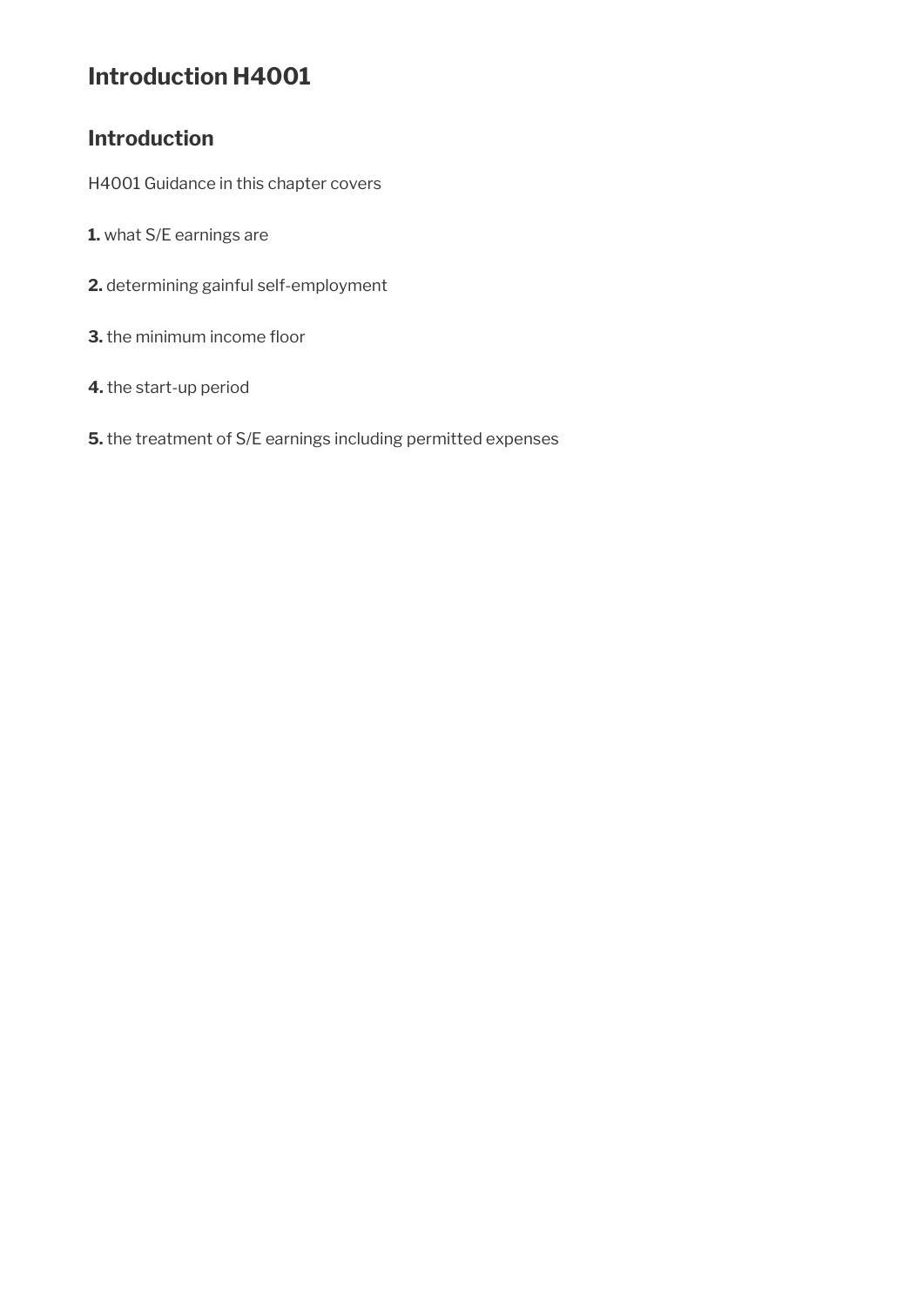# **Defnitions H4002 -H4005**

[Meaning of claimant](#page-2-0) H4002

[Earned income](#page-2-1) H4003

# <span id="page-2-0"></span>**Meaning of claimant**

 $H4002$  Claimant means<sup>1</sup> either

**1.** a single claimant for UC **or**

**2.** each of joint claimants for UC.

1 [WR Act 12, s 40](https://www.legislation.gov.uk/ukpga/2012/5/section/40) 

# <span id="page-2-1"></span>**Earned income**

H4003 Earned income means $<sup>1</sup>$ </sup>

**1.** the remuneration or profit derived from

**1.1** employment under a contract of service or in an office (including elective office) or

**1.2** a trade, profession or vocation **or**

**1.3** any other paid work **or**

**2.** any income treated as earned income for the purposes of UC.

**Note:** Paid work in **1.3** means<sup>2</sup> work done for payment or in expectation of payment. It does not include work performed for a charitable or voluntary organisation or as a volunteer where the only payment received in any of those cases is in respect of expenses.

1 [UC Regs, reg 52;](https://www.legislation.gov.uk/uksi/2013/376/regulation/52) 2 [reg 2](https://www.legislation.gov.uk/uksi/2013/376/regulation/2)

H4004 The words "derived from" mean having their origins in<sup>1</sup>. Payments for past, present and future work should be treated as earnings unless specifically excluded.

1 [R\(SB\) 21/86.pdf](../file/905294/download/R%2528SB%2529%252021%252F86.pdf)

H4005 A S/E person derives earned income from a

**1.** trade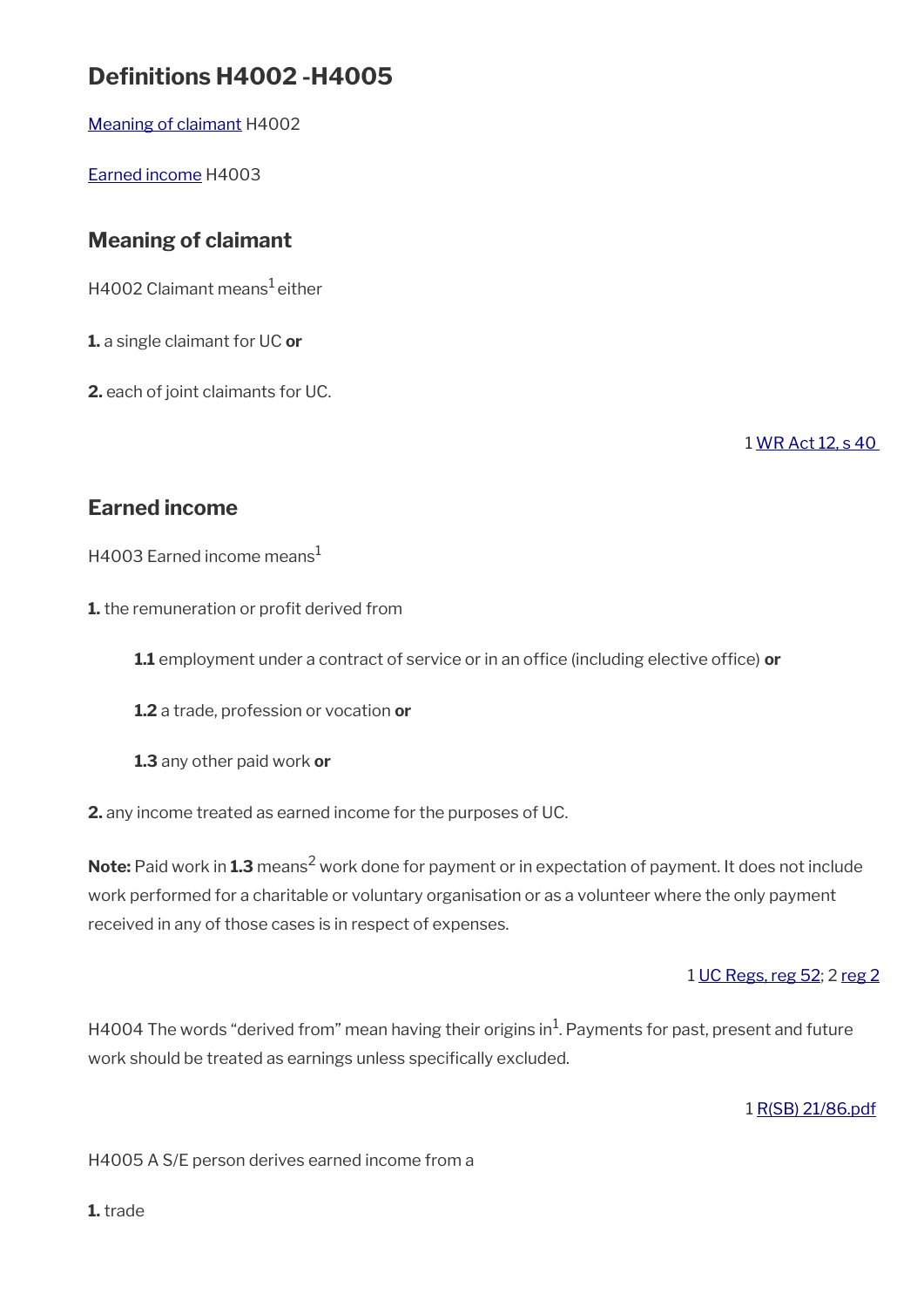**2.** profession **or**

**3.** vocation.

These are known as S/E earnings $^1$ . See H4012 et seq for guidance on trades, professions and vocations.

1 [UC Regs, reg 57\(1\)](https://www.legislation.gov.uk/uksi/2013/376/regulation/57)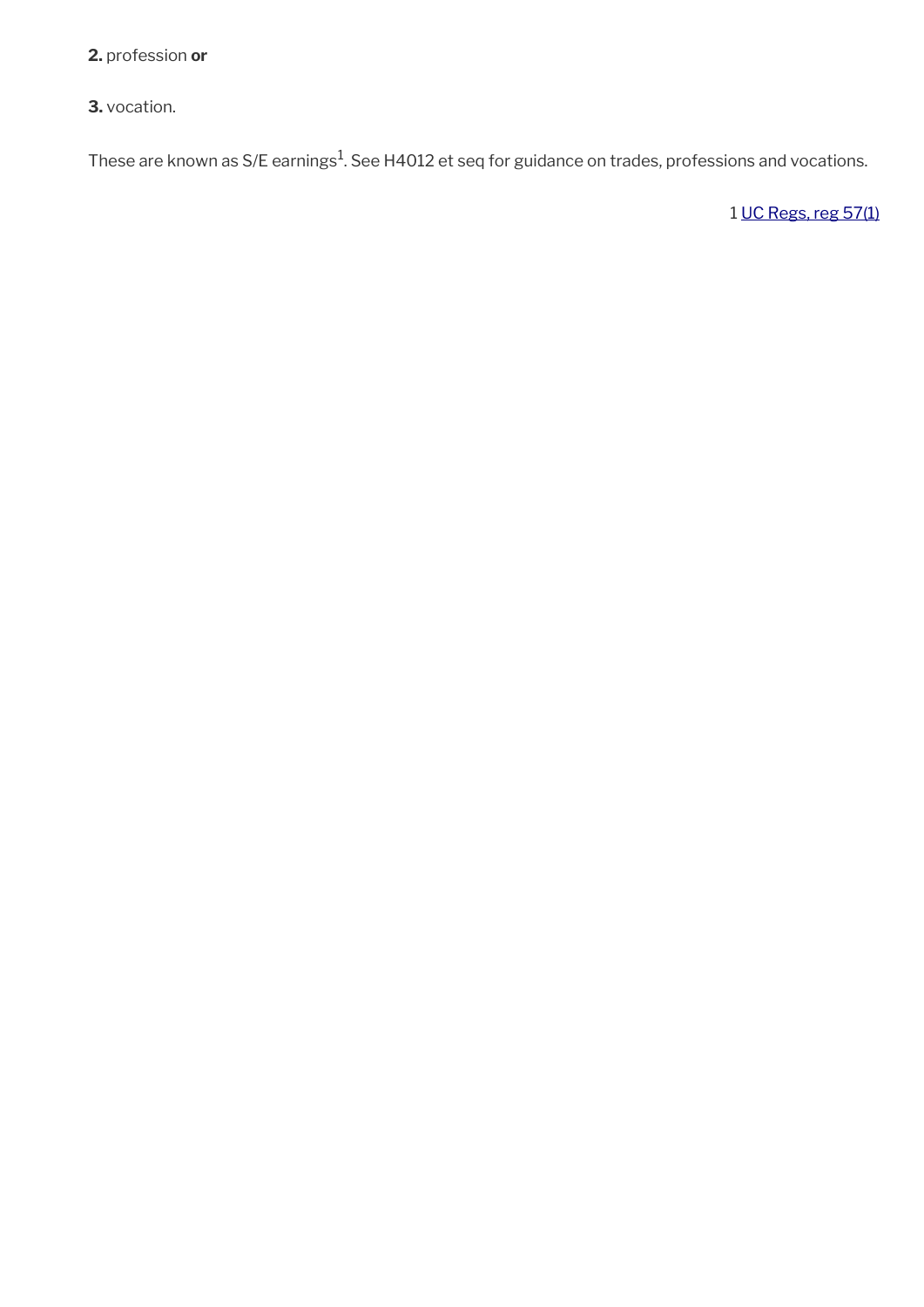# **The general principles of earned income H4006 - H4009**

[Actual amounts](#page-4-1) H4006

[Deciding entitlement before the end of the frst assessment period](#page-4-0) H4007

[Failure to report earnings](#page-5-0) H4008 - H4009

# <span id="page-4-1"></span>**Actual amounts**

H4006 Calculating a person's earned income for UC in respect of an assessment period should be based on the **actual** amounts received in that period<sup>1</sup>. Any exceptions to this rule – for example, the minimum income floor and from 11.4.18, self-employed losses in digital/ full service areas, are described in this guidance.

1 [UC Regs, reg 54\(1\)](https://www.legislation.gov.uk/uksi/2013/376/regulation/54)

#### **Example**

Nils is in receipt of UC and works on a S/E basis as a music teacher. When assessing Nils' earned income for an assessment period, the DM applies the guidance in this chapter to the actual income less permitted expenses. The resulting fgure is Nils' earned income for the assessment period.

# <span id="page-4-0"></span>**Deciding entitlement before the end of the frst assessment period**

#### H4007 Where

**1.** the DM is determining whether the claimant is entitled to UC on income grounds **and**

**2.** that determination is before the end of the first assessment period for that claim to UC

then the amount of earnings used to determine whether the financial conditions for UC are met may be based on an estimate of the amount received or to be received $^{\rm 1}$ .

1 [UC Regs, reg 54\(2\)\(a\)](https://www.legislation.gov.uk/uksi/2013/376/regulation/54)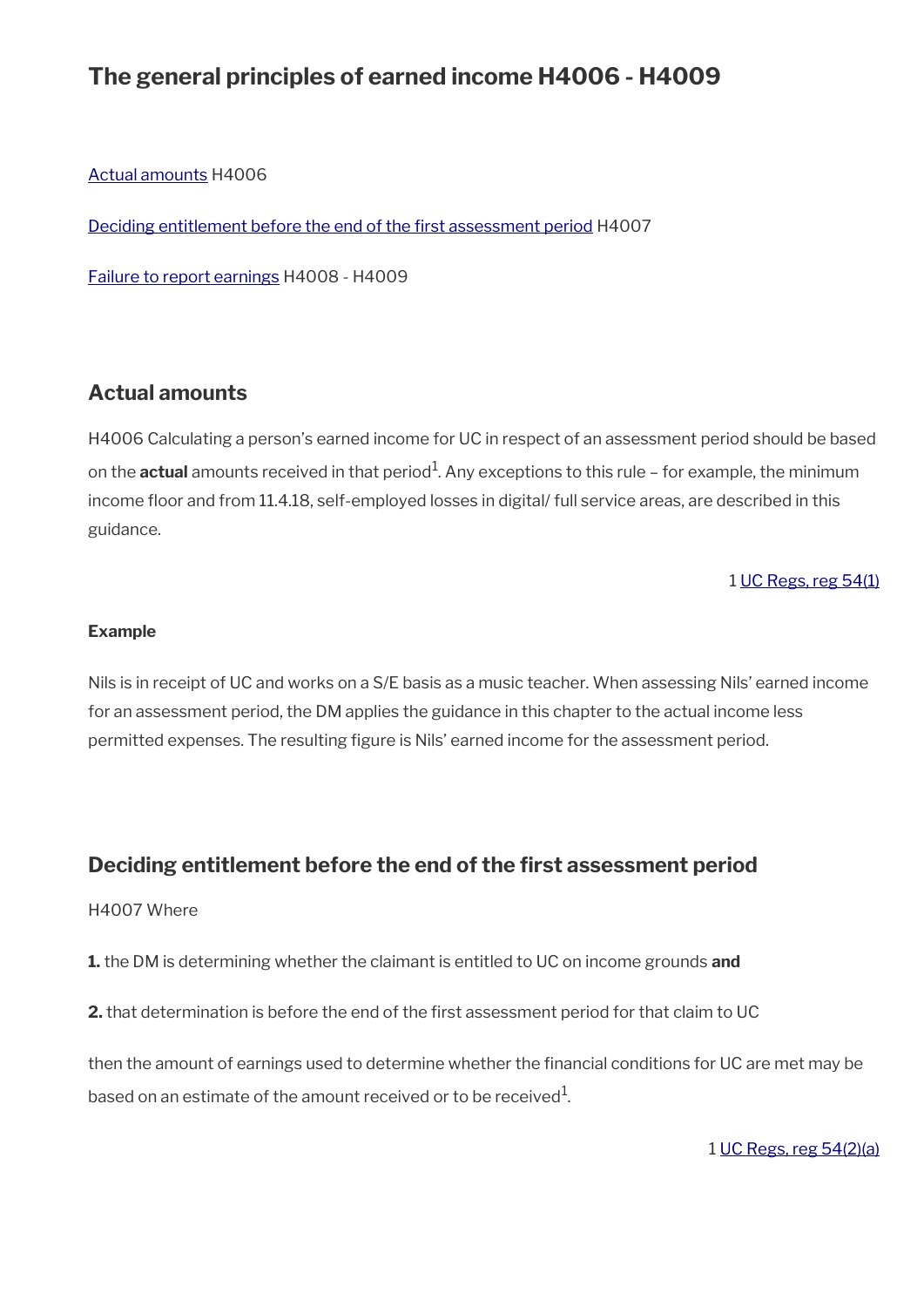# <span id="page-5-0"></span>**Failure to report earnings**

H4008 Where

**1.** the claimant has failed to report their earned income in relation to an assessment period **and**

**2.** the DM makes a determination as to the amount of earned income in that assessment period

then the amount of earnings for that assessment period may be based on an estimate of the amount received or to be received $^{\rm 1}$ .

### 1 [UC Regs, reg 54\(2\)\(b\)](https://www.legislation.gov.uk/uksi/2013/376/regulation/54)

### **Example**

Lyndon is gainfully S/E and in receipt of UC. The minimum income floor does not apply to him because he is still in the start-up period. In each of the last six assessment periods, Lyndon has reported his S/E earnings and they have worked out at about £120. Lyndon informs the DWP seven days after the end of his assessment period that he is in hospital following an accident two days earlier and expects to be there for five weeks. He is able to provide a Doctor's letter to that effect. Nobody else can access his business accounts so he will be unable to report his S/E earnings for the previous period within the required timescales but believes his earnings were similar to those of the last few assessment periods. The DM decides to use an estimate of £120 for the purposes of Lyndon's S/E earnings for the latest assessment period.

H4009 The decision as to whether or not to use an estimate should be based on the facts of each individual case.

### **Example**

Andrew is self-employed and in receipt of UC. He contacts the department on the last day of his assessment period to say he is out of town for the week on business and will not be able to access his accounts and work out his S/E earnings until he returns. The DM decides that in this case no estimate should be made and advises Andrew that he can report his earnings when he returns so that his UC can be calculated and paid. The DM reminds Andrew of the timescales within which he can report.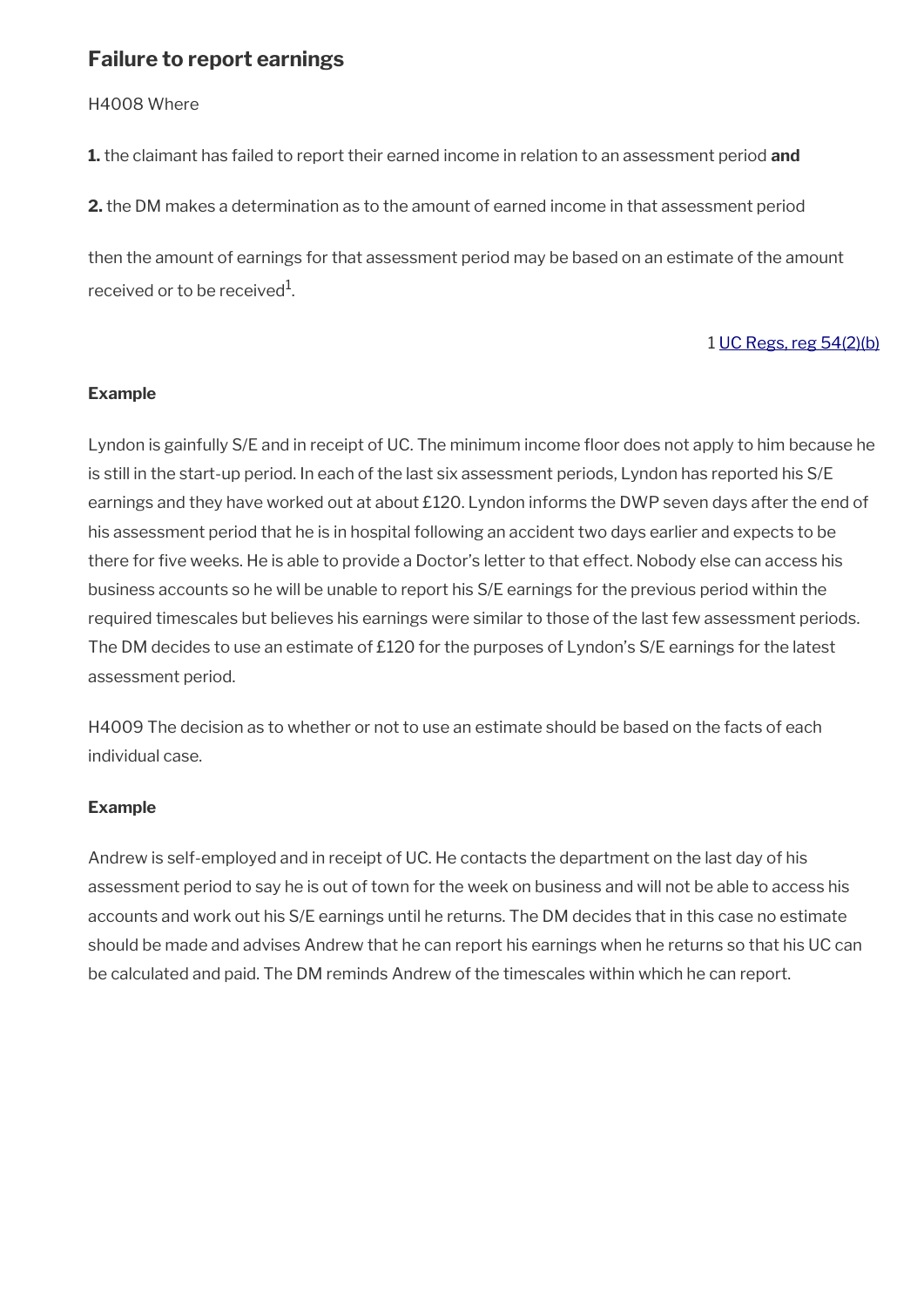# **What self-employed earnings are H4010 - H4019**

[What self-employed earnings are](#page-6-1) H4010 - H4011

[Trade, profession or vocation](#page-6-0) H4012 - H4019

# <span id="page-6-1"></span>**What self-employed earnings are**

H4010 **[\[See ADM Memo 11/20\]](http://intranet.dwp.gov.uk/manual/advice-decision-making-adm/1120-hmrc-and-devolved-administration-coronavirus-schemes-and-uc) [\[See ADM Memo 10/20\]](http://intranet.dwp.gov.uk/manual/advice-decision-making-adm/1020-universal-credit-coronavirus-self-employed-claimants-and-reclaims-amendment-regulations-2020)** S/E earnings consist of income that a person derives from carrying on a trade, profession or vocation and which isn't employed earnings $^1$ .

**Note:** Employed earnings are earnings derived from employment under a contract of service or as the holder of an office (including elective office)<sup>2</sup>. ADM Chapter **H3** provides guidance on employed earnings.

#### 1 [UC Regs, reg 57\(1\)](https://www.legislation.gov.uk/uksi/2013/376/regulation/57); 2 [reg 55\(2\)](https://www.legislation.gov.uk/uksi/2013/376/regulation/55)

H4011 The identifcation of whether the claimant is in receipt of S/E earnings forms part of the test for gainful self-employment. **H4020** et seq provides guidance on the gainful self-employment test. Regardless of whether a claimant is determined to be in gainful self-employment or not, the DM has to decide how S/E earnings will affect an award of UC.

# <span id="page-6-0"></span>**Trade, profession or vocation**

H4012 The concept of trade, profession or vocation has its origins in tax law. A trade, profession or vocation may be carried on by a person

**1.** on a sole trader basis **or** 

**2.** in partnership with others.

# **A trade**

H4013 In order to recognise whether a person is engaged in a trade, the DM should have regard to

**1.** whether there is a profit seeking motive (regardless of whether or not a profit is actually made)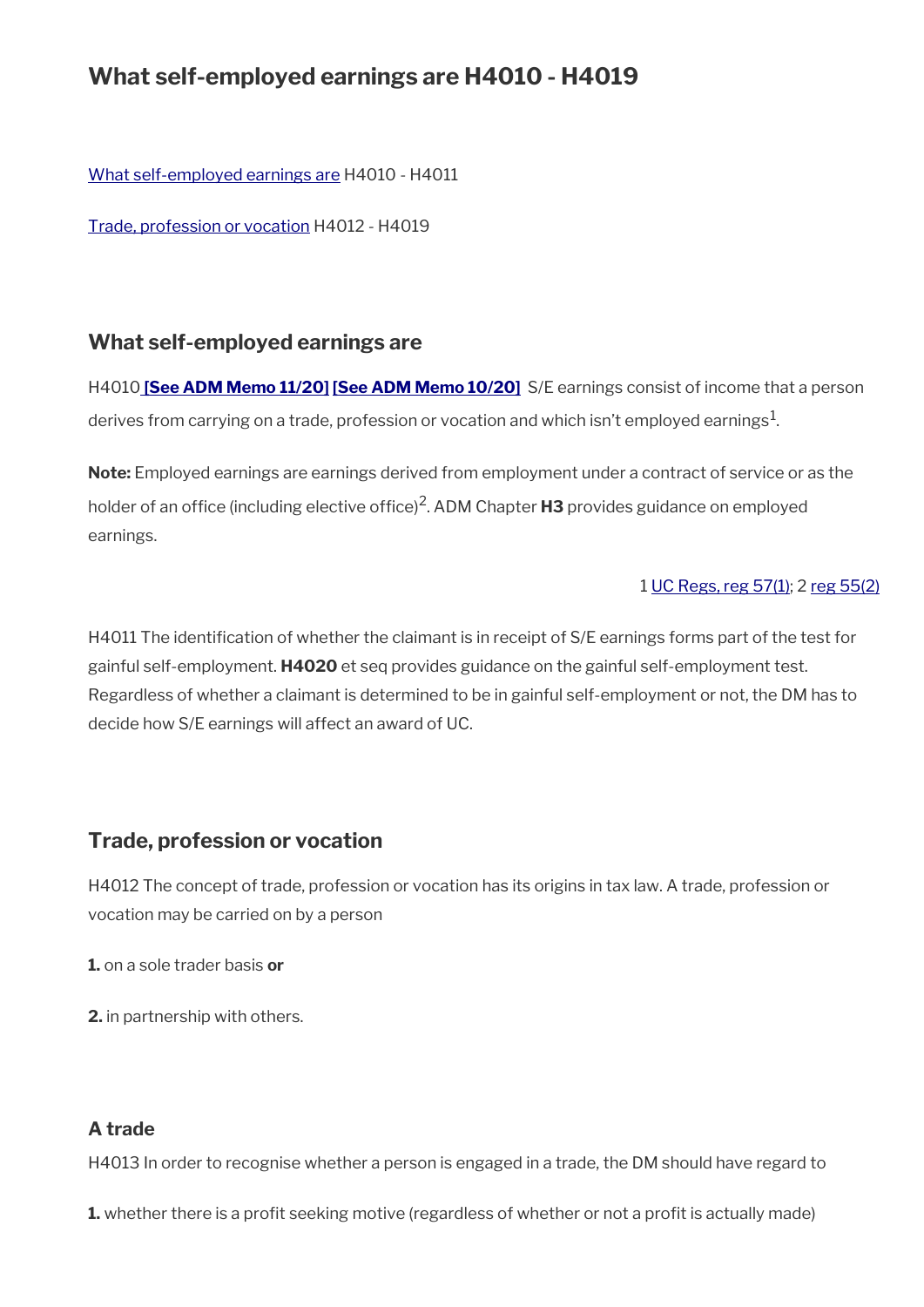**2.** the frequency and number of similar transactions. The more frequently that a transaction is carried out, the more likely that this is trading

**3.** whether assets are modified in order to make them more attractive for a person to buy. If this is the case then this is likely to point towards a trade

**4.** the nature of the asset. Was the asset bought simply to sell on for a profit?

**5.** whether there is a connection with an existing trade. If a person sells something unconnected with what they normally do by way of work then this may point towards a person not trading

**6.** the financing arrangements. Where an asset is bought with a short-term loan which is to be funded by selling the asset again then this points towards trading

**7.** the length of ownership. The longer that an asset is owned, the more unlikely that the sale of it constitutes trading

**8.** the reason for the acquisition and sale.

In some circumstances the existence of just one of the above may be enough to show that a person is trading. In other cases, a combination of the above may show that a person is trading.

#### **Example 1**

Bridget buys some gold and silver in order to sell on using a short-term loan. Bridget cannot afford to pay the interest on the loan from her own resources. However, once she sells the gold and silver then she repays the loan and also makes a profit. The DM determines that Bridget is engaged in a trade because she has a profit seeking motive. The assets were bought to sell on for a profit with the aid of the shortterm loan.

The DM will then need to consider whether the self-employment activity is gainful self-employment. See **H4020** et seq for guidance on gainful self-employment for UC.

#### **Example 2**

Mark has had a long interest in classic cars. He owns two and has had them both for a number of years. After losing his job, Mark decides to sell both of the cars because he can no longer afford the upkeep on them. The DM determines that Mark is not engaged in a trade and that he has just sold personal possessions of which he has had ownership for a number of years in a one off transaction.

### **Example 3**

Warren buys 10,000 toilet rolls from a wholesaler with the intention to sell them for profit. He sells these in a single transaction to a restaurant chain for a proft. The DM determines Warren is engaged in a trade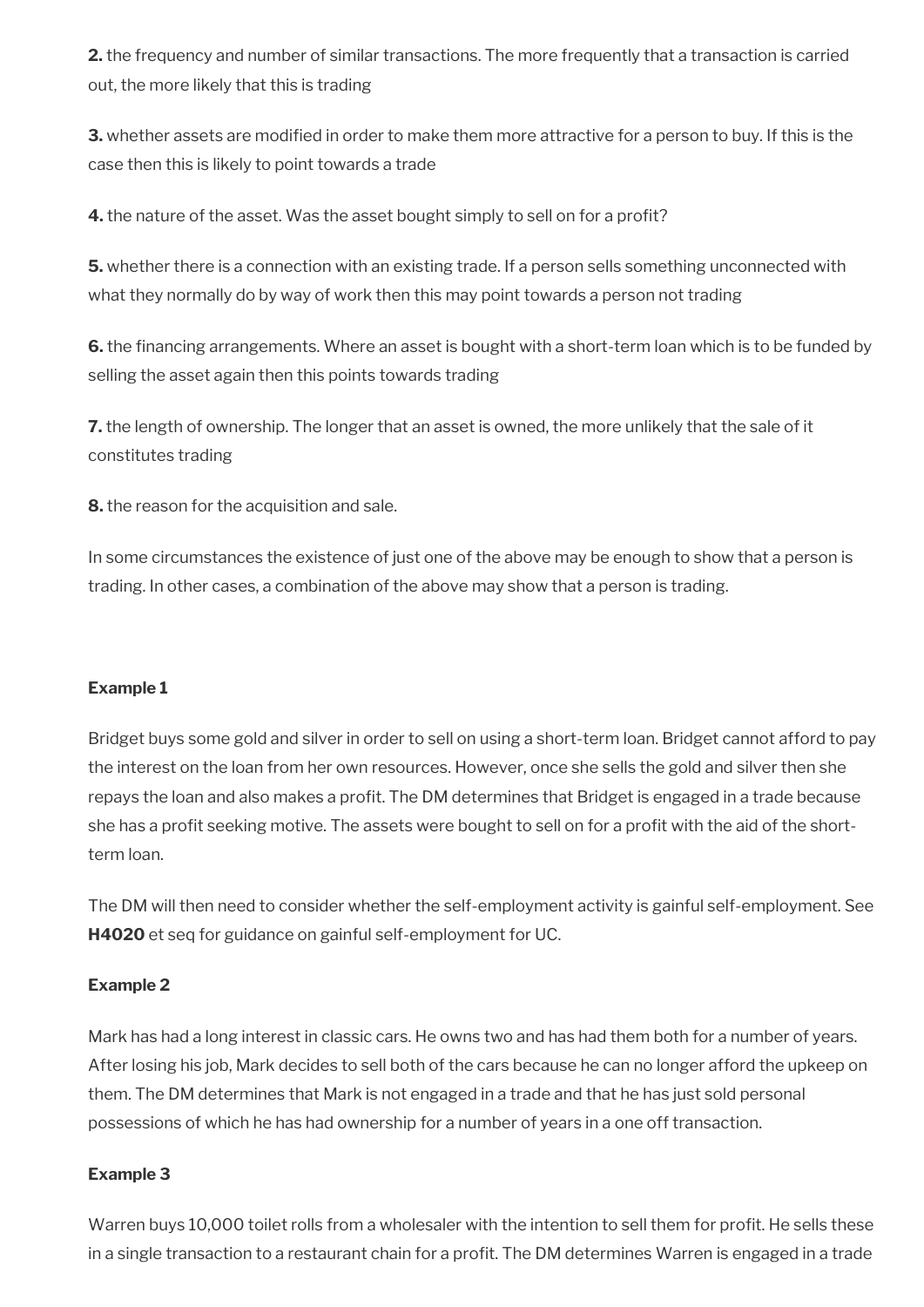because his motive was profit seeking and the number of the toilet rolls he bought suggests they were bought to sell on for profit, not for his own use.

The DM will then need to consider whether the self-employment activity is gainful self-employment. See **H4020** et seq for guidance on gainful self-employment for UC.

## **Example 4**

Roy is a plasterer. He has been working as a plasterer for the past year but has not made a proft from the work. Roy wants to make a profit but is running at a loss. The DM determines that Roy is engaged in a trade notwithstanding the loss he is making because his motivation is to make a proft.

The DM will then need to consider whether the self-employment activity is gainful self-employment See **H4020** et seq for guidance on gainful self-employment for UC.

# **A profession**

H4014 Examples of professions include

**1.** accountancy

**2.** the law

**3.** consultancy.

Whilst it may be clear that a person is engaged in a profession, in order for the earnings from a profession to be S/E earnings then the profession has to be carried out in a capacity other than as an employed earner.

### **Example 1**

Ros is a solicitor and works for a government department. Ros is employed as a civil servant and is subject to a contract of service. Whilst Ros' work as a solicitor is classed as a profession, the earnings received from her profession are not S/E earnings.

### **Example 2**

Jeremy is an accountant. He works for himself and completes accounts for a number of clients. The earnings that Jeremy receives are from his profession as an accountant and are earnings from selfemployment.

The DM will then need to consider whether the self-employment activity is gainful self-employment See H4020 et seq for guidance on gainful self-employment for UC.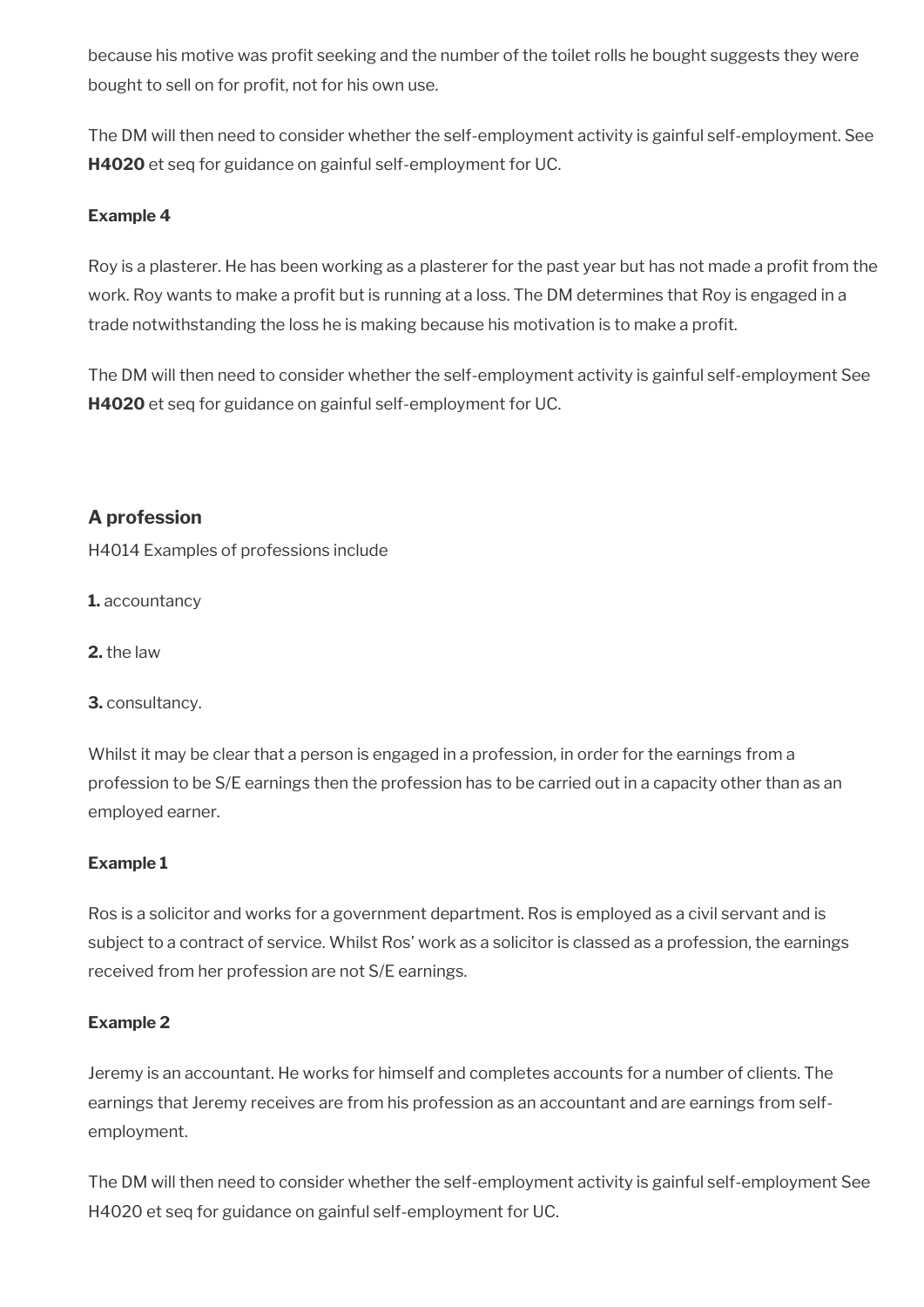# **A vocation**

H4015 Examples of vocations include

**1.** sport

**2.** music

**3.** acting.

In order for the earnings from a vocation to be S/E earnings then the vocation has to be carried out in a capacity other than as an employed earner.

## **Example**

Keith is a darts player. He plays in tournaments around the country and competes for prize money on his own account. The DM determines that Keith's dart playing is a vocation and the income derived from this vocation is S/E earnings.

The DM will then need to consider whether the self-employment activity is gainful self-employment. See **H4020** et seq for guidance on gainful self-employment for UC.

# **Assessing if earnings are from self-employed activity**

H4016 To assess if a claimant's earnings are S/E earnings for the purposes of UC, regard should be had to a number of factors and weighing up the answers to

**1.** what form does remuneration take? Where tax is deducted at source, this may suggest that the employment is not self-employment

**2.** is the claimant's work supervised? If they have control over agreeing to conduct work, fixing the price of work or how long the job may take this may point towards self-employment If the claimant has own control over their costs, this may point towards self-employment

**3.** does the claimant have the powers of appointment and dismissal and can they employ a substitute, for example to cover holidays or sickness? A power to appoint a substitute may point towards selfemployment

**4.** how long in duration are the contracts of work? Short contracts may point towards self-employment

**5.** does the claimant provide their own investment, for example, equipment. Provision of own equipment and tools may point towards self-employment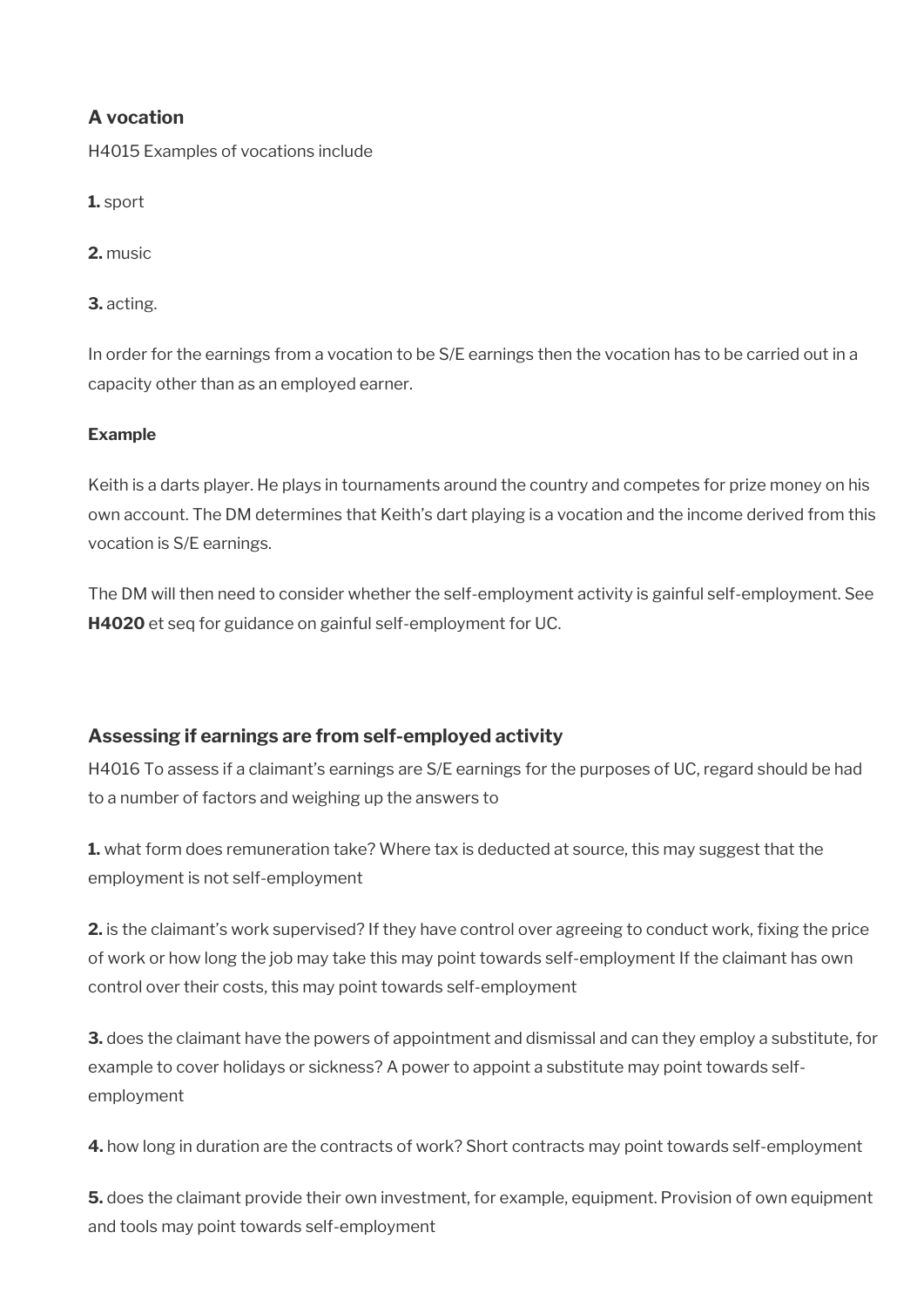**6.** where does the claimant work? If they work from home, or a workshop or office they own or rent, this may point towards self-employment

**7.** is the person who engages the claimant for work obliged to provide work? If there is no obligation then this may point towards self-employment

**8.** does the claimant have discretion over the hours they work? The greater the discretion then it is more likely that the work is self-employment.

**Note:** A determination that a person has earnings from self-employment does not necessarily mean that for the purposes of UC, they are gainfully S/E. See **H4020** et seq for guidance on gainful selfemployment for UC.

### **Example 1**

Leo works as a steward at race courses throughout the country. The work depends on the frequency of race meetings at the race courses to which he is prepared to travel. Leo only works when a race meeting is on and then only for the duration of each meeting. Some meetings last for fve days whilst others just for one. The race courses differ on how they calculate remuneration. Some of the courses pay per hour, whilst some calculate a daily rate. The frequency of payment varies too with some courses paying monthly whilst others pay after each period of work. When at work, Leo is instructed as to his duties by a supervisor and any payment of tax and NI is deducted at source. Leo sometimes provides his own clothing for work but at some courses a uniform is provided. Leo has no discretion to the hours that he works but he is not obliged to accept employment from race courses and can decide which meetings to attend.

After considering the evidence, the DM determines that, for UC purposes Leo's earnings are not from S/ E activity but rather they are from employed activity.

#### **Example 2**

Polly is a proof reader. She does work for various publishing houses. The frequency of the work varies and is diffcult to predict. When she has work, Polly works from home and for the hours which suit her within the deadlines set by the publishing houses. Polly provides her own dictionaries and reference books for her own use. She is paid for each completed piece of proof reading. Tax is not deducted when she is paid for her work and Polly completes a self-assessment calculation for HMRC.

After considering the evidence, the DM determines that, for UC purposes Polly is S/E and her earnings are from S/E activity. The DM will then need to consider whether the activity is gainful self-employment. See **H4020** et seq for guidance on gainful self-employment for UC.

H4017 A determination that a person has earnings from self-employment for UC is not decisive for other purposes and nor is the DM bound by a determination made by a DM in another government department.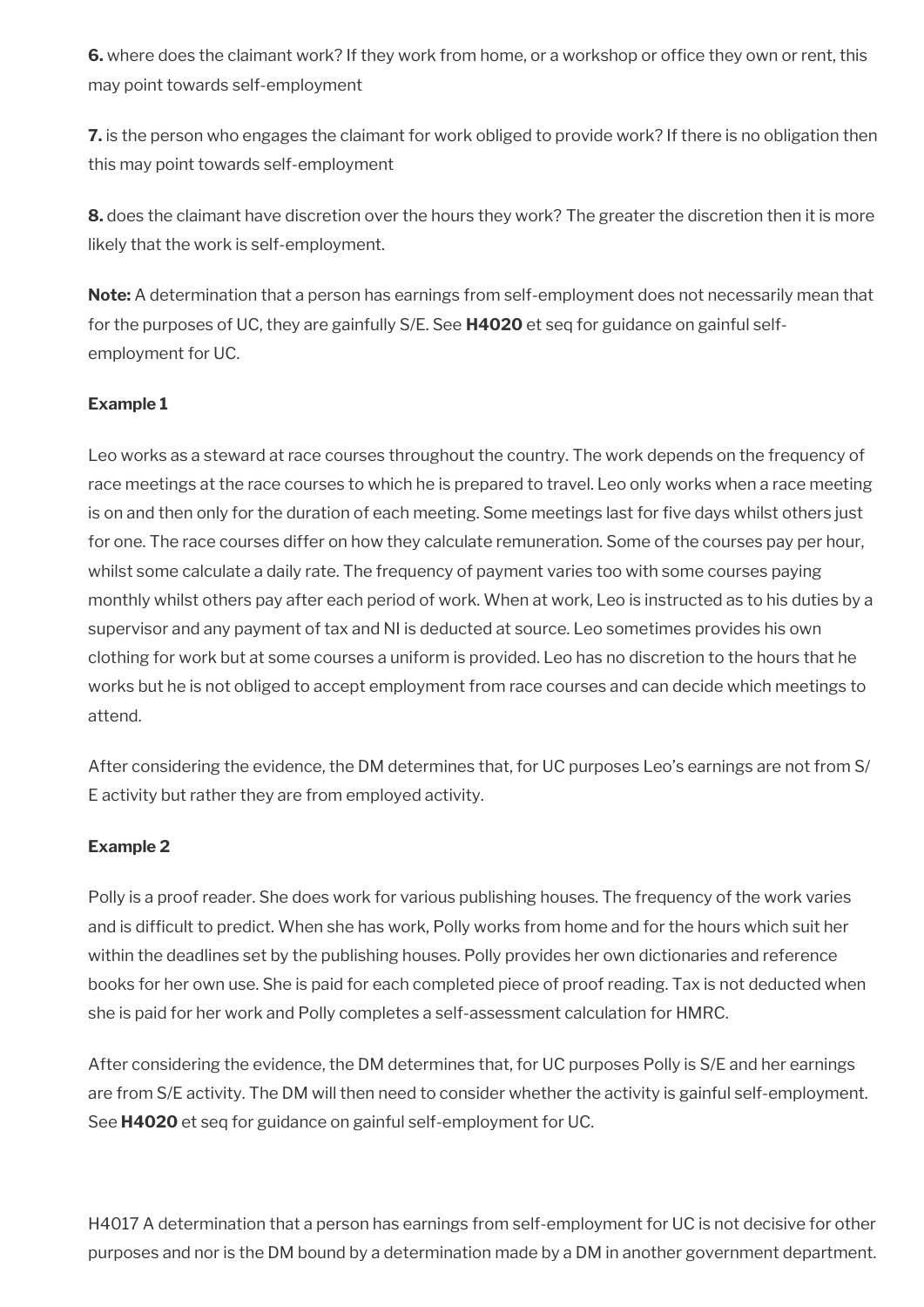H4018 If the person has ceased self-employment the DM should consider if

**1.** there are any capital assets from the business **and** 

**2.** any capital assets from the business should be disregarded (see ADM Chapter H2 for guidance on the treatment of the business assets) $^{\rm 1}$ .

1 [UC Regs, Sch 10, para 8](https://www.legislation.gov.uk/uksi/2013/376/schedule/10)

H4019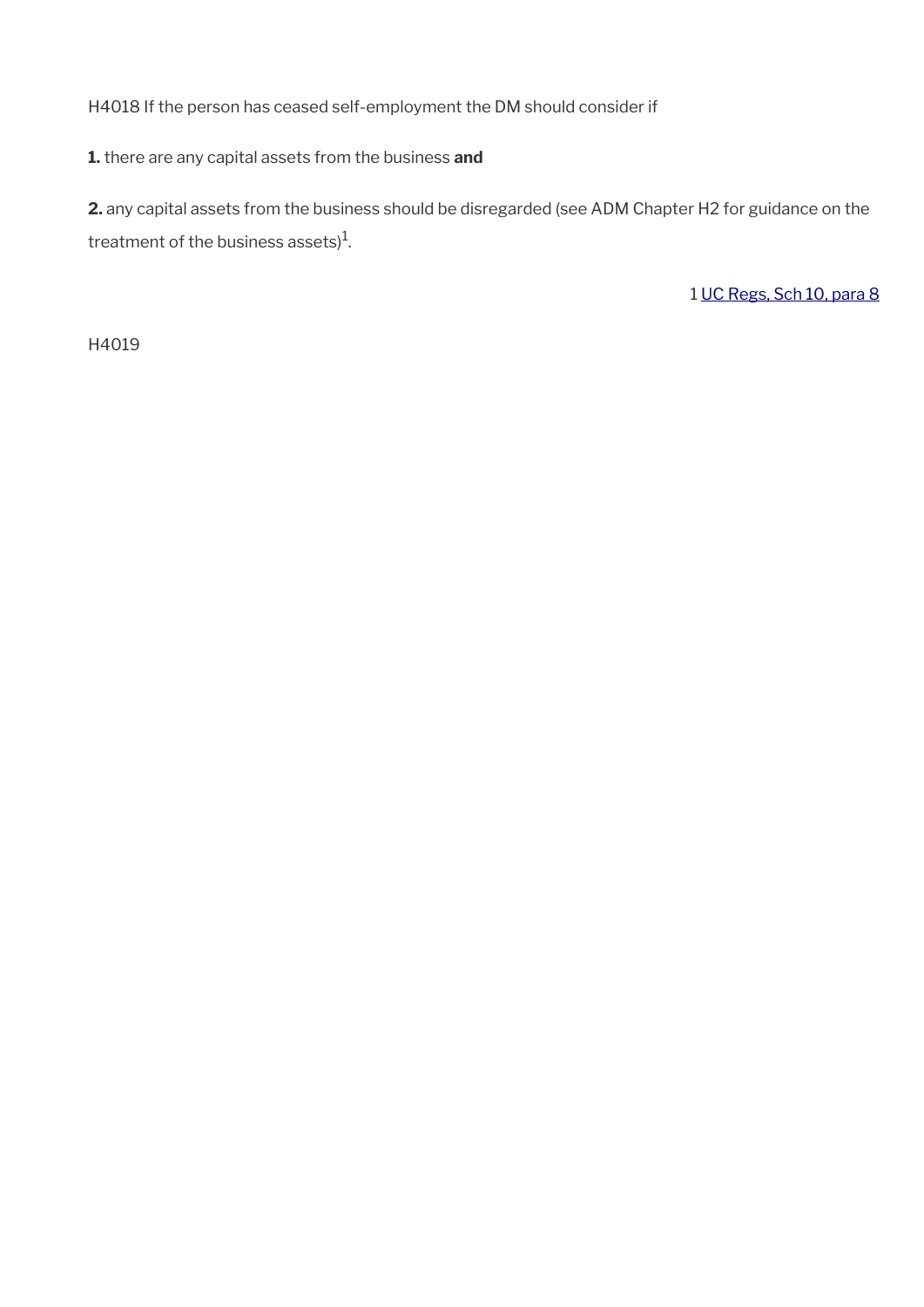# **Gainful self-employment H4020 - H4059**

# **Gainful self-employment**

[Gainful self-employment](#page-12-0) H4020 - H4022

[The gainful self-employment test: main employment](#page-13-0) H4023 - H4039

[The gainful self-employment test: earnings that are self-employed earnings](#page-17-1) H4040 - H4049

[The gainful self-employment test: organised, developed, regular and in expectation of proft](#page-17-0) H4050

[Existing businesses and new businesses](#page-18-0) H4051 - H4053

[Businesses receiving little or no income](#page-20-0) H4054 - H4056

[Sickness](#page-22-0) H4057 - H4059

# <span id="page-12-0"></span>**Gainful self-employment**

### **[\[See ADM Memo 04/20\]](http://intranet.dwp.gov.uk/manual/advice-decision-making-adm/0420-jsa-and-uc-coronavirus-further-measures)[\[See ADM Memo 15/21\]](https://intranet.dwp.gov.uk/manual/advice-decision-making-adm/15-21-universal-credit-coronavirus-restoration-minimum-income-floor-regulations-2021)**

H4020 The determination as to whether a claimant is in gainful self-employment for UC purposes is important. This is because it determines whether the

**1.** minimum income floor applies to the claimant's S/E earnings<sup>1</sup>and

**2.** claimant is eligible for a start-up period<sup>2</sup>.

The determination may also have an impact on the work-related requirements which the claimant is subject to. ADM Chapter J3 provides guidance on the work-related requirements.

#### 1 [UC Regs, reg 62\(1\);](https://www.legislation.gov.uk/uksi/2013/376/regulation/62) 2 [reg 63\(1\)](https://www.legislation.gov.uk/uksi/2013/376/regulation/63)

H4021 It is for the Secretary of State to determine who is in gainfully S/E for the purposes of UC. This determination should be made after information has been gathered from the claimant. This will take place at a Gateway Interview shortly after a claim for UC has been made.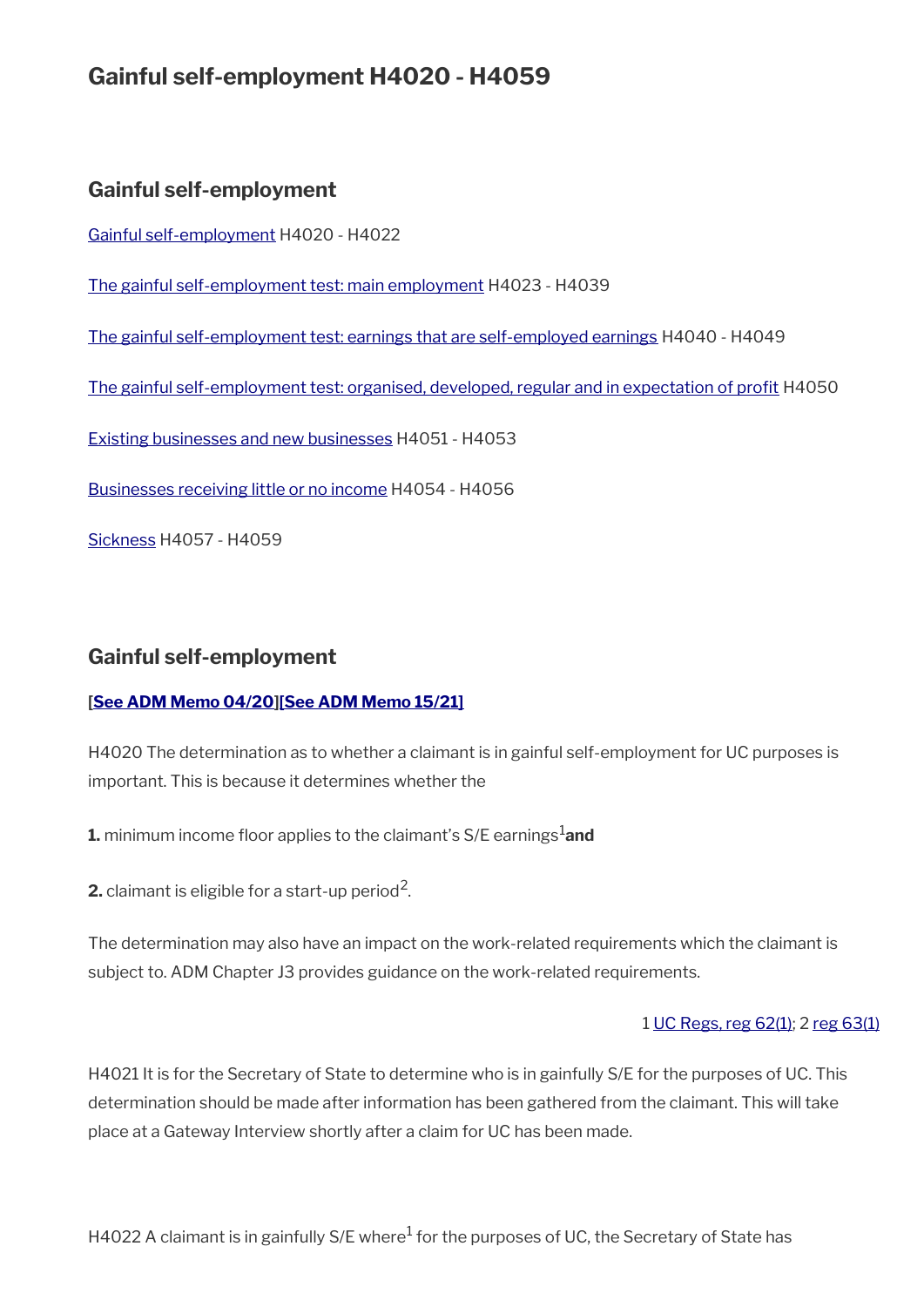determined that

**1.** the claimant is carrying on a trade, profession or vocation as their **main** employment **and**

**2.** their earnings from that trade, profession or vocation are S/E earnings (see **H4012** et seq) **and**

**3.** the trade, profession or vocation is organised, developed, regular and carried on in expectation of profit.

In order to be in gainful self-employment for the purposes of UC, **1.**, **2.** and **3.** have **all** to be satisfed. If any of those are not satisfed then the claimant cannot be in gainful self-employment.

#### 1 [UC Regs, reg 64](https://www.legislation.gov.uk/uksi/2013/376/regulation/64)

## <span id="page-13-0"></span>**The gainful self-employment test: main employment**

H4023 As part of the gainful self-employment test, the DM needs to decide if the trade, profession or vocation is the claimant's **main** employment<sup>1</sup>. This is the case for claimants who are

**1.** only undertaking S/E activity but on a few hours or low paid basis **and** 

**2.** both S/E and also working as an employed earner.

#### 1 [UC Regs, reg 64\(1\)\(a\)](https://www.legislation.gov.uk/uksi/2013/376/regulation/64)

H4024 In determining whether self-employment is the person's main employment, the DM should consider whether self-employment is the

**1.** main employment activity **and**

**2.** claimant's main employment goal.

H4025 Evidence gathered at the Gateway Interview (or elsewhere) which may indicate whether the trade, profession or vocation is the main employment include

**1.** a statement of the number of hours spent on the activity **and**

**2.** the claimant's intention as to which activity is their main form of employment **and**

**3.** the amount of earnings from the S/E activity.

#### H4026 - H4029

H4030 To determine whether the S/E activity is the main employment, the DM needs to consider the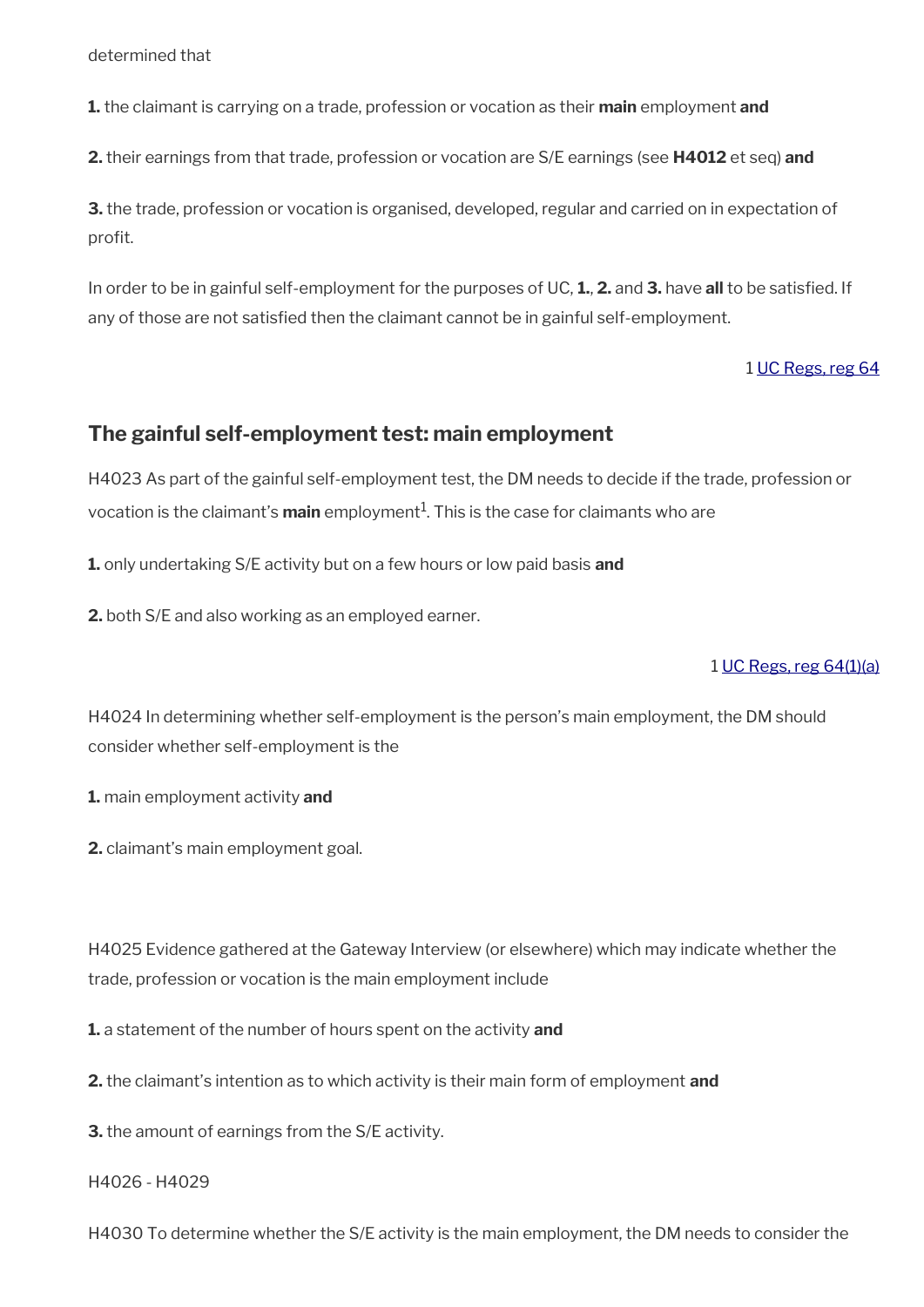amount of available work hours spent on it.

H4031 The S/E activity is likely to be the claimant's main employment where the claimant

**1.** undertakes only S/E activity and it occupies a significant proportion of their expected number of hours per week. S/E activity which accounts for more than half the expected number of hours is very likely to show that self-employment is the main employment **or**

**2.** undertakes both S/E and employed earners activity and the S/E activity takes up more time than the employed activity (but also have regard to **H4032 2.**) **or**

**3.** is starting a new business and the types of activities outlined in **H4053** take up most of their expected number of hours per week.

### **Example**

George is a trained hairdresser. He has lost his job at the salon where he worked. George does, however, still cut hair for some private clients. He does this on an ad-hoc basis and charges just a small fee to cover his costs. In the course of a week, George probably spends about 18 hours on hairdressing and earns on average £80. George has stated that he is not looking to increase his client base or his earnings.

George spends more than half of his working hours on self employment. The activity is seen as his main form of employment.

The DM has to consider whether the earnings are S/E earnings and whether the activity is organised, developed, regular and carried on in expectation of profit.

H4032 The S/E activity is unlikely to be the claimant's main employment where the claimant

**1.** undertakes only S/E activity and that activity occupies significantly less than half the expected hours **or**

**2.** undertakes S/E and employed earners activity and the S/E activity takes up more time than time spent on employed activity but still only represents a small proportion of the expected hours of work (but also have regard to H4034 **1.**)

### **Example**

Ziggy plays guitar and every fortnight performs at his local pub. He plays for about two hours and receives £20 for each performance. The pub where Ziggy plays advertise the nights that Ziggy performs. Ziggy does not play anywhere else and regards the fortnightly performances as a bit of fun.

Ziggy only spends a few hours on the S/E activity and receives a low wage. The DM determines that the self-employment is not Ziggy's main form of employment.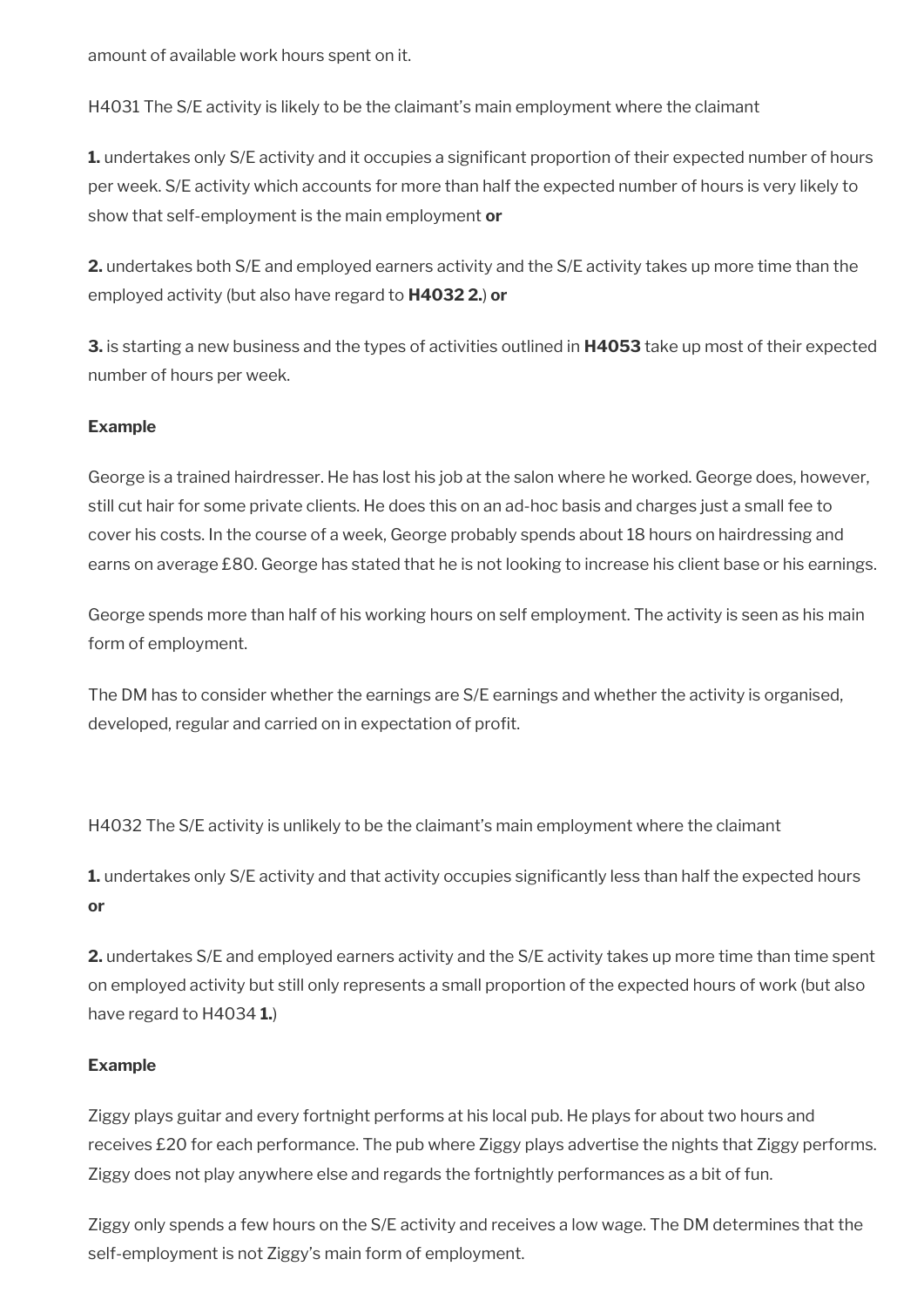He is therefore determined by the DM to not be gainfully S/E because the self-employment is not Ziggy's main employment.

## **Other factors to consider**

H4033 Whilst hours are a good indicator of someone's main employment, it is not the only factor that a DM should consider in reaching a determination. The DM should consider other factors such as

**1.** the amount of income received from each employment **and**

**2.** whether the S/E activity is the claimant's main goal.

H4034 The S/E activity is **likely** to be the claimant's main employment where the claimant

**1.** undertakes S/E activity for a small number of hours each week but is receiving a high hourly return on the activity **or**

**2.** works more hours on employed earners employment but receives a greater proportion of their income from S/E activity.

### **Example 1**

Jos works as a bouncer in a nightclub. He has a contract of employment with one nightclub and works on a S/E basis for another establishment. His contract of employment is for 12 hours per week and he is paid £80. He spends on average six hours per week on self-employment, which earns him about £140. Jos advertises his business in the local press and actively markets his services on his website.

Jos spends more time on his PAYE employment, however he earns more from his self-employment. The DM therefore needs to look at both in order to make a determination. Based on the earnings, the DM determines that Jos' main employment is his S/E work.

Based on a determination that self-employment is Jos' main employment, that the earnings are S/E earnings and that it is organised, developed, regular and carried on in expectation of profit (see H4050 et seq), the DM determines that Jos is gainfully S/E.

# **Example 2**

Kendra makes a claim for UC and here expected hours of work for UC are 35. She is an animal lover and has a small business as a pet walker and pet sitter. She spends about 12 hours a week walking dogs for clients and checking on the pets of owners who have gone on holiday. Kendra charges for these services and earns about £160 a week from them. She has no other employment. She has begun advertising with leaflets and distributing business cards and has plans to increase the locations where she is available to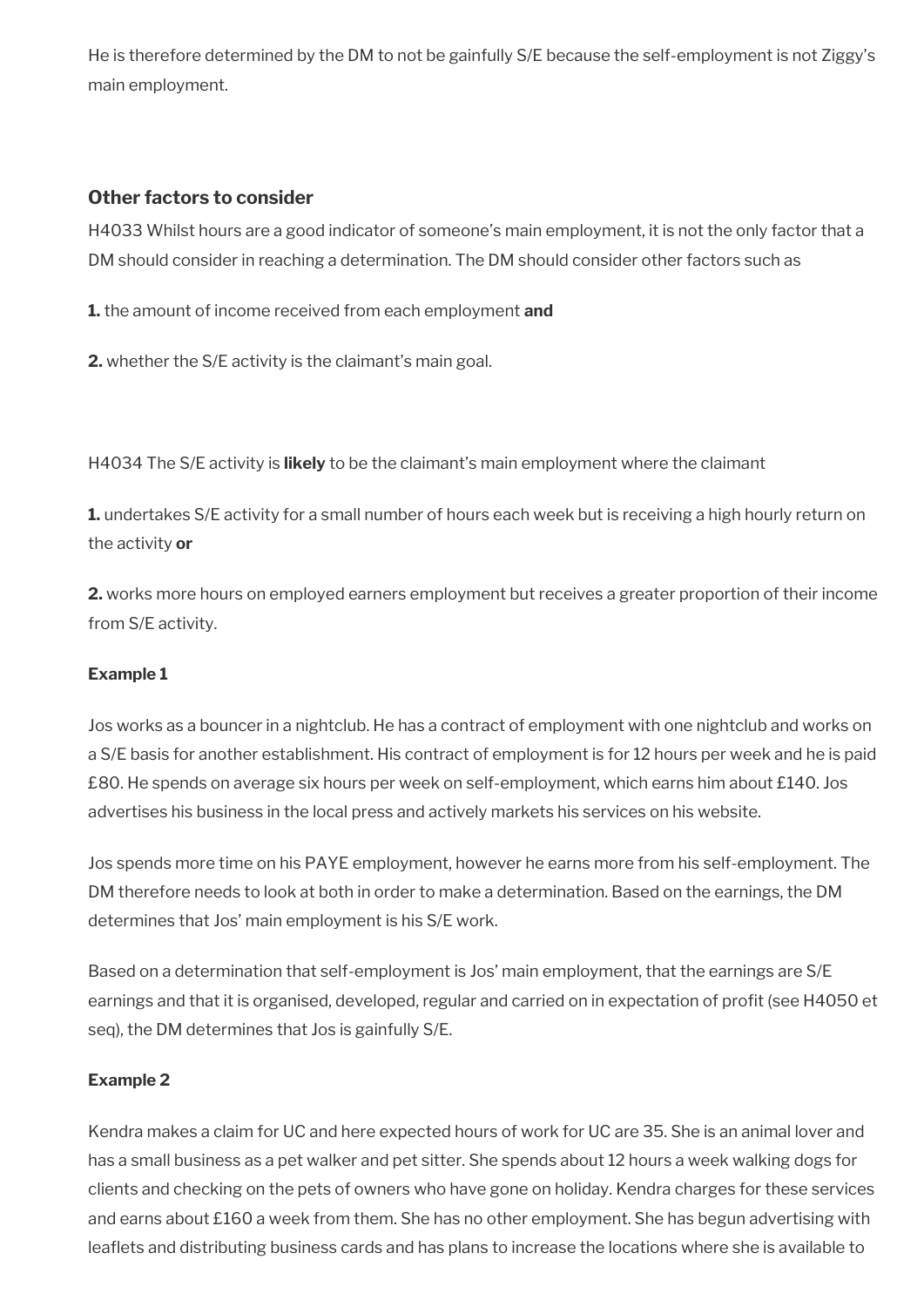take on work.

Kendra spend less than half her available hours on her S/E activity, however she receives a relatively high wage from the activity. The DM considers both hours and earnings and decides that the S/E activity is her main employment due to the income it generates.

The DM then has to determine whether Kendra meets the other parts of the gainful self-employment test.

H4035 The S/E activity is **unlikely** to be the claimant's main employment where the claimant spends

**1.** marginally over half the expected hours engaged in S/E activity but receives only limited income from the activity and/or has very limited opportunity to expand the business **or**

**2.** marginally more time on S/E activity than employed activity but receives a significantly larger proportion of their earnings from the employed activity.

# **Example 1**

Jasumati has been a portrait artist for over three years. She spends around 18 hours a week on her S/E work and she earns around £60 a week from this activity. Her expected hours of work for UC are 35. Jasumati has a portfolio of work and a website where she shows her work and advertised her services. She has tried various ways of promoting and marketing her work, but demand for her services has remained fairly constant.

Jasumati spends over half of her available time on S/E activity but it only generates a small income. On balance, looking at both hours and earnings the DM decides that the self-employment is not the main form of employment.

The DM determines that Jasumati is not gainfully S/E because her work is not her main employment.

# **Example 2**

Ann has claimed UC and the expected number of hours she can work per week are 35. She has both selfemployment and PAYE work. Ann works for eight hours a week in a pub and is paid £49.60 weekly by the pub landlord as a PAYE employee. Ann also carries out sewing work from home. This work is carried out on a S/E basis. Ann normally spends about 10 hours a week on this activity and earns about £40 but the earnings vary because the level of work fuctuates. Ann can choose when she does her sewing and the amount of hours she spends doing this can change. She can take on more work and can charge different prices for her work.

Ann spends similar amounts of time on both activities. The DM determines that Ann's PAYE work is her main employment because she generates most of her income from that activity.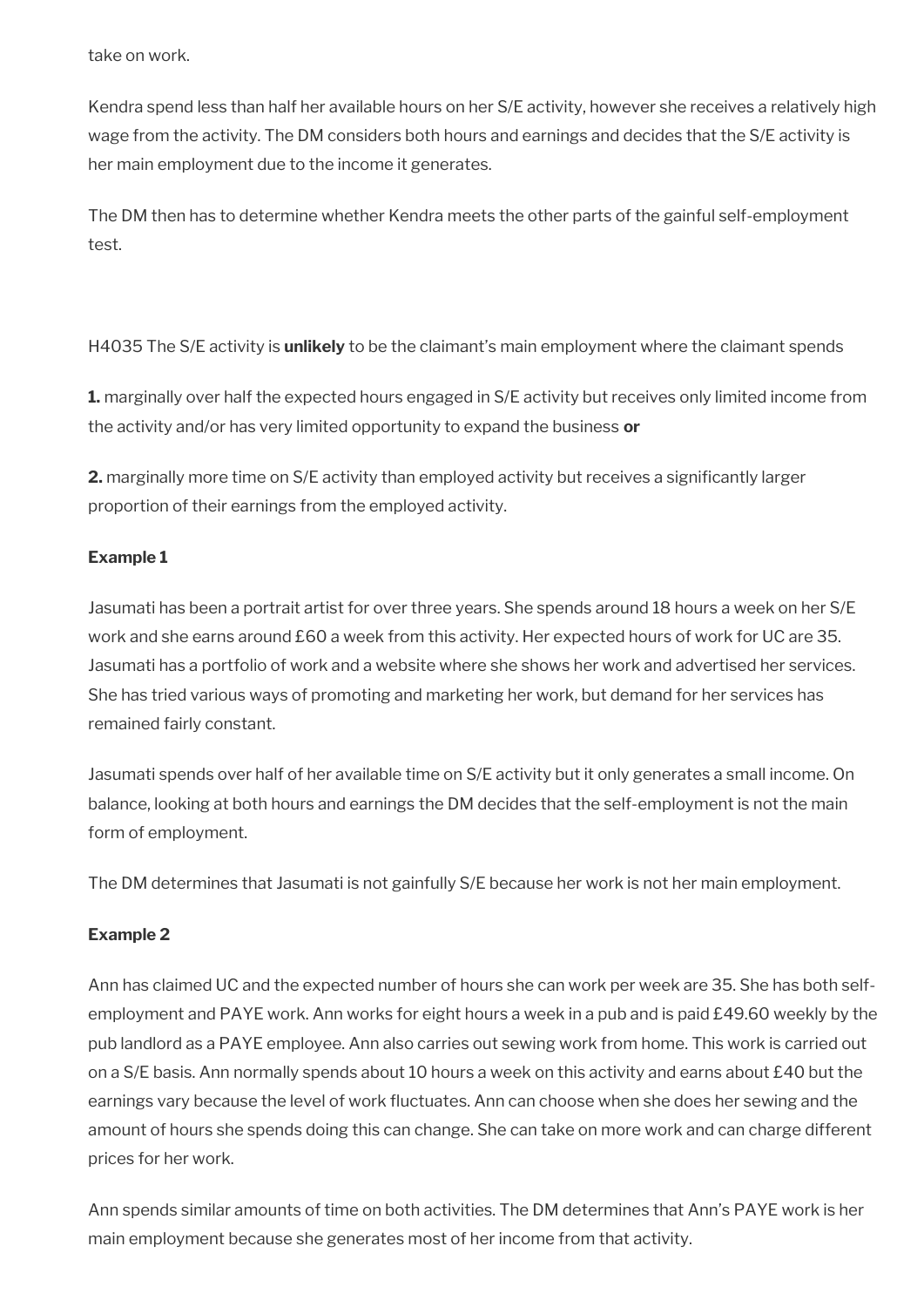The DM determined that Ann's self-employment was not her main form of employment. She therefore fails to meet part of the gainful self-employment test. The DM determines that Ann is not gainfully S/E.

H4036 - H4039

# <span id="page-17-1"></span>**The gainful self-employment test: earnings that are self-employed earnings**

H4040 In order for the gainful self-employment test to be satisfied the claimant's earnings from their

**1.** trade

**2.** profession **or**

**3.** vocation

have to be S/E earnings $^{\rm 1}$ . H4010 provides guidance on what S/E earnings are.

1 [UC Regs, reg 64\(1\)\(c\)](https://www.legislation.gov.uk/uksi/2013/376/regulation/64)

H4041 - H4049

# <span id="page-17-0"></span>**The gainful self-employment test: organised, developed, regular and in expectation of profit**

H4050 In order to determine if the S/E activity is organised, developed, regular and carried on in expectation of profit, the DM should take into account

**1.** whether the activity is undertaken for financial gain

**2.** the number of hours spent each week on the work

**3.** any business plan or steps taken to increase income from the activity

**4.** how HMRC regard the activity

**5.** how much work is in the pipeline

**6.** whether the claimant is actively marketing or advertising for work.

The above is not exhaustive.

#### **Example**

David has claimed UC and expected number of hours per week he can work are 35. He works for a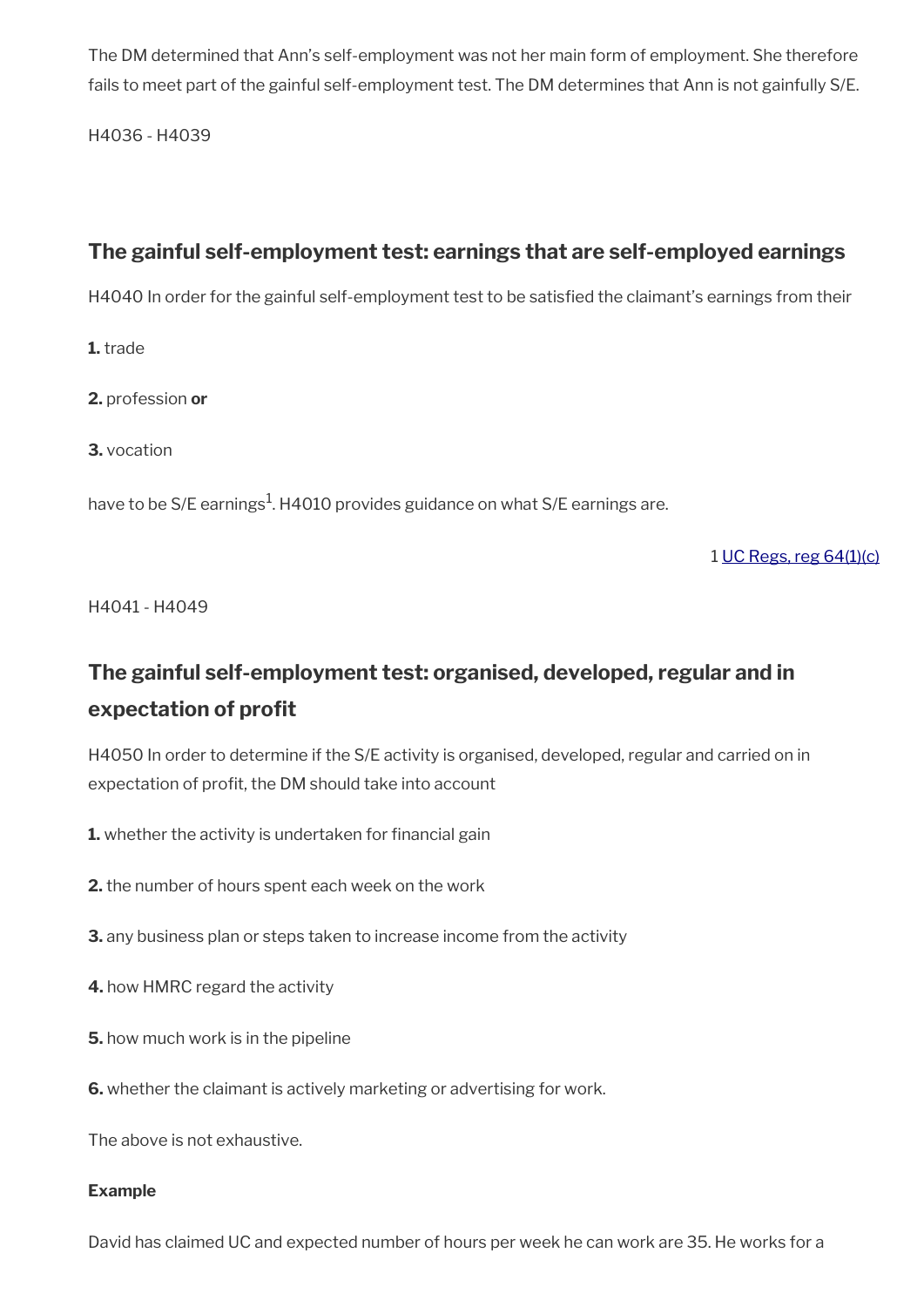supermarket for 11 hours a week and is paid £68 a week. David also works as an office cleaner. In a typical week, David earns about £110 from the cleaning business for 10 hours of work.

David is paid in cash from the office manager for cleaning the offices and arranges to pay tax on this income through self-assessment. He is responsible for buying his own equipment and arranging for someone to cover for him when he takes a holiday or falls sick. David advertised his services and is actively marketing his business in order to take on more cleaning work

David spends a similar amount of time on both activities. The DM therefore has to look at earnings in order to determine what the main form of employment is. The earnings generated from the office cleaning work are higher than the earnings from the supermarket, so the DM determines that the office cleaning work is David's main employment.

David has a clear proft-seeking motive. He buys his own equipment and is responsible for arranging cover if he goes on holiday or falls sick, the DM determines that the earnings from his office cleaning are S/E earnings

David has a regular cleaning contract with the office, which is considered significant work in the 'pipeline'. HMRC consider David's cleaning work to be self-employment because he does a taxation selfassessment and pays VAT on this income. The DM determines that the cleaning work is organised, developed, regular and in expectation of profit.

David met all three parts of the test. He is therefore determined by the DM to be gainfully S/E.

# <span id="page-18-0"></span>**Existing businesses and new businesses**

H4051 In addition, the characteristics of gainful self-employment may vary depending on whether the business is

**1.** an existing business which has been trading for some time **or**

**2.** a new business **or**

**3.** an existing business receiving little or no income.

H4052 An existing business may

- **1.** have a list of regular customers
- **2.** be registered with HMRC for Self Assessment and/or VAT

**3.** have accounts covering current and previous activity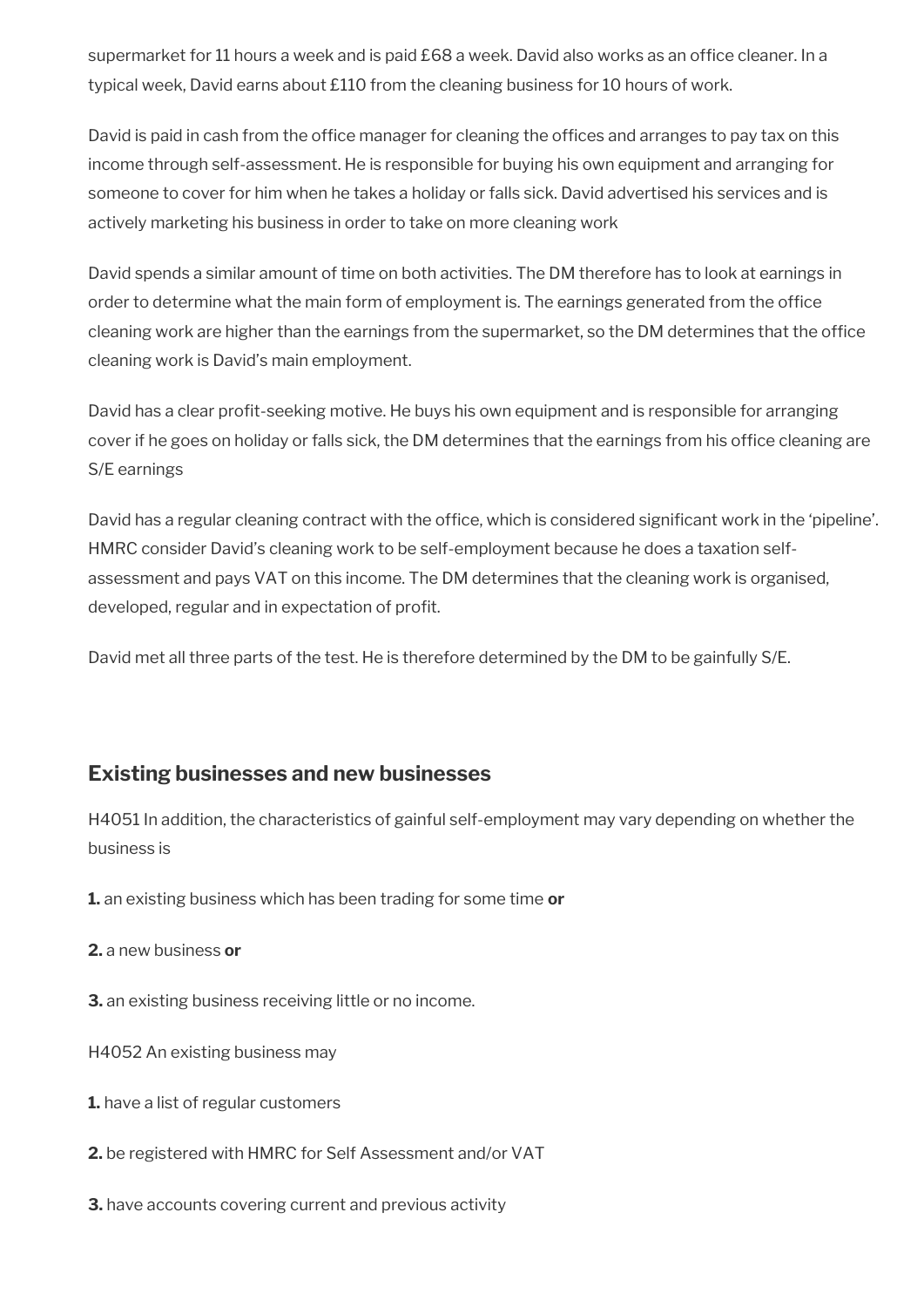**4.** have evidence of trading and regular income.

The decision, therefore, to determine gainful self-employment for UC purposes may be relatively straightforward. This is because the evidence shows an established business which is organised, developed and regular with S/E earnings from a trade, business or vocation as the main employment.

H4053 For a new business, the DM should consider

**1.** the business plan or proposal and whether there is a reasonable prospect of the business being an ongoing concern in terms of an expectation of profit

**2.** what steps a claimant is already taking to progress their new business activity or towards carrying out work in relation to the business and whether there is work in the pipeline, for example, a list of suppliers, diary of appointments etc

**3.** what work has already been done and what income has been received

**4.** whether the claimant is making it known to potential customers that they are available to take on work, for example, marketing and advertising

**5.** whether the claimant has registered as S/E with HMRC (although this will not verify S/E activity for UC purposes).

### **Example 1**

When making her claim for UC, Jenny indicates that she wants to start a new wedding photography business. She has invested in camera equipment and recently completed a two week online photography course. Jenny has a portfolio of photos from two events she covered as part of her course. She has registered a domain name for a business website and engaged a web designer to design a site for her business. Jenny has also drawn up a business plan which includes plans to advertise in local bridal shops, wedding magazines and has approached a number of wedding venues with whom she hopes to establish a business relationship. She has researched wedding photographer hire prices and has developed a pricing structure for her business in line with her research. Whilst Jenny is yet to receive any commissions, the DM determines that Jenny's plans demonstrate that she is in gainful self-employment for the purposes of her claim to UC and is eligible for a start-up period.

Jenny has spent time on planning and taking steps to progress her business idea and the DM decides that on balance Jenny has demonstrated it is her main employment goal.

Jenny is providing her own equipment and will control the prices and hours she works. The DM decides that any earnings would be S/E earnings.

Jenny has demonstrated that she has put effort into planning, researching and developing her business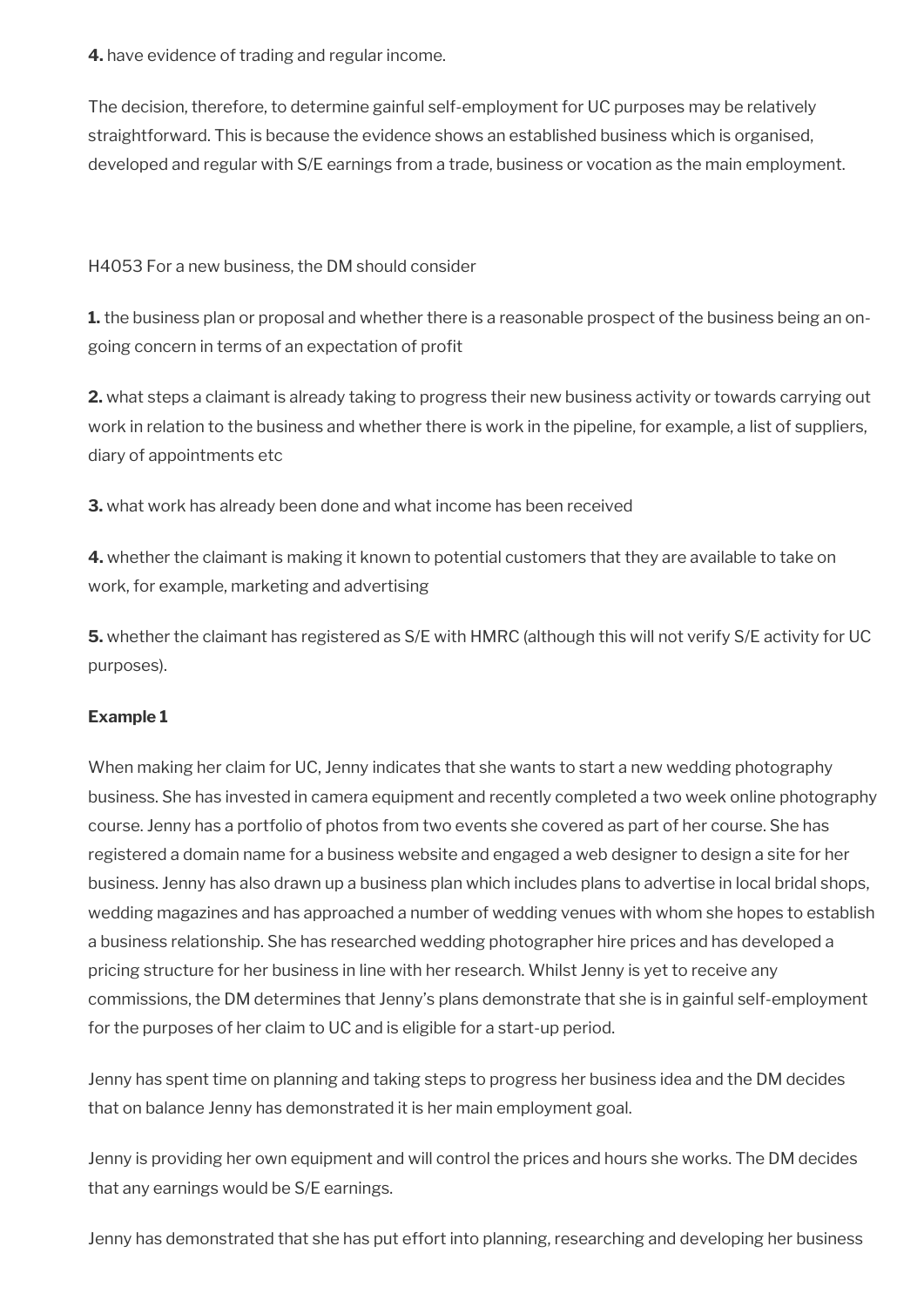idea and can show from her pricing structure how she intends to make a profit from the business. The DM decides that based on Jenny's evidence and steps taken the business will be developed, organised and carried on in expectation of profit.

Jenny has met all three parts of the test and the DM determines her to be gainfully S/E.

## **Example 2**

John has recently been given a modest sum of money by family members and is thinking about using this money to start a new small business. In his claim for UC he has declared that he is currently looking at becoming a market trader. He thinks he might put down money for a market stall pitch in the local market next month. However, he hasn't approached the local market office, is yet to buy any stock or identified any suppliers. He states he has designed some t-shirts himself and has sold five or six to friends and family on an ad hoc basis but has not considered any next steps to extending this activity.

John has to date spent only around six hours in two weeks designing his t-shirts and has not spent any other time on his business idea. The DM determines that his new business is not currently his main form of employment despite the fact it may be his main employment goal in the future.

The DM does decide that John's activity is a trade as John would provide the t-shirts and paints to illustrate the designs on them.

The DM determines that John's activity currently is not developed, regular or organised as no steps have been taken beyond to fully plan or realise the business idea.

The DM determines that John is not in gainful self-employment for the purposes of his claim to UC. John has not shown that time has been spent planning and developing his business idea or that he has taken any substantial steps to progress the business beyond an idea. Whilst it is his main employment goal the DM doubts that currently it could provide John with gainful self-employment.

# <span id="page-20-0"></span>**Businesses receiving little or no income**

H4054 A claimant who has already been determined to be gainfully S/E may experience times where their business is not generating much by way of an income. However, this does not mean that they are no longer gainfully S/E for the purposes of UC.

H4055 In order to determine if a claimant is still gainfully S/E, the DM should consider

**1.** if there is a reasonable prospect of work in the near future **and** 

**2.** if the business is a going concern and regarded as such by

**2.1** the person **or**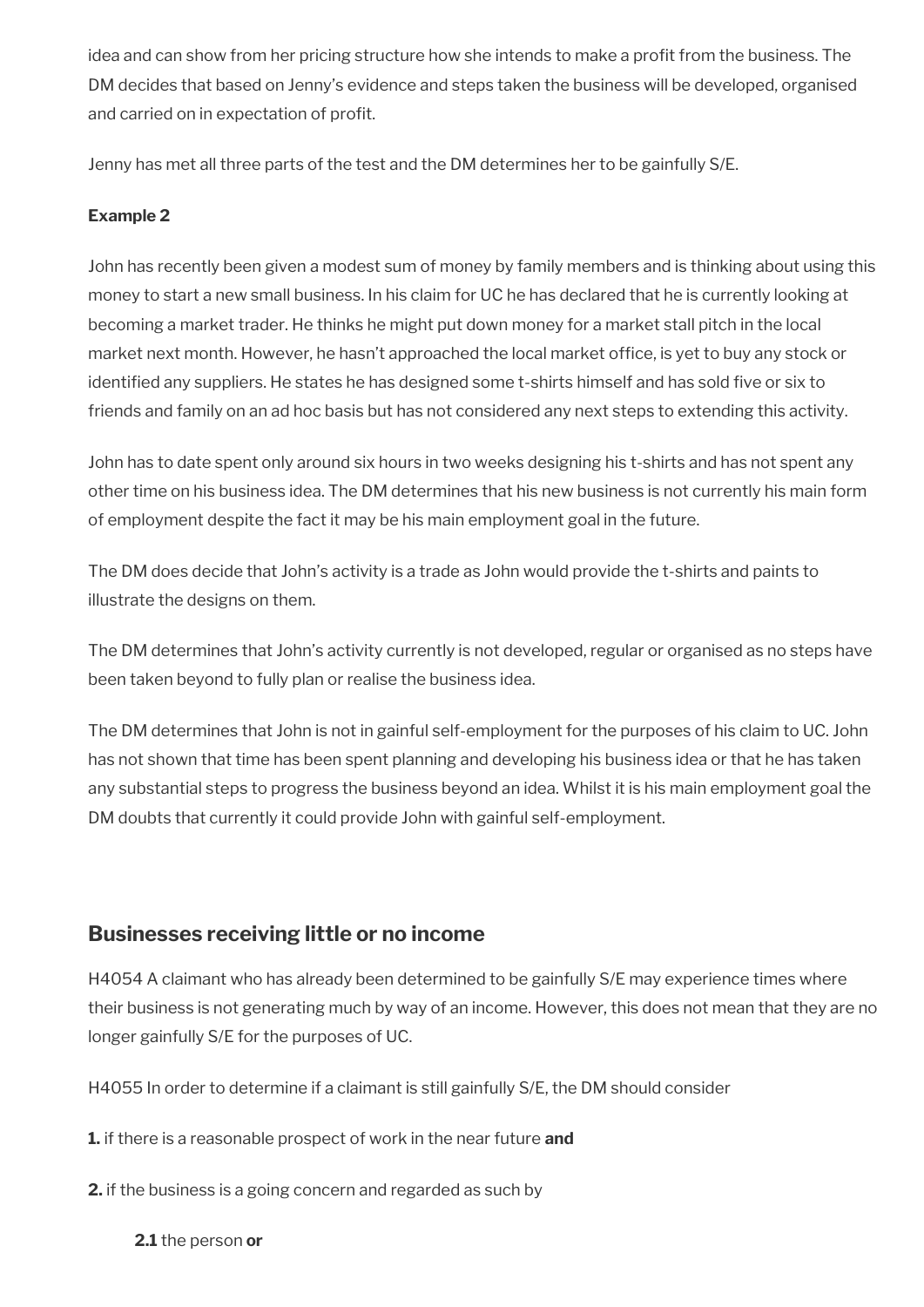**2.2** the business's bankers **or** 

**2.3** any creditors **or** 

**2.4** others **and**

**3.** if the person is genuinely available for and actively seeking alternative work **and** 

**4.** if the person hopes or intends to restart work in the business when economic conditions improve **and** 

**5.** if the person is undertaking any activities in connection with the self employment **and** 

**6.** if there is work in the pipeline **and** 

**7.** if the person is regarded as S/E by HMRC **and** 

**8.** if the person claims to be anxious for work in the trade, profession or vocation. Is the person making it known that the business can take on work? For example,

#### **8.1** by advertising **or**

**8.2** by visiting potential customers **and** 

**9.** if the interruption in question is part of the normal pattern of the

**9.1** person's work **or** 

**9.2** work that the person is seeking.

Not all of these questions will be relevant to whether a person is still gainfully S/E. It will depend on the facts of the particular case.

#### **Example**

Ira is in receipt of UC and has previously been determined to be gainfully S/E. He runs a business that supplies and fits doors and windows. Due to competition in the area the business has received fewer and fewer orders, until now there are none. As Ira's earnings have been consistently below the minimum income floor (see H4060), he is called back in for a Gateway Interview. Ira states that

**1.** he has been unable to pay the rent on his shop and the landlord is threatening eviction

**2.** his business has debts and the bank has advised that the business should be wound up

**3.** he can not find a way of boosting his trade

**4.** there is no work in the pipeline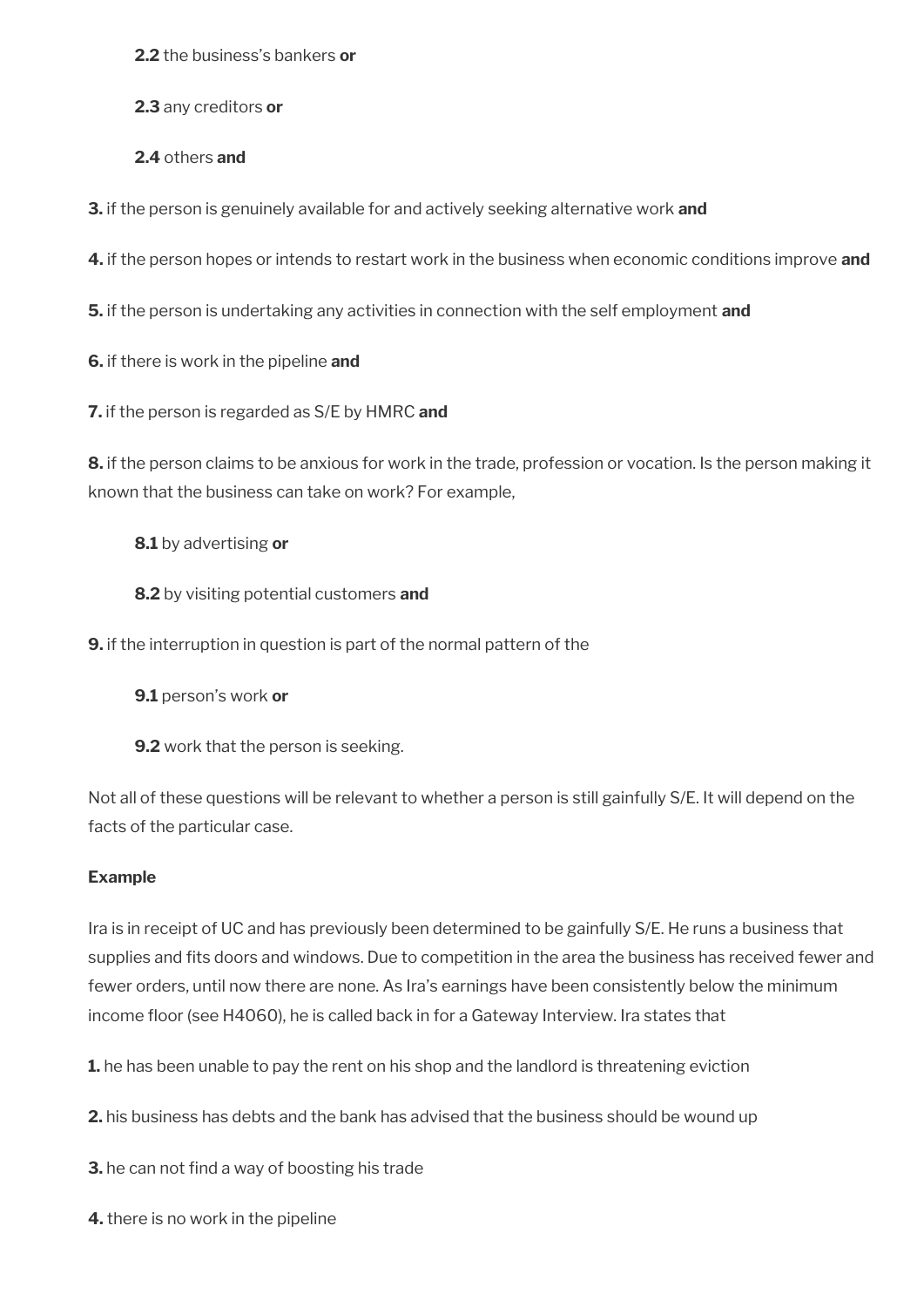**5.** at present he is still regarded as S/E by HMRC

**6.** he still has an advertisement in the Yellow Pages.

His earnings are negligible but they are derived from a trade and they are therefore S/E earnings.

Based on **1.** – **6.** above, the DM determines that the work is no longer regular and there is no expectation of profit.

The DM determines that Ira is not gainfully S/E.

H4056 The DM should make a determination on gainful self-employment based on a balanced view of the evidence. These are matters of individual judgement for the DM concerned.

# <span id="page-22-0"></span>**Sickness**

H4057 A S/E claimant will experience occasional minor illnesses like anyone else. The DM should regard periods of minor illness as part of the normal pattern of self employment.

## **Example**

Reuben performs as an Elvis Presley tribute act. He is registered with a number of entertainment websites and also has several pubs and restaurants who pass on work and customer recommendations. Reuben's work tends to fuctuate, with peaks in the summer season and around Christmas when he supplements his income, as a singing Father Christmas in the local shopping centre. Reuben works on average 19 hours per week and earns around £210. In December, Reuben experiences back pains and has to stop working for a brief period.

Reuben spends the majority of his time working as an Elvis tribute act and has no other income, so the DM determines this is his main employment.

Reuben is engaged in a profitable vocation. He has clients, but not an employer. The DM determines that Reuben's income is S/E income.

Reuben is engaged in work and takes steps to maintain a significant amount of work in the pipeline, actively promoting his business through the internet and asking his clients to provide recommendations. He also has a business plan that accommodates the changing demand for his services throughout the year. The DM determines that the work is organised, developed, regular and carried out in expectation of profit.

The DM considers that Reuben has met all parts of the gainful self-employment tests. Although Reuben is unwell, this period of sickness is minor and temporary and the DM regards this as part of the normal pattern of self-employment.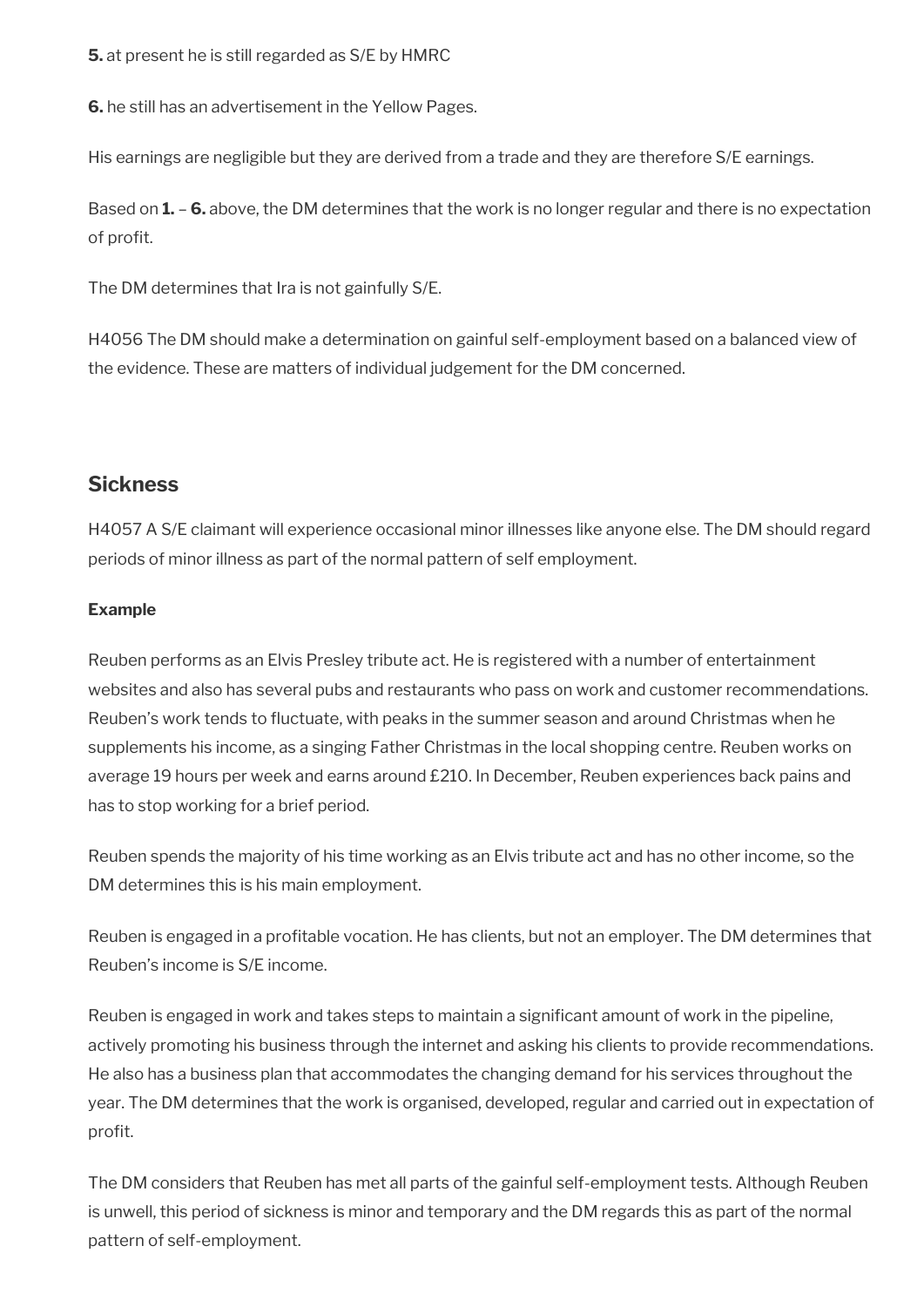# **Further examples**

H4058 **Appendix 2** provides further examples of the gainful self-employment test.

H4059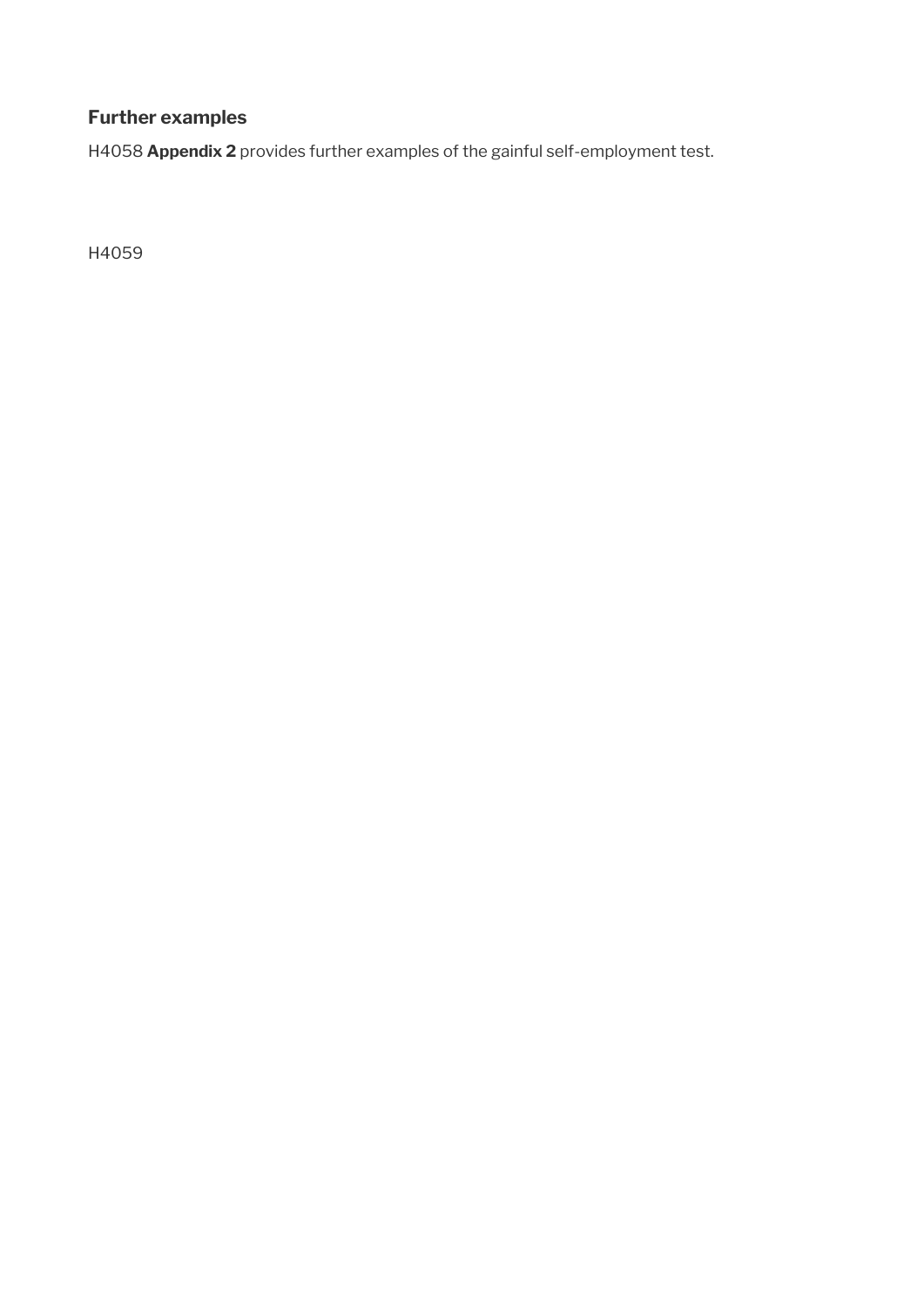# **The minimum income floor H4060 - H4099**

# **The minimum income floor**

[What the minimum](#page-24-0) income floor is H4060 - H4069

The minimum income floor amount H4070 - H4089

[Exceptions](#page-28-0) H4090 - H4099

# <span id="page-24-0"></span>**What the minimum income floor is**

### **[See [Memo ADM 04/20\]](http://intranet.dwp.gov.uk/manual/advice-decision-making-adm/0420-jsa-and-uc-coronavirus-further-measures) [\[See Memo ADM 15/21\]](https://intranet.dwp.gov.uk/manual/advice-decision-making-adm/15-21-universal-credit-coronavirus-restoration-minimum-income-floor-regulations-2021)**

H4060 The minimum income floor is an amount of earnings which a person **treated** as having in an assessment period. The minimum income floor applies $^{\rm 1}$  where the claimant

**1.** has been determined to be in gainful self-employment (see ADM H4020 et seq) **and**

**2.** would normally but for the minimum income floor be subject to all work-related requirements.

The application of the minimum income floor means the claimant is, or joint claimants are, treated as having a certain minimum level of income for conditionality purposes so that no work-related requirements apply.

### 1 [UC Regs, reg 62\(1\)](https://www.legislation.gov.uk/uksi/2013/376/regulation/62)

H4061 The minimum income floor does not apply to claimants who are **not** gainfully S/E for UC purposes. There are also exceptions for some claimants who are gainfully S/E for UC purposes – see H4090 for guidance and see H4500 where losses are being considered. Where the claimant's actual earnings are above the minimum income floor then the claimant's actual earnings are taken into account.

#### **Example 1**

Clare has claimed UC. She works from home as a S/E piano tutor. The DM has determined that Clare is gainfully S/E for UC purposes. The DM next has to determine whether Clare's earnings from tutoring are below the minimum income floor. If her earnings are below the minimum income floor for Clare then the minimum income foor will apply to her award of UC. If Clare's earnings are above the minimum income floor then the minimum income floor does not apply to her.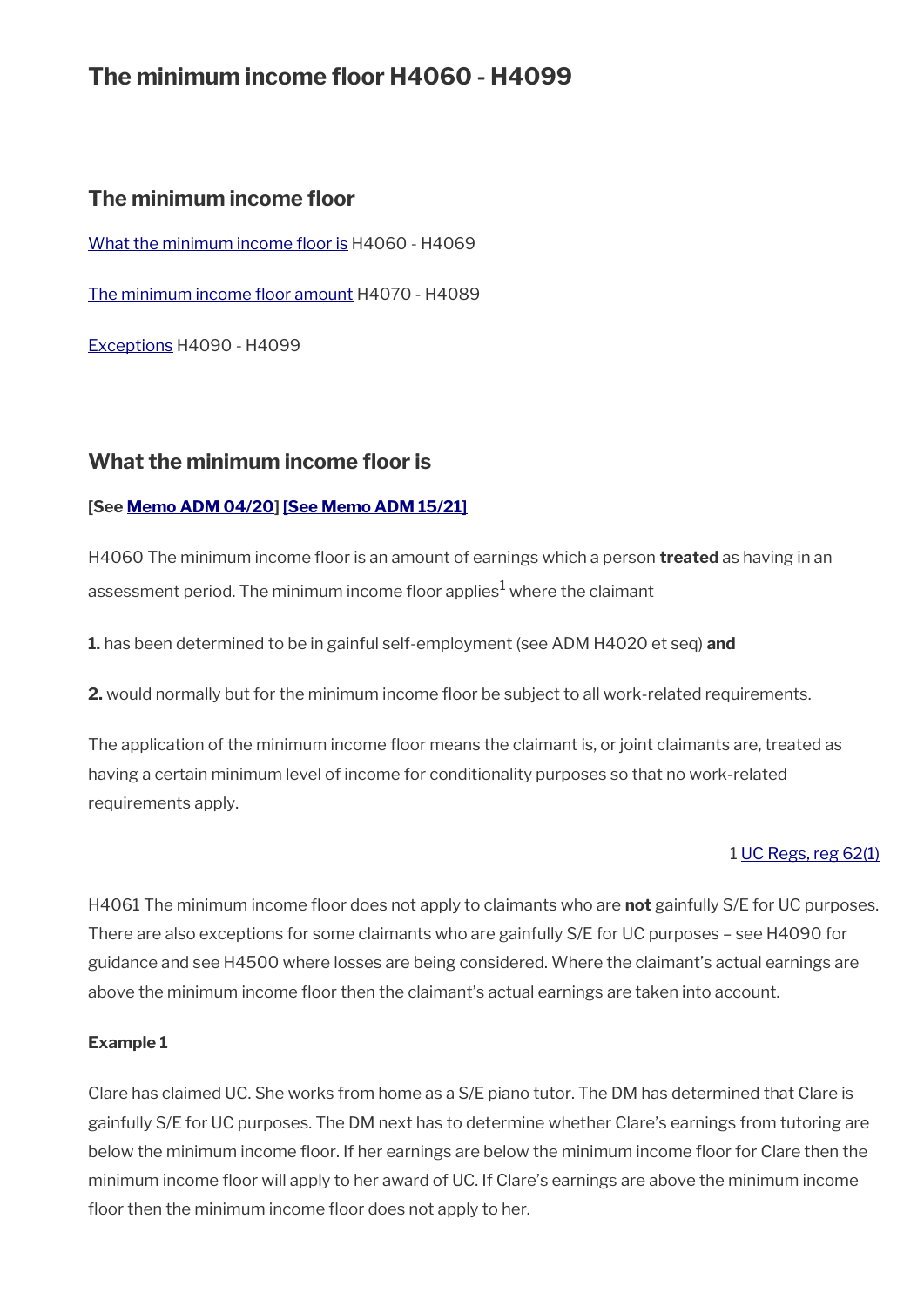## **Example 2**

Anna has claimed UC. She occasionally sells garden produce to her friends and family. This is not regular work and she doesn't do this to achieve a profit. When she has sold goods in the past, the DM has treated the income as S/E earnings. For the purposes of UC, it has been determined that Anna is not gainfully S/E. The minimum income floor cannot apply to Anna.

### **Example 3**

Keeley runs a small business and is receiving UC. She has been determined to be gainfully S/E and the minimum income floor applies. Keeley becomes pregnant and when her son is born she moves into the no work-related requirements group. The minimum income floor no longer applies as Keeley is not in the all work-related requirements group. Keeley understands that she must still report any S/E earnings and her work-related group will be reviewed when her son reaches the age of 1.

#### H4062 - H4063

H4064 A claimant who is treated as having earned income by virtue of the minimum income floor in an assessment period cannot be subject to any work-related requirements $^{\mathrm{1}}$ .

1 [UC regs, reg 90\(5\)](https://www.legislation.gov.uk/uksi/2013/376/regulation/90)

H4065 - H4069

# <span id="page-25-0"></span>**The minimum income floor amount**

H4070 In order to determine whether the minimum income floor $^1$  applies, the DM has to work out the claimant's monthly individual threshold and / or the couple threshold<sup>2</sup>. This is sometimes referred to as the conditionality earnings threshold (CET).

1 [UC Regs, reg 62\(4\),](https://www.legislation.gov.uk/uksi/2013/376/regulation/62) [reg 90\(2 \)&\( 3\)](https://www.legislation.gov.uk/uksi/2013/376/regulation/90) 

### H4071 - H4072

H4073 The individual threshold for a claimant is the NMW hourly rate payable to a worker of the same age, multiplied by the expected hours of work per week for claimants who would normally be subject to all work-related requirements $^{\rm 1}$ .

1 [UC Regs, reg 90\(2\)\(b\)](https://www.legislation.gov.uk/uksi/2013/376/regulation/90)

H4074 - H4076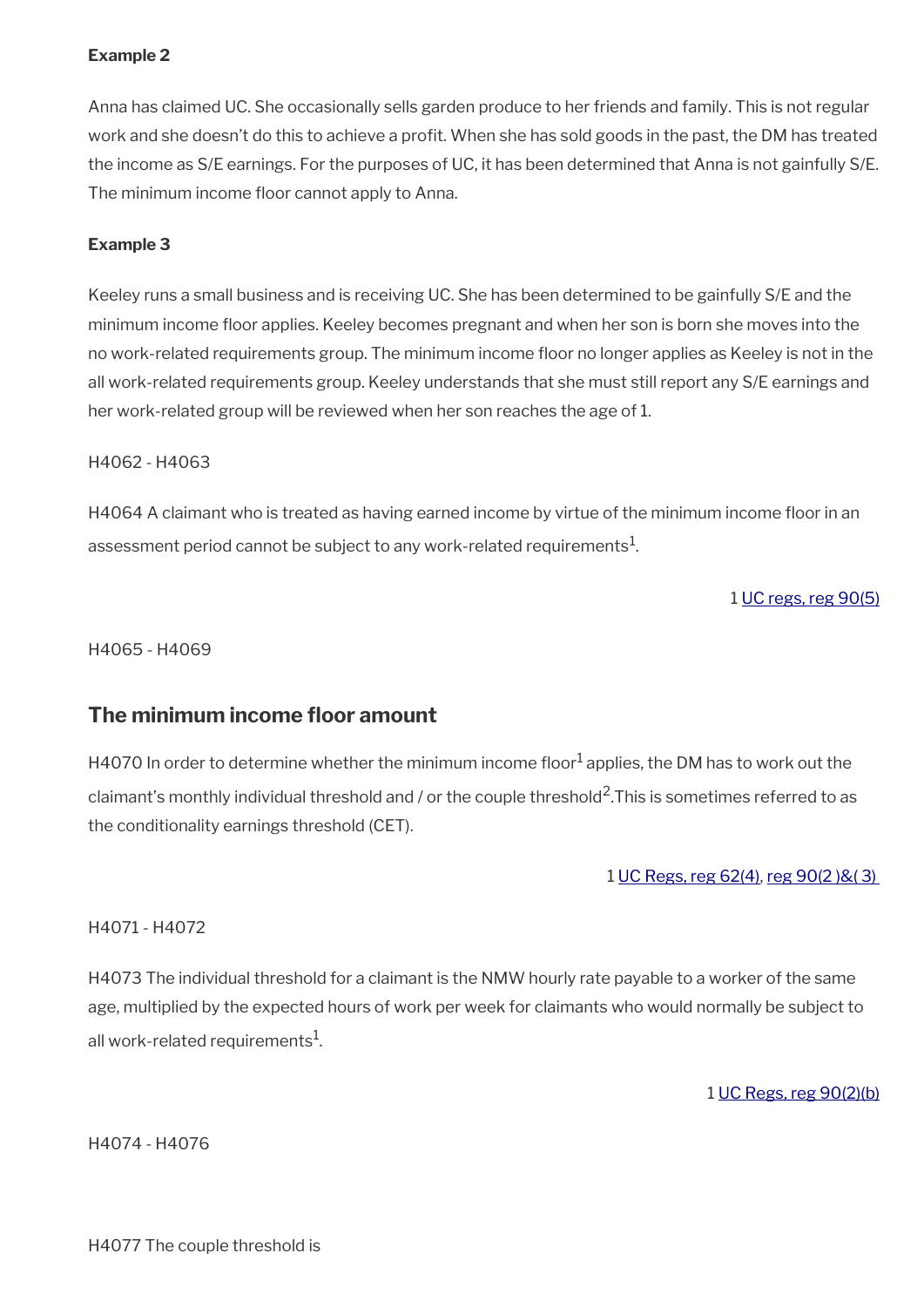**1.** in the case of joint claimants, the total of their individual thresholds<sup>1</sup>or

**2.** in the case of a claimant who is a member of a couple (see ADM Chapter E2) but who can claim UC as a single person, the sum of the

**2.1** claimant's individual threshold **and**

**2.2** amount a worker would be paid for 35 hours a week at the single NMW standard rate<sup>2</sup>.

**Note:** In cases where **H4077 2.** applies, the MIF is **not** applied to the ineligible claimant's actual earnings<sup>3</sup>.

### 1 [UC Regs, reg 90\(3\)\(a\)](https://www.legislation.gov.uk/uksi/2013/376/regulation/90); 2 [reg 90\(3\)\(b\)](https://www.legislation.gov.uk/uksi/2013/376/regulation/90); 3 [Reg 62\(3\)](https://www.legislation.gov.uk/uksi/2013/376/regulation/62)

H4078 The claimant's individual threshold and the couple threshold have to be converted to a net monthly amount by

multiplying by 52 and dividing by 12 **and**

deducting such amount for income tax and NI contributions as the DM considers appropriate.

H4079 Where a single claimant's earned income is below their individual threshold in any assessment period, then the claimant is treated as having earned income equal to their individual threshold $^{\rm 1}$ . This is the claimant's minimum income floor.

### 1 [UC Regs, reg 62\(2\)](https://www.legislation.gov.uk/uksi/2013/376/regulation/62)

### **Example**

Kyle is in gainful self-employment. His net monthly individual threshold is £946. This is determined by multiplying his expected hours of work by the NMW appropriate for his age. Kyle's expected hours of work are 35 and the NMW appropriate to him is £6.70 (35 X 6.70 = 234.50). This is then converted to a monthly amount  $(234.50 \times 52 \div 12 = \text{\pounds}1,016)$ . An amount which the DM thinks is appropriate for tax and NI contributions is then deducted. In this particular case, the DM deducts £70.00 to leave £946 as Kyle's individual threshold.

For the purposes of UC, Kyle's monthly earnings for the current assessment period from his selfemployment are £850. The DM applies the minimum income floor and treats Kyle as having earned income in the assessment period of £946.

**Note:** The figures used in the example above are for illustrative purposes only. Up to date tax and national insurance information can be found at [www.hmrc.gov.uk.](http://www.hmrc.gov.uk/)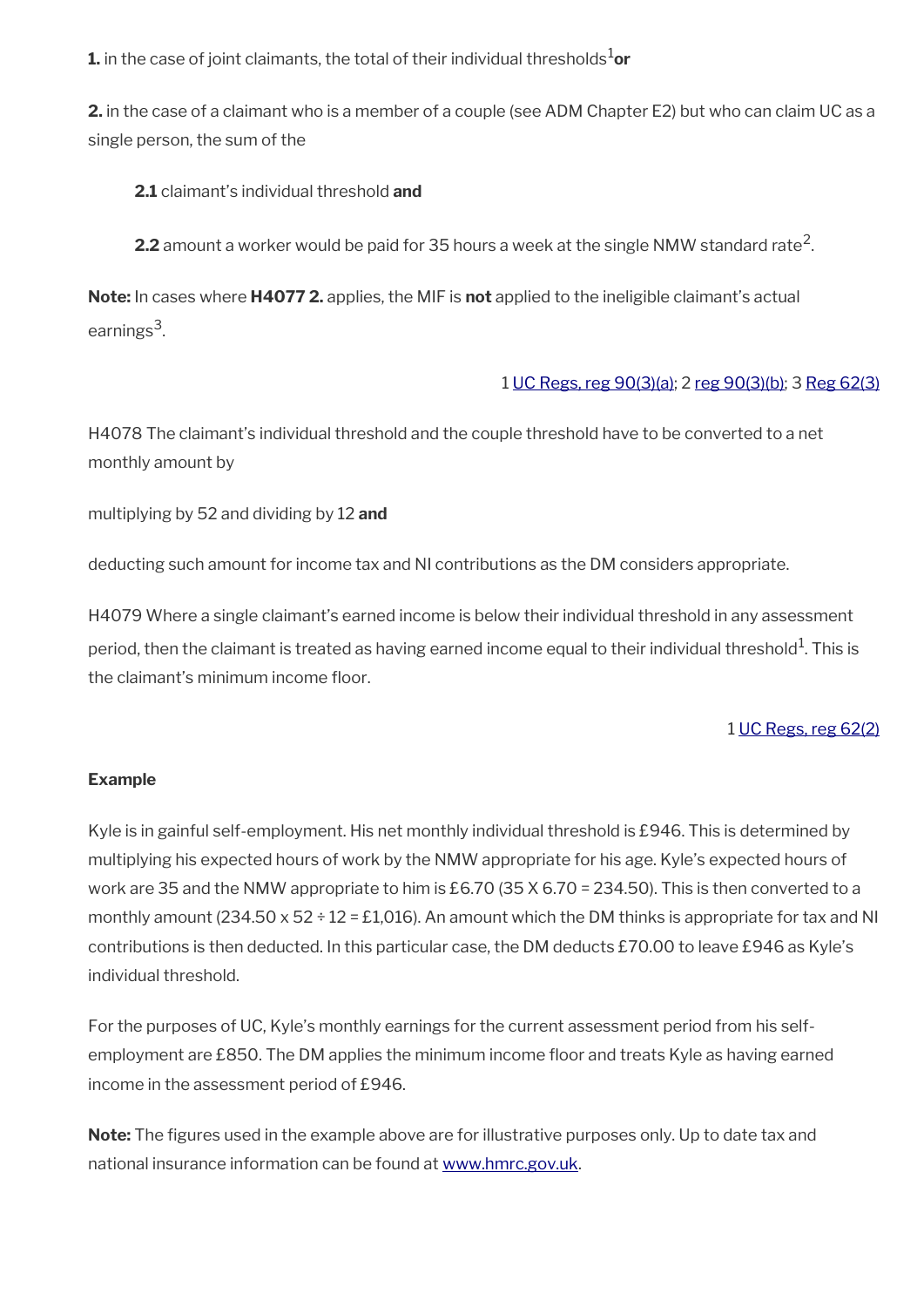H4080 Where the claimant is the member of a couple then in any assessment where

**1.** the claimant's earned income is less than their individual monthly threshold **and**

**2.** the couple's combined income is less than the couple's monthly threshold

the claimant has to be treated as having earned income equal to their individual monthly threshold minus any amount by which that amount of earned income and their partner's earned income would exceed the couple's monthly threshold $^1$ . This is the couple's minimum income floor.

#### 1 [UC Regs, reg 62\(3\)](https://www.legislation.gov.uk/uksi/2013/376/regulation/62)

#### **Example 1**

A couple are in receipt of UC as joint claimants. The husband is in gainful self-employment and for the purposes of UC his monthly earnings for the current assessment period are £400. This is less than his individual threshold of £950. The wife has no earned income. The couple threshold is £1,900 (950 x 2).

The minimum income floor applies. This is because the husband's earned income of  $£400$  is less than his individual threshold of £950. The couple's combined earned income of £400 is less than their couple threshold of £1,900.

The husband is treated as having earned income of £950 for the assessment period.

#### **Example 2**

A couple are in receipt of UC as joint claimants. Both are in gainful self-employment. For the purposes of UC, the husband has earned income for the current assessment period of £500 and his wife has earned income for the assessment period of £1,200. Their combined earned income is therefore £1,700. The couple threshold is £1,900 (each individual threshold of £950 x 2).

The minimum income floor applies. The husband is initially treated as having earned income of £950. This gives a total earned income amount for the couple of £2,150 (£950 + £1,200) which is £250 in excess of the couple threshold.

Because the combined earned income the couple are treated as having is above their couple threshold of £1,900 then the amount of earned income the husband is treated as having for the assessment period is reduced by the amount that the couple's income exceeds £1900. The husband is treated as having earned income of £700.

This means that for the assessment period the husband is treated as having earned income of £700 which when added to his wife's actual earned income of £1,200 gives a combined income of £1,900.

H4081 Where a claimant is treated as having an earned income equal to the minimum income foor then any actual earnings in excess of that amount in the assessment period are taken into account $^1\!$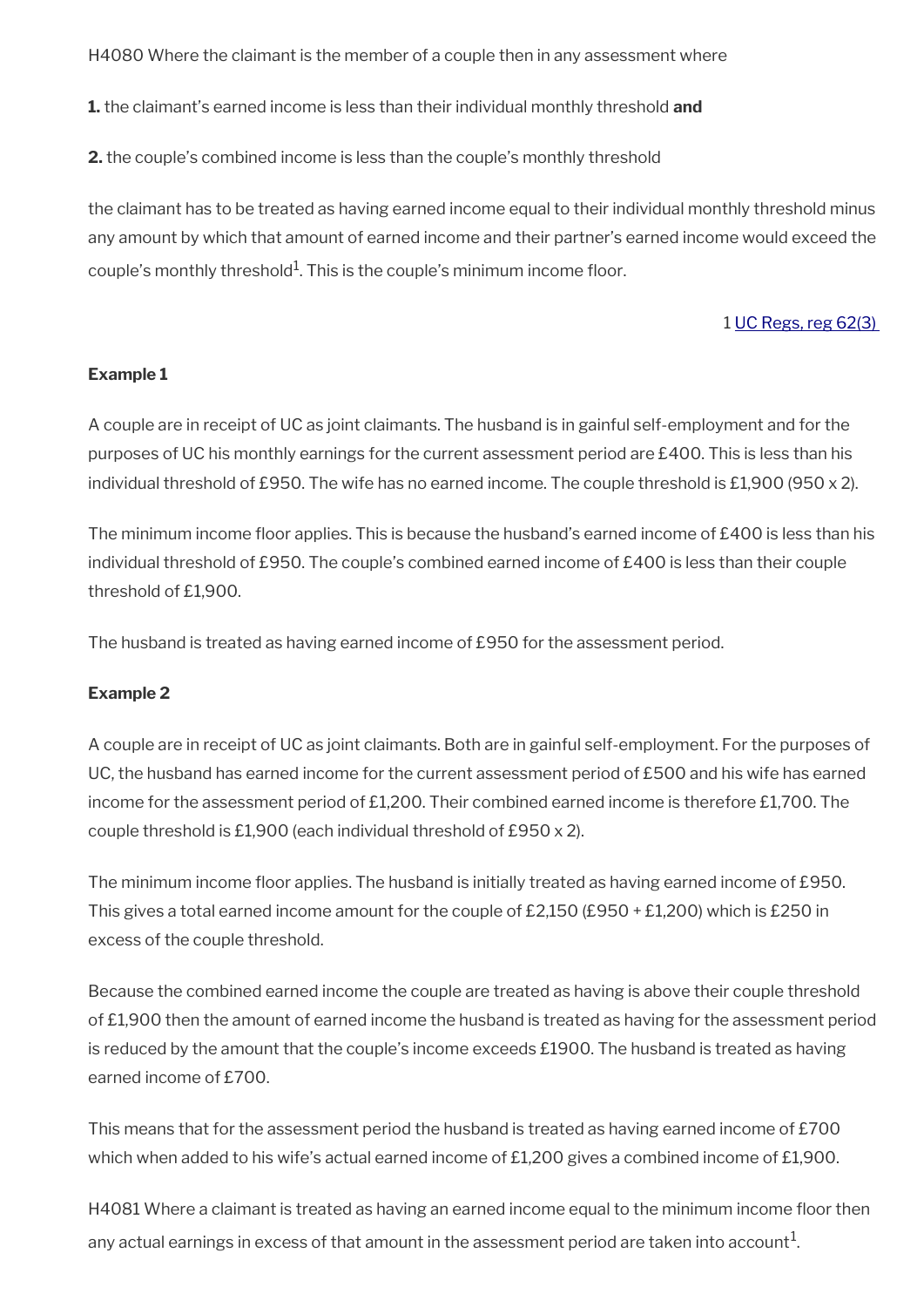H4082 - H4089

# <span id="page-28-0"></span>**Exceptions**

H4090 The minimum income floor does not apply to earned income in respect of assessment periods which fall wholly within a start-up period or begin or end in a start-up period<sup>1</sup>. ADM **H4100 - H4101** provides guidance on the start-up period.

1 [UC Regs, reg 62\(5\)](https://www.legislation.gov.uk/uksi/2013/376/regulation/62) 

H4091 - H4099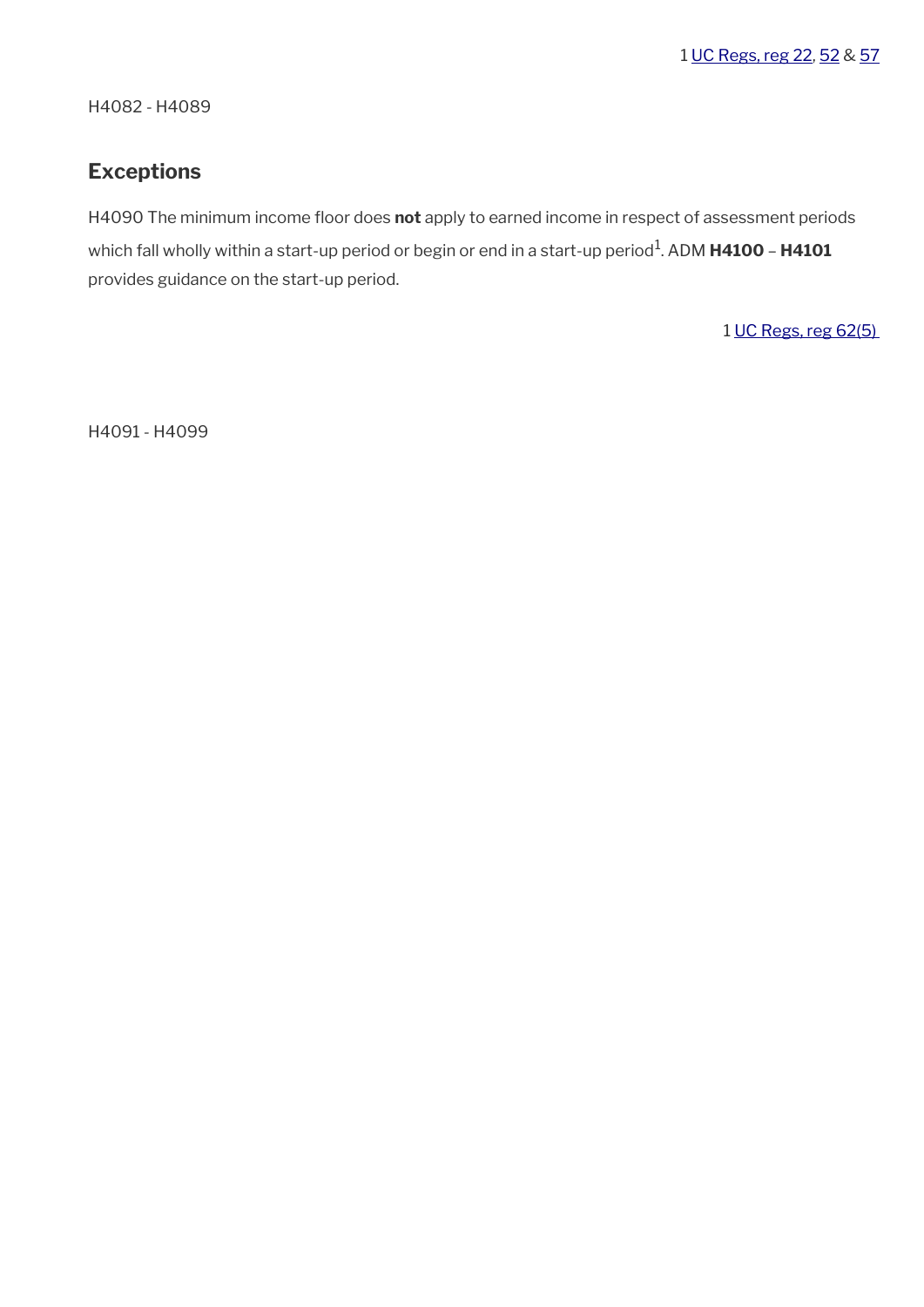# **The start-up period H4100 - H4109**

# **The start-up period**

## **[\[See ADM Memo 04/20\]](http://intranet.dwp.gov.uk/manual/advice-decision-making-adm/0420-jsa-and-uc-coronavirus-further-measures)[\[See ADM Memo 15/21\]](https://intranet.dwp.gov.uk/manual/advice-decision-making-adm/15-21-universal-credit-coronavirus-restoration-minimum-income-floor-regulations-2021)**

H4100 A start-up period is a period of 12 months. It applies from the beginning of the assessment period in which the Secretary of State determines that a claimant is, for the purposes of UC, in gainful selfemployment where

**1.** the minimum income floor has not previously applied to the claimant (either in the current or any previous award of UC) for the trade, profession or vocation which is now their main employment **and**

**2.** the claimant is taking active steps to increase their S/E earnings to the level of their individual threshold $^1$ .

**Note 1:** the start-up period begins from the beginning of the assessment period from which the DM determines that the claimant satisfies all the relevant conditions to be found gainfully self-employed. This is **not** necessarily the same as the date that the DM makes that determination (i.e. where evidence gathering means the decision is made in a later assessment period).

**Note 2:** a start-up period **cannot** be applied for any period before UC is claimed but see example 2 at **H4102** where there is a short break and re-claim **within** the start-up period.

### 1 [UC Regs, reg 63\(1\)](https://www.legislation.gov.uk/uksi/2013/376/regulation/63)

#### **Example**

Kemar is in receipt of UC. His next assessment period commences on 11November. Kemar has informed the Jobcentre that he has started a window cleaning round. This work started on 20October. At the moment, he only has a few clients but he is hopeful that with advertising and by word of mouth, the round will grow. Kemar's earnings from window cleaning currently amount to about £60 a week and this is below Kemar's individual threshold. However, Kemar's spending 25 hours a week on this activity and is taking steps to gain more clients and increase his earnings.

The DM determines that Kemar is gainfully S/E and in the start-up period. Kemar has to report his earnings from this activity after the end of each assessment period so that his award of UC can be adjusted to take account of them.

H4101 Where a claimant is determined to be in a start-up period then the minimum income foor **cannot** apply $^{\rm 1}$ . However, the actual earnings from S/E have to be taken into account $^{\rm 2}$ .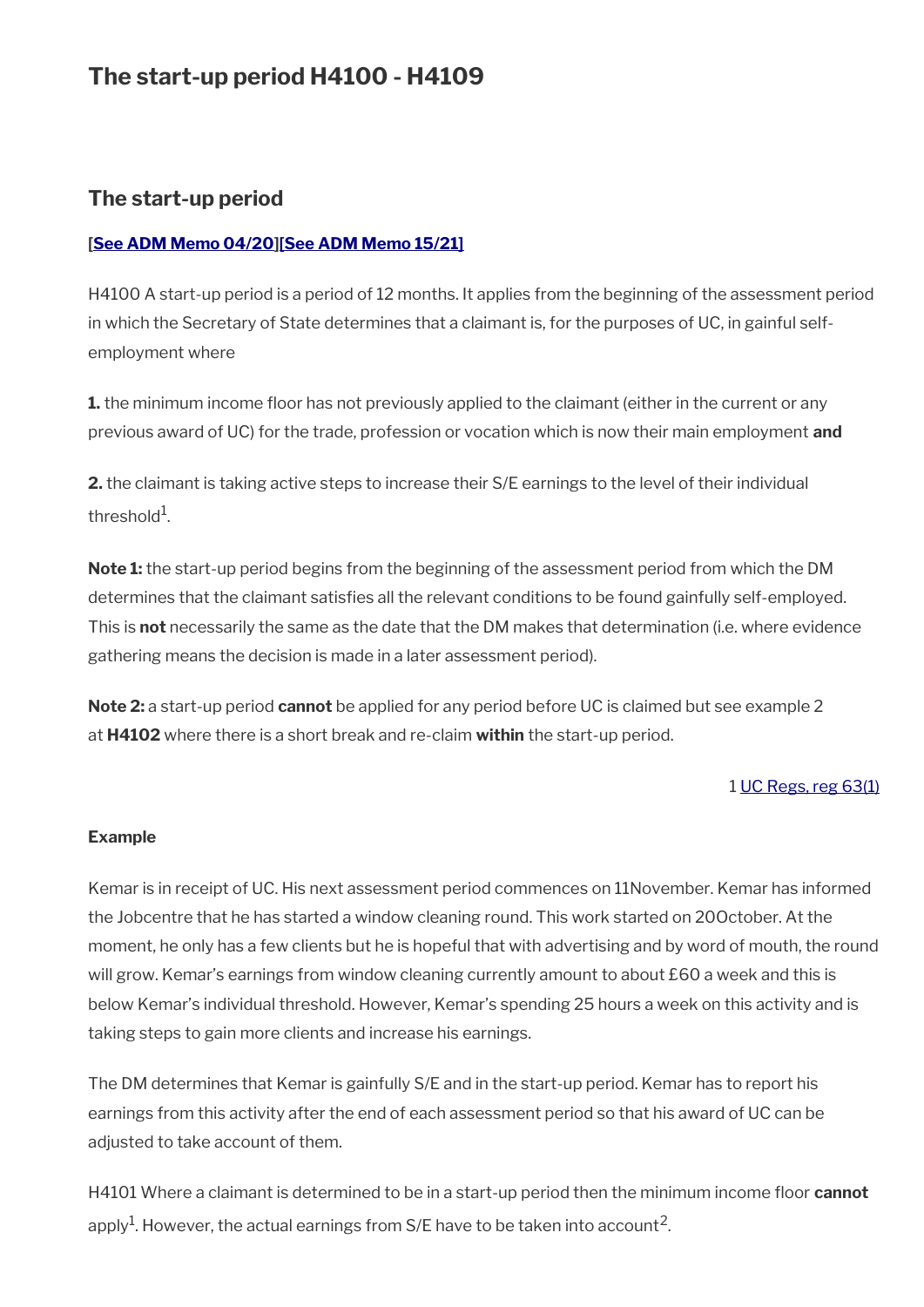H4102 A claimant can only have one start up period in relation to the same trade, profession or vocation on a current or previous award of UC. However if that previous start-up period

**1.** began more than five years before the beginning of the assessment period in which the claimant is determined to be gainfully S/E **and**

**2.** applied to a different trade, profession or vocation

then the Secretary of State may apply a new start-up period $^1$ .

#### 1 [UC Regs, reg 63\(2\)](https://www.legislation.gov.uk/uksi/2013/376/regulation/63)

#### **Example 1**

Thomas is in receipt of UC and works as a window cleaner. The DM has determined that Thomas is gainfully S/E and in the start up period, which runs for 12 months from January to December. In March, Thomas reports that due to a lack of clients he is no longer working. In July, Thomas reports that he has resumed his window cleaning business after a competitor moved out of the area. The DM determines that Thomas cannot be in a new start up period as the latest employment did not start more than five years before the beginning of the assessment period in which the claimant was determined to be gainfully self-employed.

#### **Example 2**

Mateusz is in receipt of UC and works as a S/E plasterer. The DM has determined that Mateusz is gainfully self employed and in the start up period, which runs from June to May. In August, Mateusz's S/E earnings increase significantly after he secures a large contract and his UC award ends. In October, Mateusz's S/E earnings reduce and he makes a successful re-claim to UC. A start up period does not end when a UC award ends and a re-claim is made within that 12 month period; it continues to run in the background. Mateusz will therefore remain in his original start-up period which has eight months remaining i.e. October to May.

#### **Example 3**

Pep began receiving UC six years ago and began work as a S/E mechanic. The DM determined this to be gainful self-employment and applied a 12 month start up period. Pep stopped this work three years later. In the current year, the next assessment period commences on 14 September. Pep informs the Jobcentre that he started working as a S/E motorcycle courier on 17 August and has already increased the number of his clients and earnings. The DM determines that Pep is gainfully self-employed and applies a new start up period. This is because the previous start up period began more than fve years before the current assessment period and the claimant is in a different trade, profession or vocation.

#### **Example 4**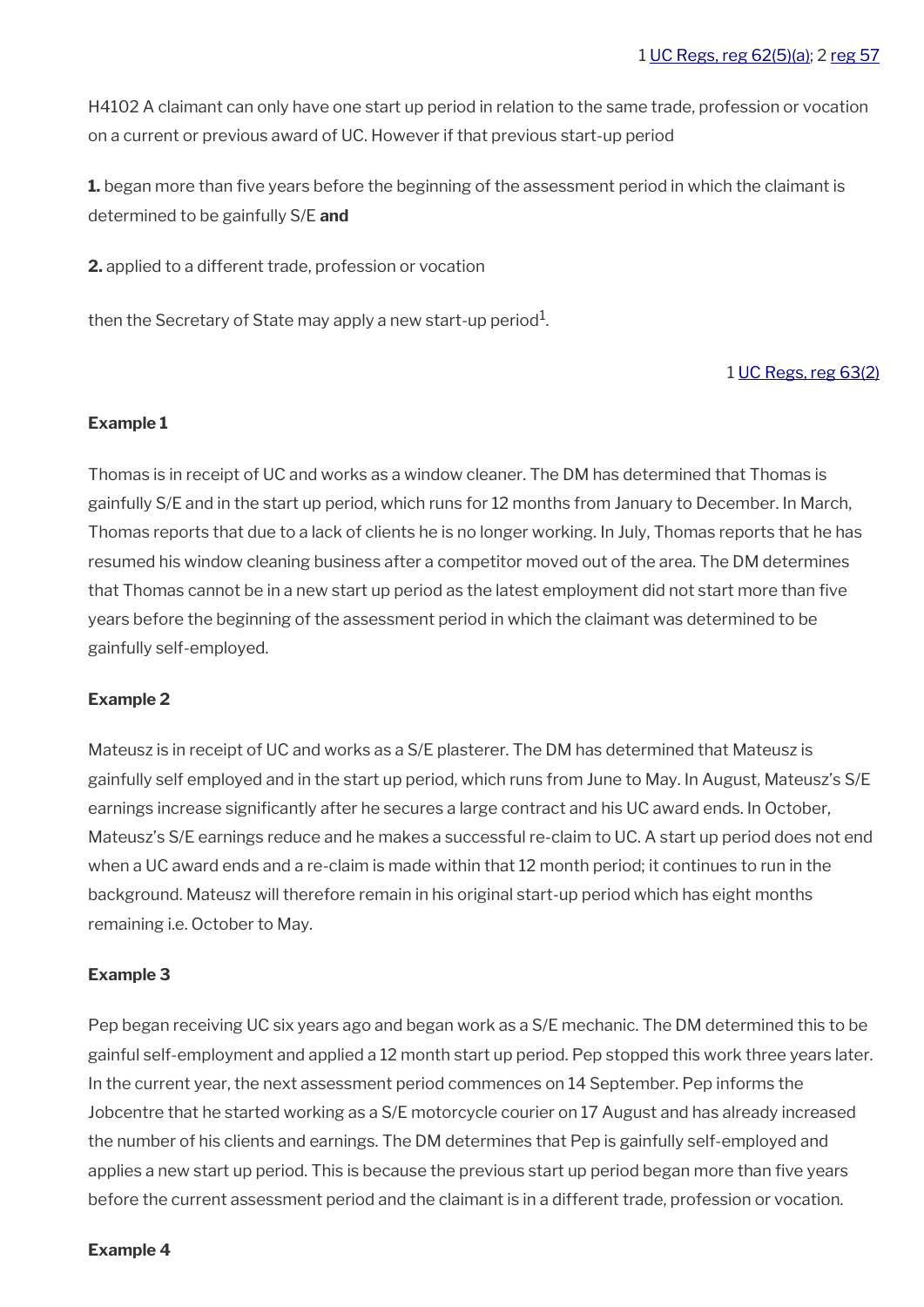Lena began receiving UC seven years ago and started work as a S/E hairdresser. The DM determined this to be gainful self-employment and applied a 12 month start up period. Lena stopped this work four years later. In the current year, Lena informs the Jobcentre that she has started work as a S/E hairstylist. The DM does not apply a new start up period because although the previous start up period began more than five years ago, the trade, profession or vocation is the same.

H4103 The Secretary of State may end a start-up period at any time if the person is no longer

**1.** in gainful self-employment **or**

**2.** taking active steps to increase their S/E earnings to the level of their individual threshold $^1$ .

## 1 [UC Regs, reg 63\(3\)](https://www.legislation.gov.uk/uksi/2013/376/regulation/63)

H4104 A Gateway Interview may be used to gather the information as to whether a claimant meets the conditions for the start-up period $^{\rm 1}$ .

1 [UC Regs, reg 93\(f\)](https://www.legislation.gov.uk/uksi/2013/376/regulation/93)

H4105 - H4109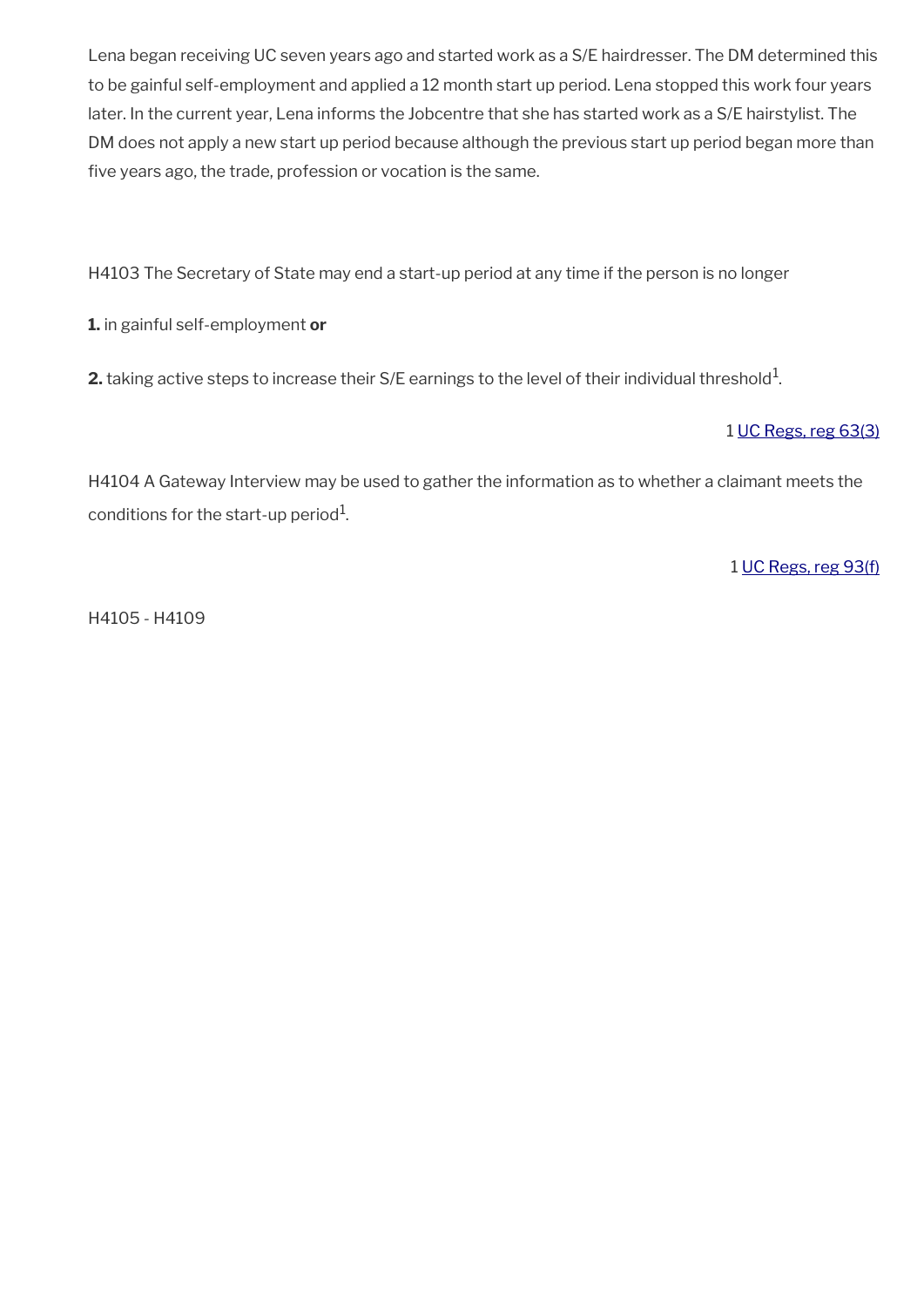# **Treatment of self-employed earnings H4110 - H4129**

# **Treatment of self-employed earnings**

[General](#page-32-1) H4110

[Method of calculation](#page-32-0) H4113 - H4129

# <span id="page-32-1"></span>**General**

H4110 [\[See Memo ADM 10/22\]](https://intranet.dwp.gov.uk/manual/advice-decision-making-adm/10-22-rates-income-tax-uc-benefit-rates-and-social-security-contributions-april-2022) Earnings derived from a

**1.** trade **or**

**2.** profession **or**

**3.** vocation

and that are not employed earnings are known as S/E earnings $^1$ . Even though the claimant may not be determined to be in gainful self-employment, if the claimant has S/E earnings then they have to be taken into account.

# 1 [UC Regs, reg 57\(1\)](https://www.legislation.gov.uk/uksi/2013/376/regulation/57)

H4111 S/E earnings have to be calculated in respect of an assessment period. The amount of a claimant's S/E earnings is the gross profit minus deductions for

**1.** class 2 or class 4 contributions **and**

**2.** income tax **and**

**3.** any relievable pension contributions $^1$ .

1 [UC Regs, reg 57\(2\)](https://www.legislation.gov.uk/uksi/2013/376/regulation/57)

**Note:** See **H4158** and **H4500** for the treatment of self-employed earnings in digital/ full service areas from **11.4.18**.

H4112

# <span id="page-32-0"></span>**Method of calculation**

H4113 The steps to calculate S/E earnings for an assessment period are to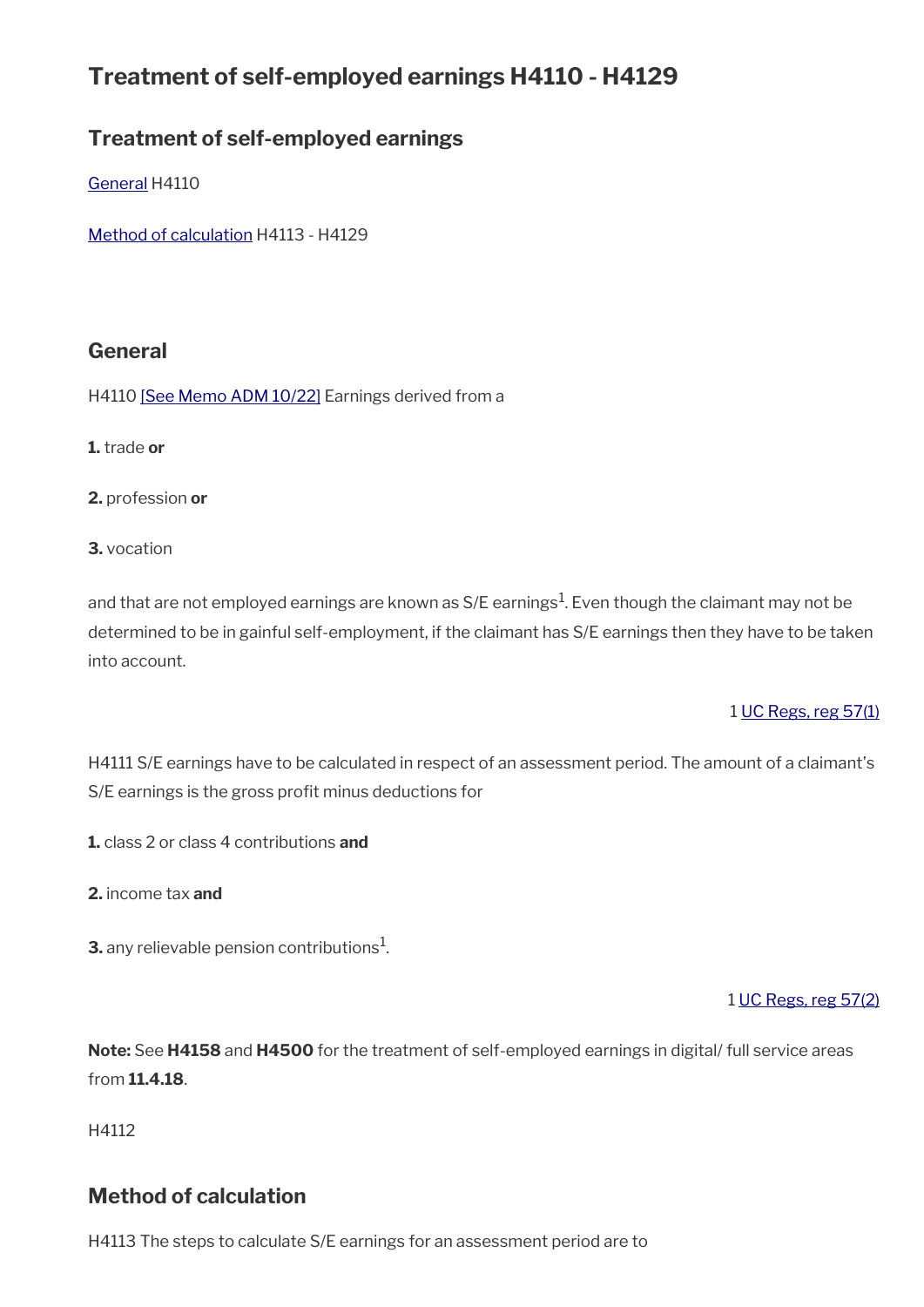**1.** deduct from the actual receipts received in the assessment period any **permitted expenses**. This gives the gross proft **and**

**2.** deduct from the gross profit any

**2.1** class 2 or class 4 contributions paid to HMRC during the assessment period **and**

**2.2** income tax paid to HMRC during the assessment period **and**

**2.3** relievable pension contributions made in the assessment period.

The figure that is left is the earnings that should be taken into account.

**Note:** See **H4158** and **H4500** for the treatment of self-employed earnings in digital/ full service areas from **11.4.18**.

H4114 - H4119

# **Class 2 and class 4 contributions**

H4120 A class 2 contribution is a flat rate contribution but a higher rate is paid by share fishermen.

H4121 A class 4 contribution is a deduction of a fixed percentage of the annual profits of a business when these profits fall within lower and upper levels. These payments are in addition to class 2 contributions.

H4122 Any payment made to HMRC during the assessment period of

**1.** class 2 contributions **or**

**2.** class 4 contributions

in respect of the trade, profession or vocation has to be deducted from the gross profits $^1\!$ 

1 [UC Regs, reg 57\(2\)\(a\)](https://www.legislation.gov.uk/uksi/2013/376/regulation/57)

### **Income tax**

H4123 Any payment of income tax made during the assessment period to HMRC in respect of the trade, profession or vocation has to be deducted from the gross profits $^1\!\!$ 

1 [UC Regs, reg 57\(2\)\(a\)](https://www.legislation.gov.uk/uksi/2013/376/regulation/57)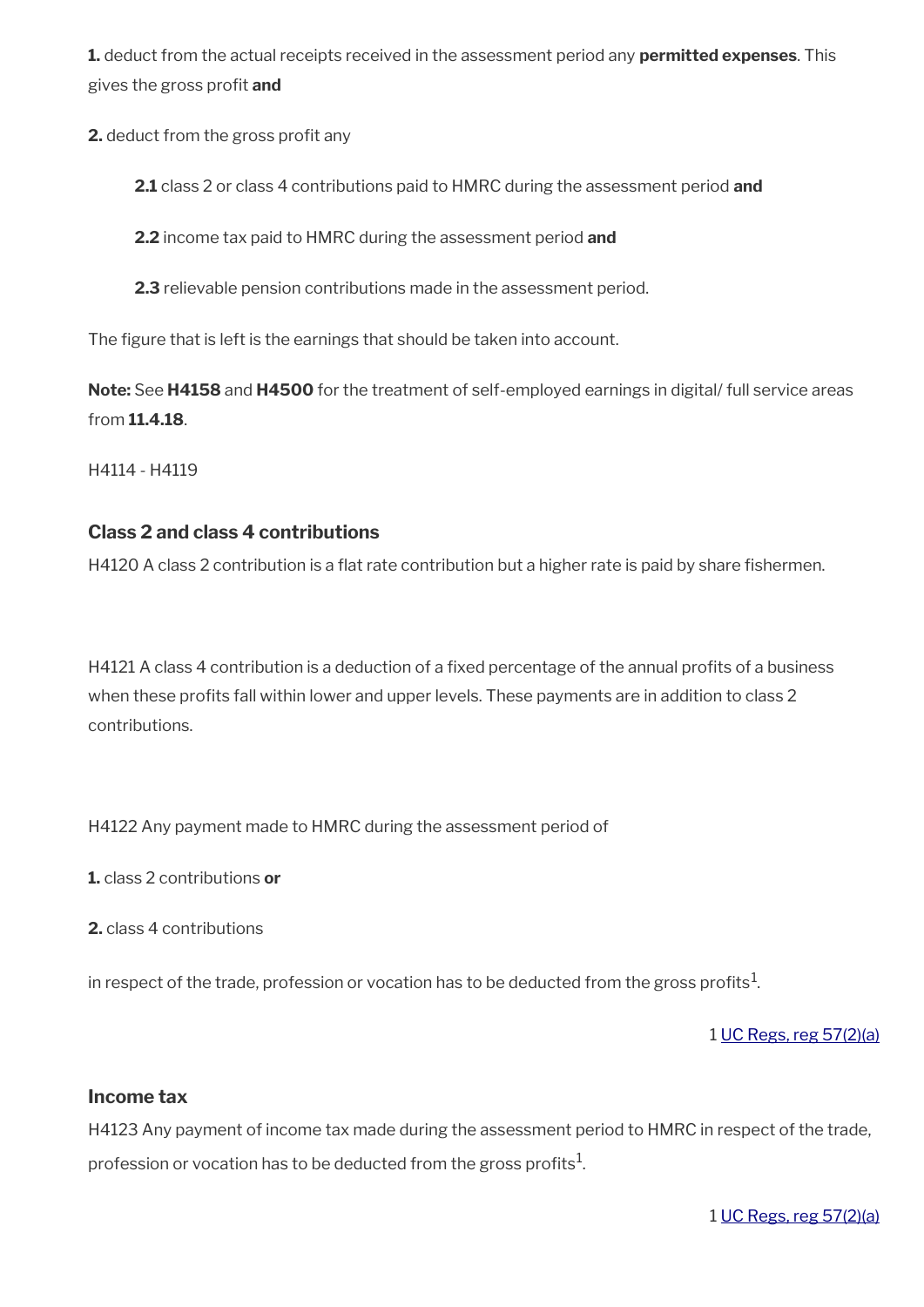$\mathsf{Note:}$  From April 2016 the Scottish Government can set its own rate of income tax $^1$ . DMs should ensure that the correct tax rate is used – see the appendix to ADM chapter **H3**.

## 1 the [Social Security \(Scottish Rate of Income Tax etc.\) \(Amendment\) Regulations 2016](https://www.legislation.gov.uk/uksi/2016/233/contents/made)

## **Relievable pension contributions**

H4124 A relievable pension contribution means $^1$  a contribution paid to a registered pension scheme by or on behalf of a member of that scheme. This means that the contribution can be paid by the individual member, who must be a relevant UK individual, or by a third party on behalf of the individual member.

### 1 [UC Regs, reg 53\(1\)](https://www.legislation.gov.uk/uksi/2013/376/regulation/53); [Finance Act 2004, s 188](https://www.legislation.gov.uk/ukpga/2004/12/section/188)

H4125 A relevant UK individual means<sup>1</sup>

**1.** a person with earnings chargeable to UK income tax **or**

**2.** a person resident in the UK for some time of the year **or**

**3.** a person was resident in the UK both at some time during the five tax years immediately before that year and when that person became a member of the pension scheme **or**

**4.** a person, or their spouse, who has for the tax year general earnings from overseas Crown employment subject to UK tax.

#### 1 [Finance Act 2004, s 189](https://www.legislation.gov.uk/ukpga/2004/12/section/189)

H4126 A contribution will not be a relievable pension contribution if it falls into

**1.** contributions after age 75<sup>1</sup>

**2.** life assurance premium contributions<sup>2</sup>

**3.** contributions paid by employers<sup>3</sup>

**4.** age related or minimum payments $^4$ .

### 1 [Finance Act 2004, s 188\(3\)\(a\)](https://www.legislation.gov.uk/ukpga/2004/12/section/188); 2 [s 188\(3\)\(aa\)](https://www.legislation.gov.uk/ukpga/2004/12/section/188); 3 [s 188\(3\)\(b\)](https://www.legislation.gov.uk/ukpga/2004/12/section/188); 4 [s 188\(3\)\(c\)](https://www.legislation.gov.uk/ukpga/2004/12/section/188)

H4127 Any relievable pension contribution made by the person in the assessment period should be deducted from the gross profts. However, this does not apply if a deduction has already been made in respect of relievable pension contributions when calculating the claimant's employed earnings $^1$ .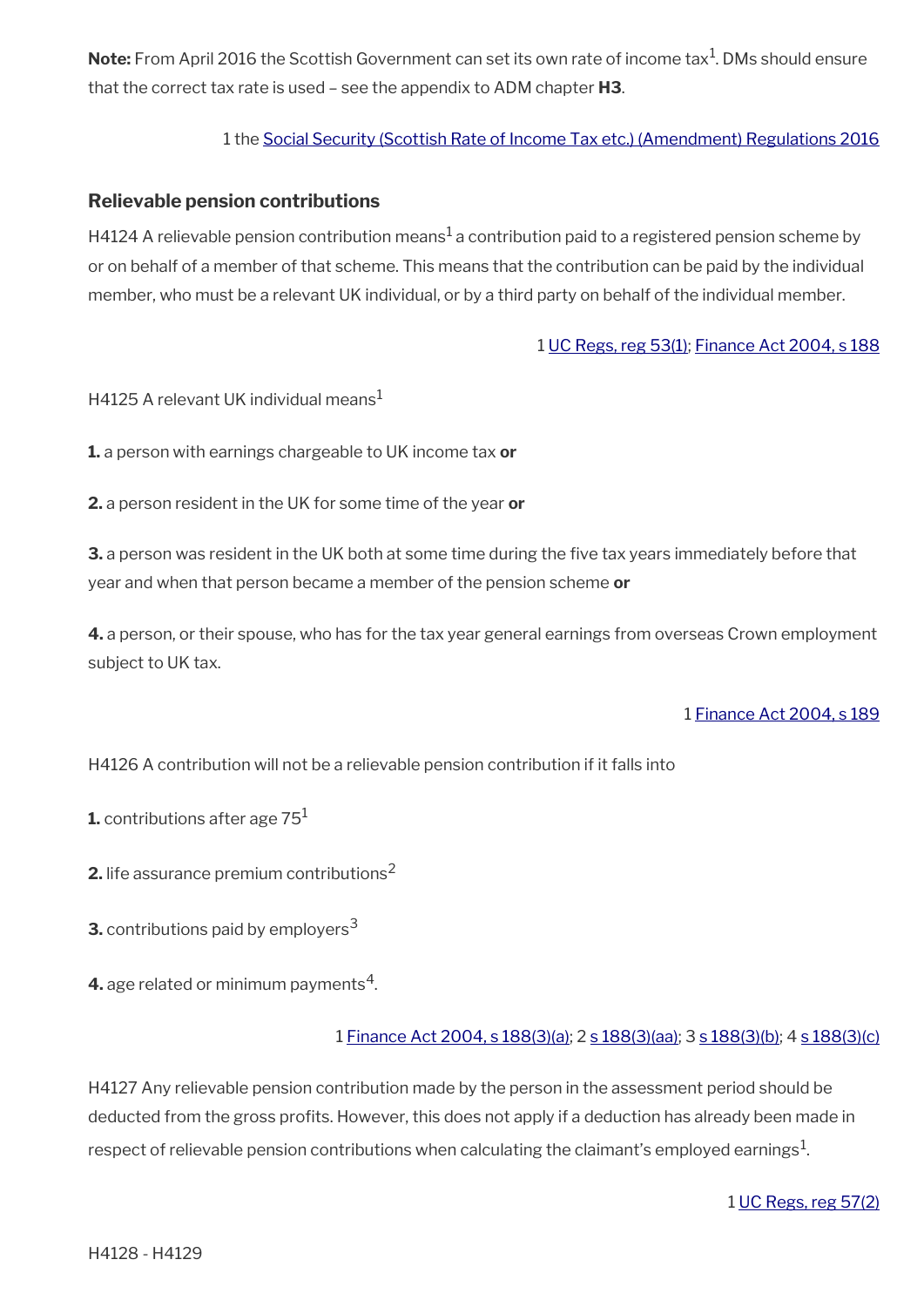# **Gross profts H4130 - H4196**

Gross profits H4130 - H4139 Calculation of monthly earnings - cash flow H4140 - H4156 [Method of calculation](#page-32-0) H4157 - H4159 [Actual reciepts](#page-38-0) H4160 - H4196

# <span id="page-35-1"></span>**Gross Profits**

H4130 The gross profits of the trade, profession or vocation are the actual receipts from the business in the assessment period **minus** any deductions for permitted expenses<sup>1</sup>.

1 [UC Regs, reg 57](https://www.legislation.gov.uk/uksi/2013/376/regulation/57)

H4131 Actual receipts from the business include<sup>1</sup>

**1.** receipts in kind **and**

**2.** any refund or repayment of

**2.1** income tax **or**

**2.2** VAT **or**

**2.3** national insurance contributions

relating to the trade, profession or vocation.

1 [UC Regs, reg 57\(4\)](https://www.legislation.gov.uk/uksi/2013/376/regulation/57)

H4132 - H4139

# <span id="page-35-0"></span>**Calculation of monthly earnings – cash fow**

H4140 To calculate the amount of S/E earnings the DM will need to be satisfed with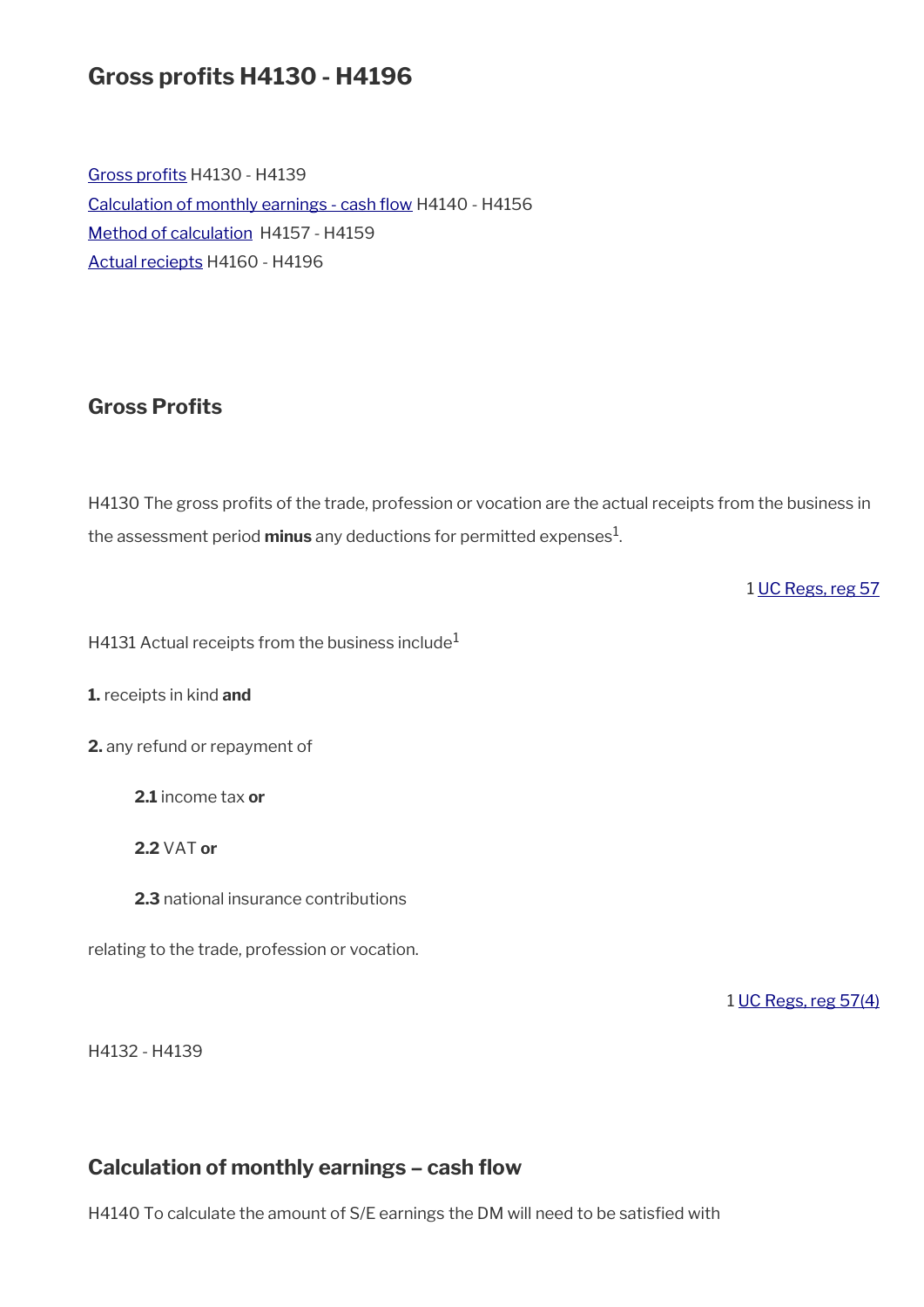**1.** the receipts **actually received**, not money owed to the business **and** 

**2.** expenses defrayed, that is, **actually paid for**, not unpaid bills

for the assessment period that has just ended. This is known as cash basis model (or "cash in/cash out") and evidence should be presented on a cash flow basis.

H4141 A claimant who is S/E or whose partner is S/E should be asked to report details of

**1. actual** receipts income **and** 

**2.** allowable expenditure of expenses

during each assessment period.

H4142 - H4156

# **Method of calculation**

H4157 To calculate the earnings for an assessment period the DM

**1.** should establish the **actual receipts** of the business during the assessment period **and** 

**2.** deduct from the actual receipts the **permitted expenses** that have been paid out during the assessment period **and** 

**3.** deduct from any remaining figure amounts for

- **3.1** income tax **and**
- **3.2** class 2 or class 4 contributions **and**
- **3.3** relievable pension contributions.

The figure that is left is the earnings that should be taken into account.

# **Digital/ Full Service areas only (from 11.4.18)**

H4158 To calculate the earnings for an assessment period the DM should apply the following calculation<sup>1</sup>:

**1.** For each trade, profession or vocation carried on by the claimant: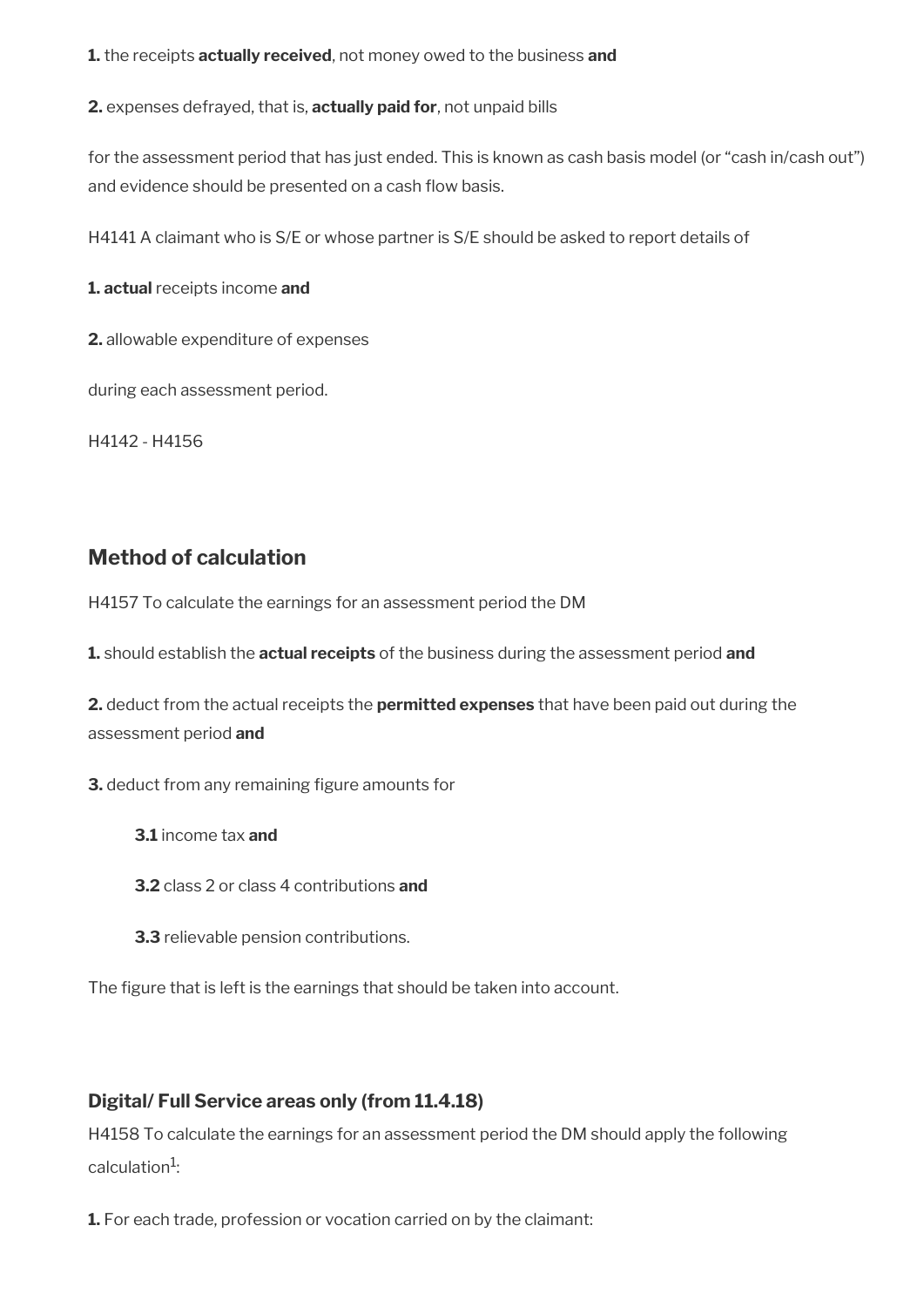**1.1** take the **actual receipts** in that assessment period **or**

**1.2** where the claimant is carrying on a trade, profession or vocation in a partnership (ADM H4330), take the amount of proft or loss attributable to claimant's **share** in the partnership and **deduct**

# **1.3 any permitted expenses<sup>2</sup>**

# 1 [UC Regs, reg 57\(2\)](https://www.legislation.gov.uk/uksi/2013/376/regulation/57); 2 [reg 58](https://www.legislation.gov.uk/uksi/2013/376/regulation/58) or [59](https://www.legislation.gov.uk/uksi/2013/376/regulation/59)

**2. add** together the amounts in step **1** where the claimant is carrying on more than one trade, profession or vocation.

**3. deduct** from the amount in step **1** or **2** any payments made by the claimant in that assessment period to HMRC in respect of each trade, profession or vocation for:

**3.1** national insurance contributions:

**3.2** income tax

**4.** where the amount calculated by step **3** is:

**4.1** greater than nil,  $\,$  deduct any relievable pension contributions $^1$  made by the claimant in that AP, unless a deduction has already been made in the calculation of the claimant's employed earnings<sup>2</sup>.

If the amount calculated by this step is **nil** or a **negative amount**, the claimant's earnings for the assessment period are **nil** and **ignore** the following steps;

**4.2 nil** the claimant's self-employed earnings for that assessment period is **nil**;

**4.3** a **negative amount** that is the unused loss (see **H4503**) amount for the following assessment period.

### 1 [UC Regs, reg 53\(1\)](https://www.legislation.gov.uk/uksi/2013/376/regulation/53); 2 [Reg 57\(2\)](https://www.legislation.gov.uk/uksi/2013/376/regulation/57)

**5.** If the amount remaining after the calculation at step **4.1** is

**5.1 greater** than nil, **deduct** any unused losses, using the oldest loss first where those losses include those from a number of previous assessment periods.

**6.** If the amount remaining after the calculation at step **5.1** is:

**6.1 greater** than nil, that will be the amount of the claimant's self-employed earnings for that assessment period;

**6.2 nil** the claimant's self-employed earnings for that AP are **nil**;

**6.3** a **negative amount**, that is the unused loss amount for the following assessment period.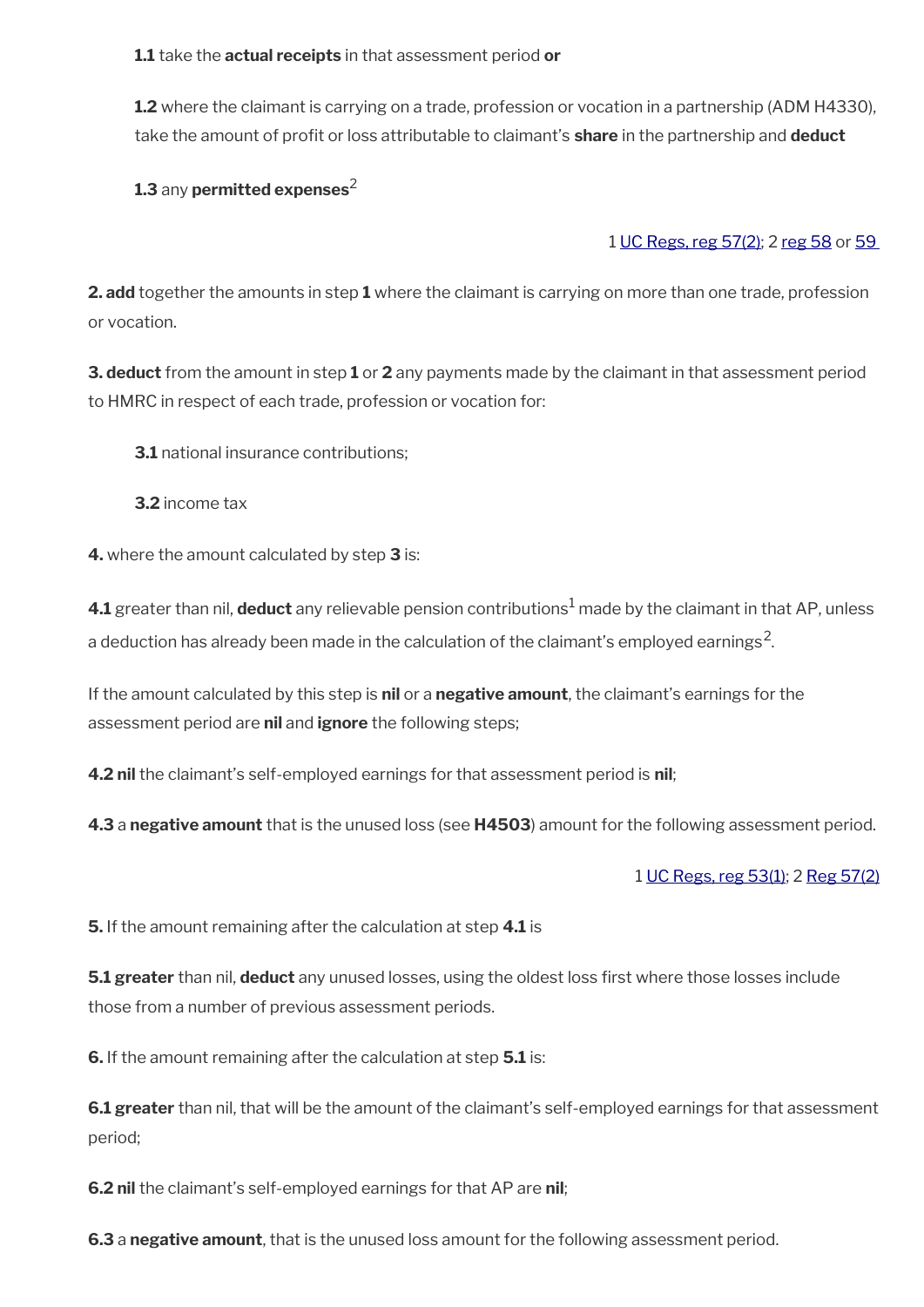**Note:** see **H4500** for the treatment of unused losses in digital/ live service areas.

H4159

# **Actual receipts**

H4160 Any payment actually received by the business during the assessment period, regardless of when it is earned should be included as an actual receipt.

H4161 The actual receipts of a business include

- **1.** any payments for goods and services provided
- **2.** earnings payable abroad
- **3.** personal drawings
- **4.** sale of certain business assets
- **5.** tips and gratuities
- **6.** payments in kind
- **7.** any VAT receipts
- **8.** refund or repayment of income tax or national insurance contributions.

H4162

### **Payments received for goods and services provided**

- H4163 All
- **1.** cash **and**
- **2.** cheque **and**

### **3.** credit card payments

received in return for goods and services supplied, should be included as an actual receipt of the business.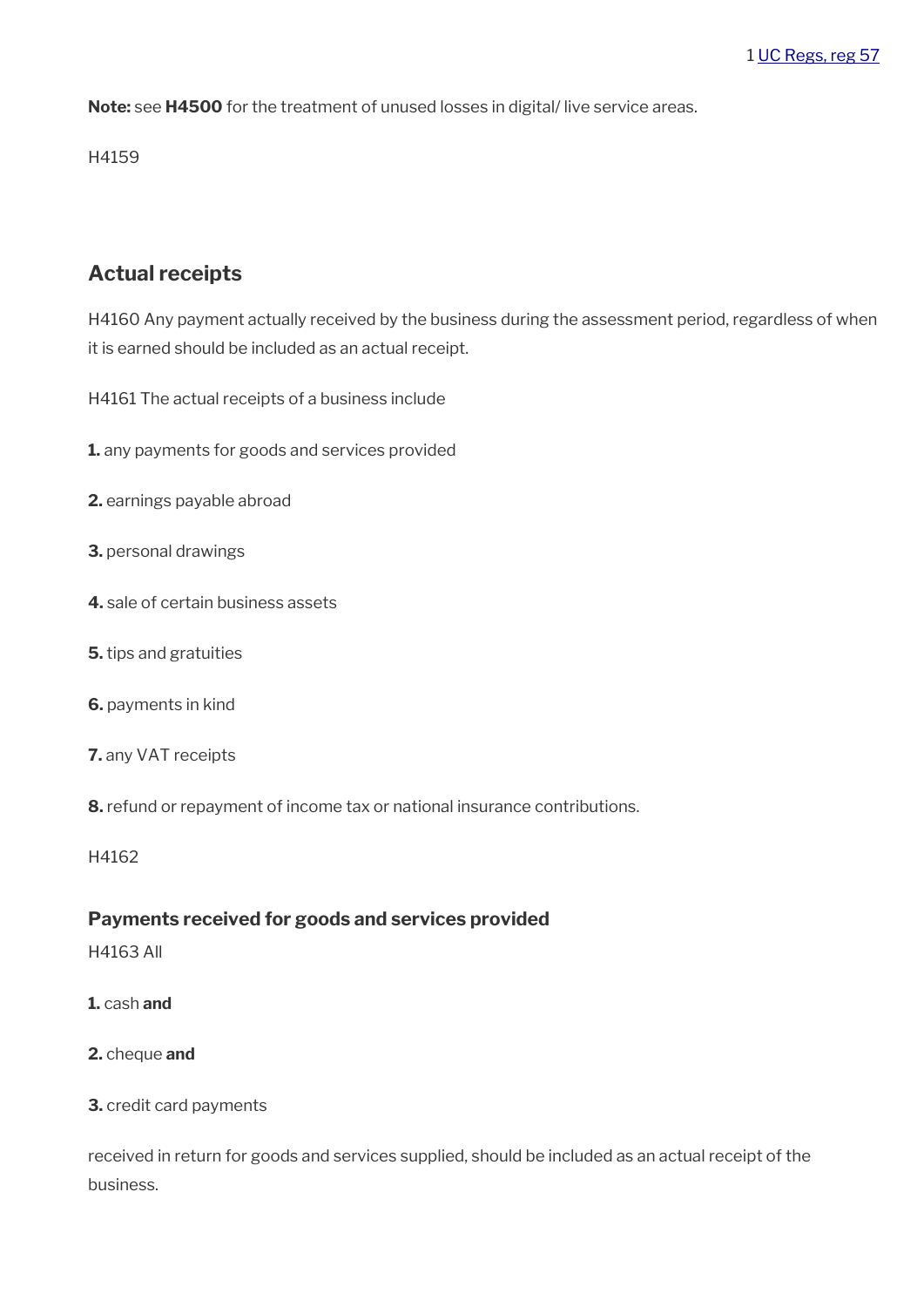# **Earnings payable abroad**

H4164 Money that is due to be paid to a business in a country outside the UK should be included as an actual receipt only when it is received by the business, for example when it is paid

1. to any branch or official representative of the business or

**2.** into any business account.

H4165 - H4167

## **Personal drawings**

H4168 A S/E person may draw money from the business. These drawings, known as personal drawings, are in anticipation of profts or business income and should not be deducted from the gross receipts of the business. It is possible for personal drawings to exceed the eventual proft.

### H4169

H4170 If personal drawings are declared the DM should establish if the amount has been deducted from the amount shown as the actual receipt. If it has, the amount of the drawings should be added back to the amount of the actual receipts.

H4171 - H4180

### **Sale of certain business assets**

H4181 Where

**1.** the purchase of an asset has been deducted as an expense in any assessment period **and**

**2.** in a subsequent assessment period

**2.1** the asset is sold **or**

**2.2** ceases to be used for the purposes of the trade, profession or vocation carried on by the claimant

the proceeds of sale (or if **2.2** applies, what would have been received if the asset was sold at market value) are to be treated as a receipt in that subsequent assessment period $^{\rm 1}$ .

**Note:** See ADM **H4199** where an expense has been incurred for more than one purpose.

1 [UC Regs, reg 57\(5\)](https://www.legislation.gov.uk/uksi/2013/376/regulation/57)

### **Example 1**

Kay is gainfully S/E and in receipt of UC. She bought a laptop to manage her fnancial accounts and for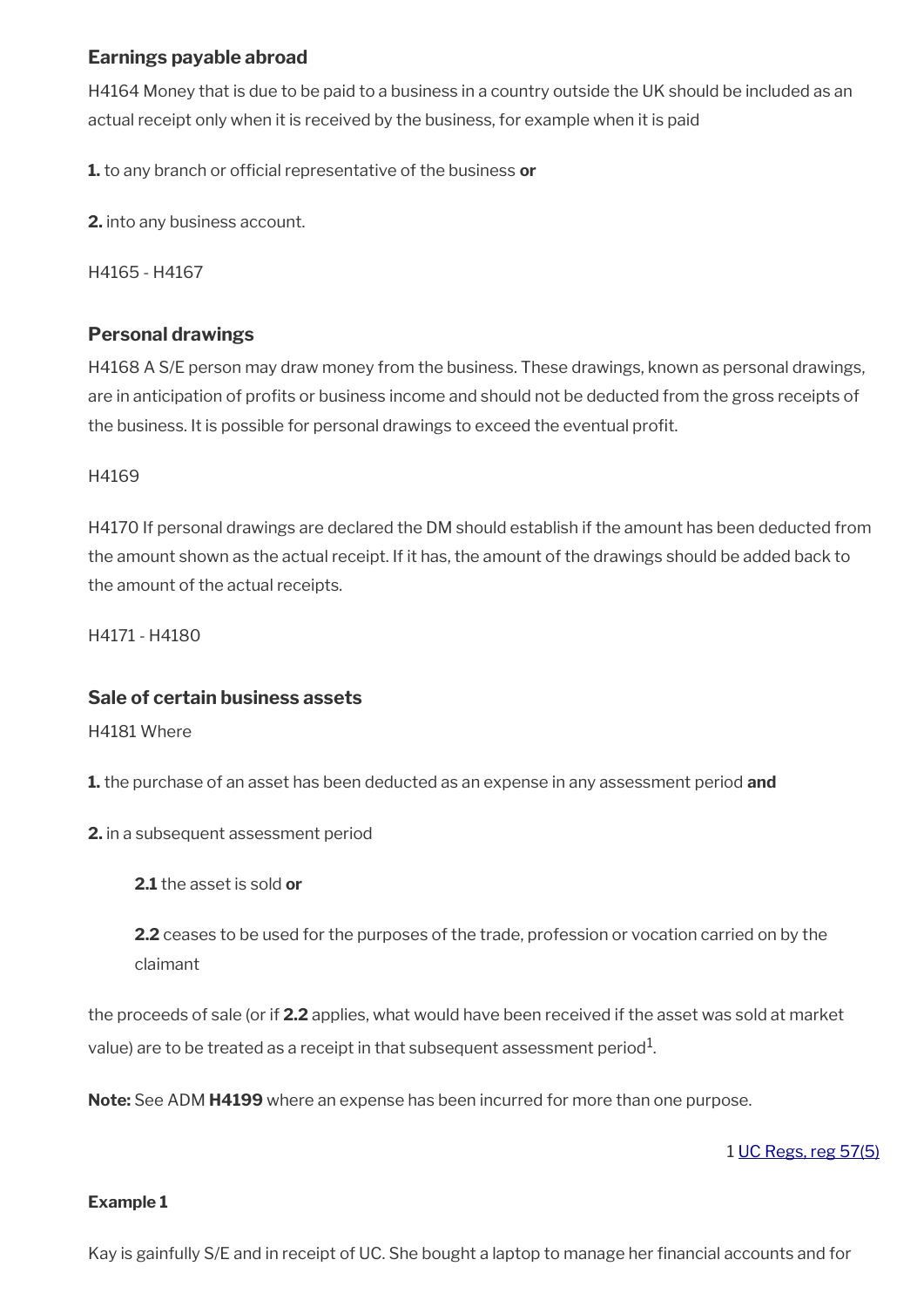maintaining customer records for her business. The cost of the laptop was a permitted expense in the assessment period in which the cost was incurred. Five months later, Kay decides to sell the laptop and receives £200 for it. This amount is treated as a receipt in the assessment period in which the laptop is sold.

### **Example 2**

Ken is gainfully S/E and in receipt of UC. He bought a laptop and intended to use 50% for personal use and 50% for business use. Ken could only claim 50% of the cost as an expense. Ken later sold the laptop for £200 but only 50% of the amount received (i.e. £100) can be regarded as a receipt in the assessment period in which the laptop is sold.

## **Example 3**

Joel purchased some display material for his business for £400. In the assessment period in which he paid out and declared the expense he only received £100 as cash in. The expenses declared reduced Joel's S/E earnings for that assessment period from £100 to zero. Joel sells the display material when it is no longer needed. He is required to report the entire amount of the sale as a receipt in the assessment period in which the display material is sold, not just the proportion (25%) that earlier reduced his earnings to nil.

# **Tips and gratuities**

H4182 Tips or gratuities received in response to the service provided, for example as a hairdresser, taxi driver or coach driver, should be included in the actual receipts of the business.

H4183 Any tips or gratuities that are made as a gift unconnected to the self-employment, for example, on personal grounds should not be included in the actual receipts of the business.

# **Receipts in kind**

H4184 If a S/E person is paid in kind the DM should decide a monetary value equal to what would have been paid and include this amount in the actual receipts of the business $^{\mathrm{1}}$ .

### 1 [UC Regs, reg 57\(4\)](https://www.legislation.gov.uk/uksi/2013/376/regulation/57)

### **Example**

Terry is a S/E electrician in receipt of UC. He does some work for a local farmer. The farmer pays Terry for the work in the form of farm produce.

The DM values the produce at the cost of the work carried out by Terry and includes that amount in the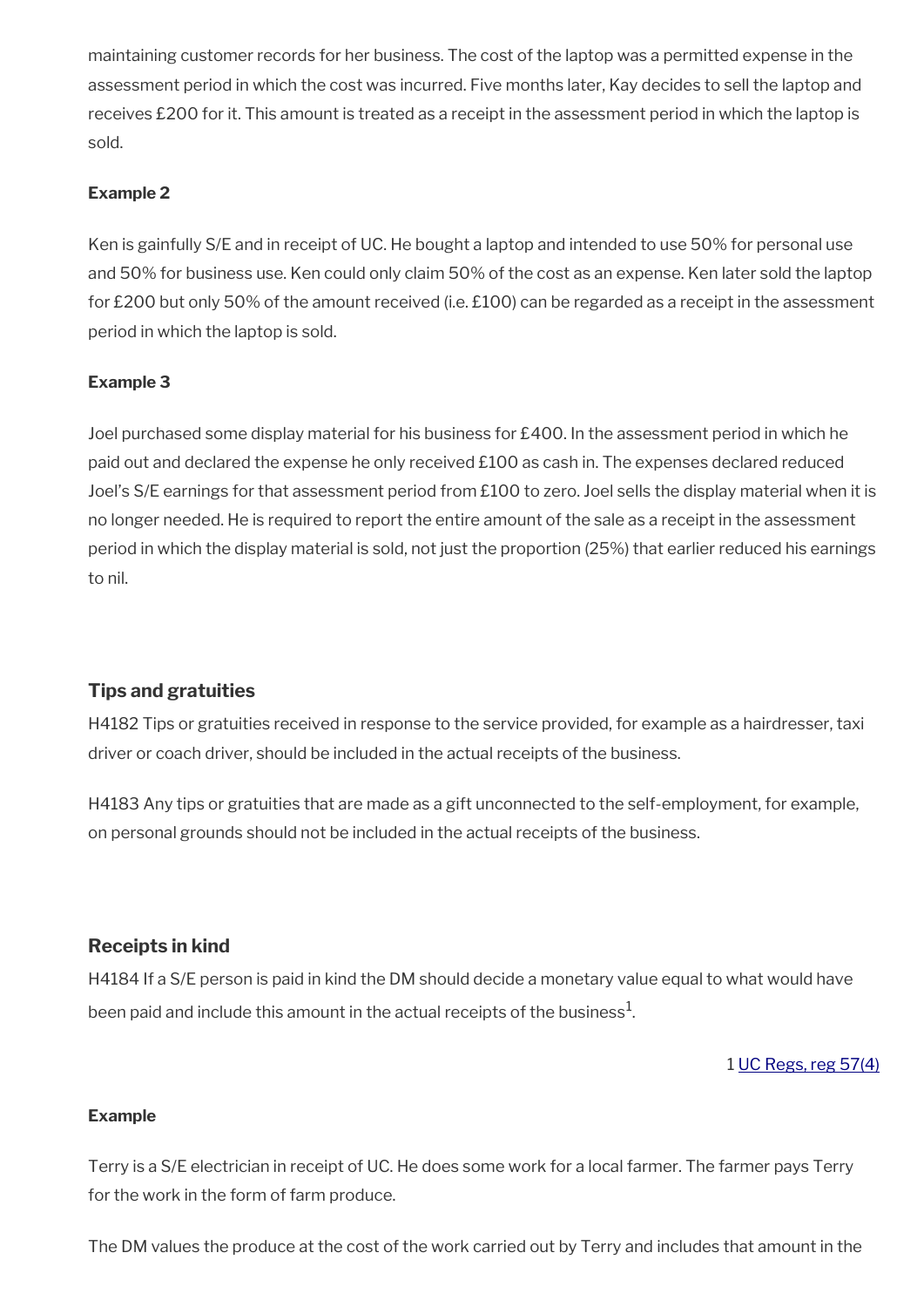gross receipts of the business.

H4185 - H4189

## **Capital receipts**

H4190 Capital receipts do **not** form part of the actual receipts of the business. For example,

**1.** funds introduced by the owner of the business for the purposes of fnancing the business **and**

**2.** loan capital borrowed from third parties for financing purposes.

## **Accounts**

H4191 A person may submit a set of accounts as evidence of S/E earnings. Accounts provide some, but not all, of the information required by the DM to decide the amount of the actual receipts and expenses paid for.

H4192 A set of accounts consists of two main statements

**1.** the **balance sheet**: that is, a statement of the fnancial position of a business at a given date **and** 

**2.** the **proft and loss account**: that is, a summary of the results of a business's transactions for a period ending on the date of the balance sheet.

H4193 Accounts are prepared using accounting principles. Accounts may include **anticipated** receipts and expenses for the accounting period. The anticipated amounts are not

**1.** gross receipts as they have not been received by the business **or** 

**2.** allowable expenses as they have not been paid for.

H4194 If accounts are submitted as evidence the S/E person should be asked to provide evidence of actual amounts received and expenses paid so that the evidence can be converted into a cash flow basis. The S/E person can do this by providing

**1.** accounts that are calculated on a cash flow basis or

**2.** evidence of the actual receipts and expenses paid.

H4195 The S/E person should be asked any questions that cannot be resolved. It may be necessary for the S/E person to provide further supporting evidence, for example

**1.** bank receipts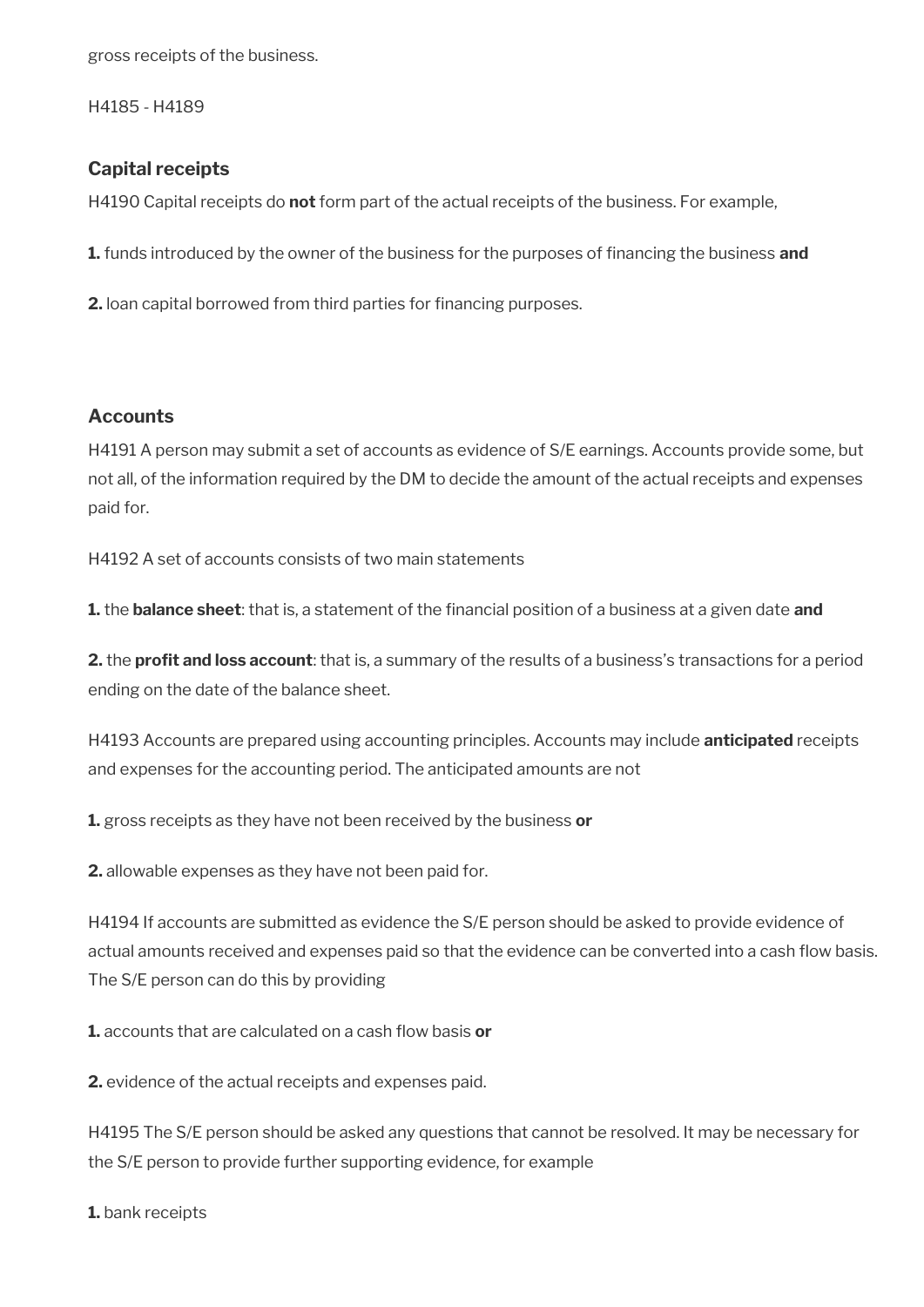### **2.** purchase receipts

**3.** expenses for a different assessment period.

H4196 As profit and loss accounts are prepared using normal accounting principles, they include certain entries that would not be included in a cash flow account. For example

**1.** the value of stock at the start and end of the accounting period

**2.** money owed to the business by debtors

**3.** money owed by the business to creditors

**4.** depreciation of assets of the business.

As the DM is considering the S/E person's cash flow, these will not be allowable expenses.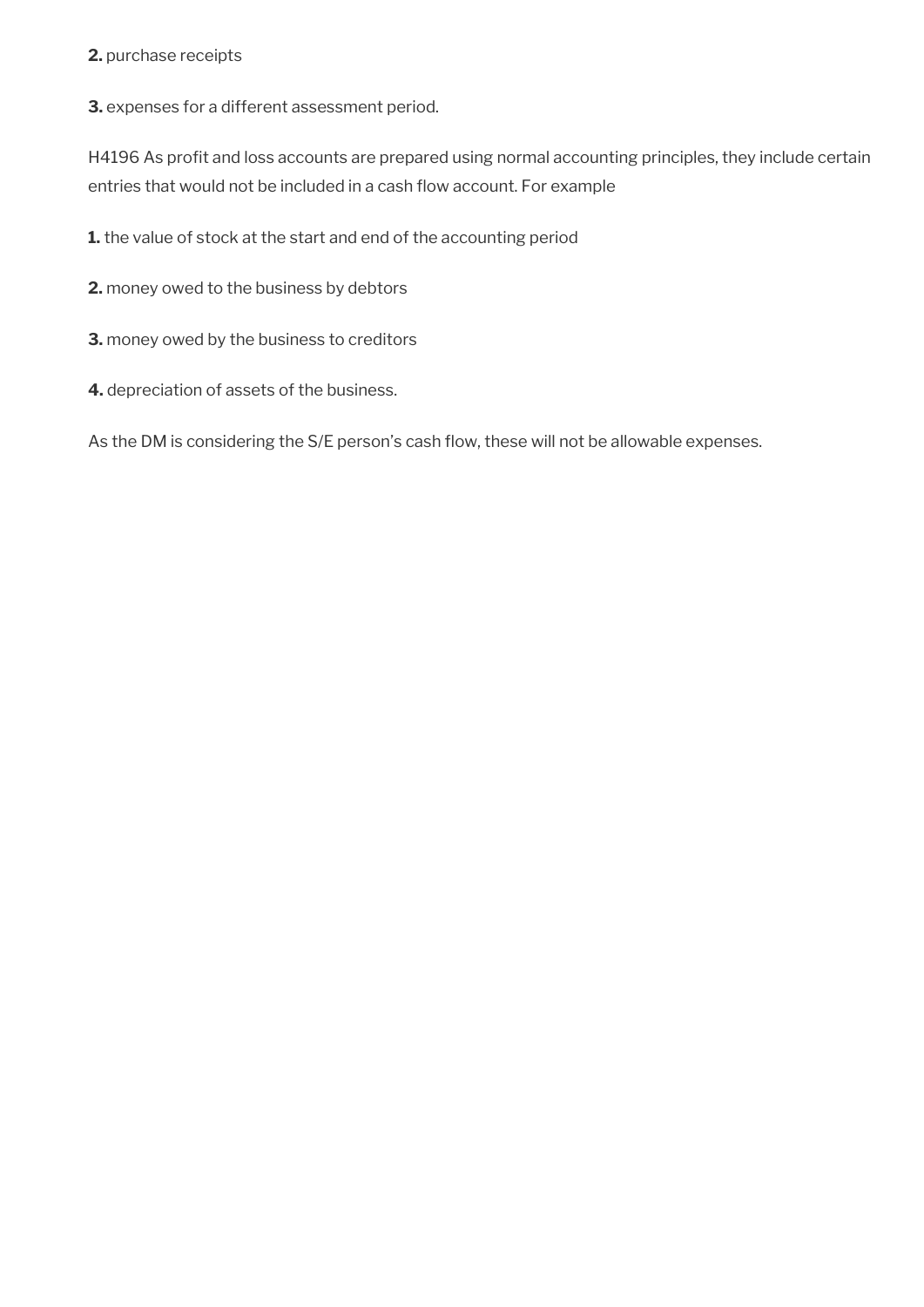# **Permitted expenses H4197 - H4329**

# **Permitted expenses**

[Conditions for deduction permitted expenses](#page-43-0) H4197 - H4199 [Permitted deductions for expenses](#page-44-0) H4200 - H4213 [Regular costs](#page-46-0) H4214 - H4229 [Deductions for mileage and use of home as business premises](#page-49-0) H4230 - H4259 [Expenses not allowed](#page-52-0) H4260 - H4329

# <span id="page-43-0"></span>**Conditions for deducting permitted expenses**

H4197 When calculating the gross profits in respect of an assessment period, the DM should deduct from the actual receipts any business expense that $<sup>1</sup>$ </sup>

- **1.** was paid out wholly and exclusively for the purposes of the business **and**
- **2.** was paid out during the assessment period **and**
- **3.** was reasonably incurred **and**
- **4.** is an allowable expense.

### 1 [UC Regs, reg 58\(1\)](https://www.legislation.gov.uk/uksi/2013/376/regulation/58)

### **Wholly and exclusively**

H4198 An expense is wholly and exclusively paid out when it has been incurred only for the purpose of the business<sup>1</sup> . Any such payment should be deducted in full, subject to **H4197 2.** - **4.**.

### 1 [UC Regs, reg 58\(1\)](https://www.legislation.gov.uk/uksi/2013/376/regulation/58)

H4199 Where an expense has been incurred for more than one purpose, an identifable part or proportion has to have been incurred wholly and exclusively for the purposes of the trade, profession or vocation<sup>1</sup>.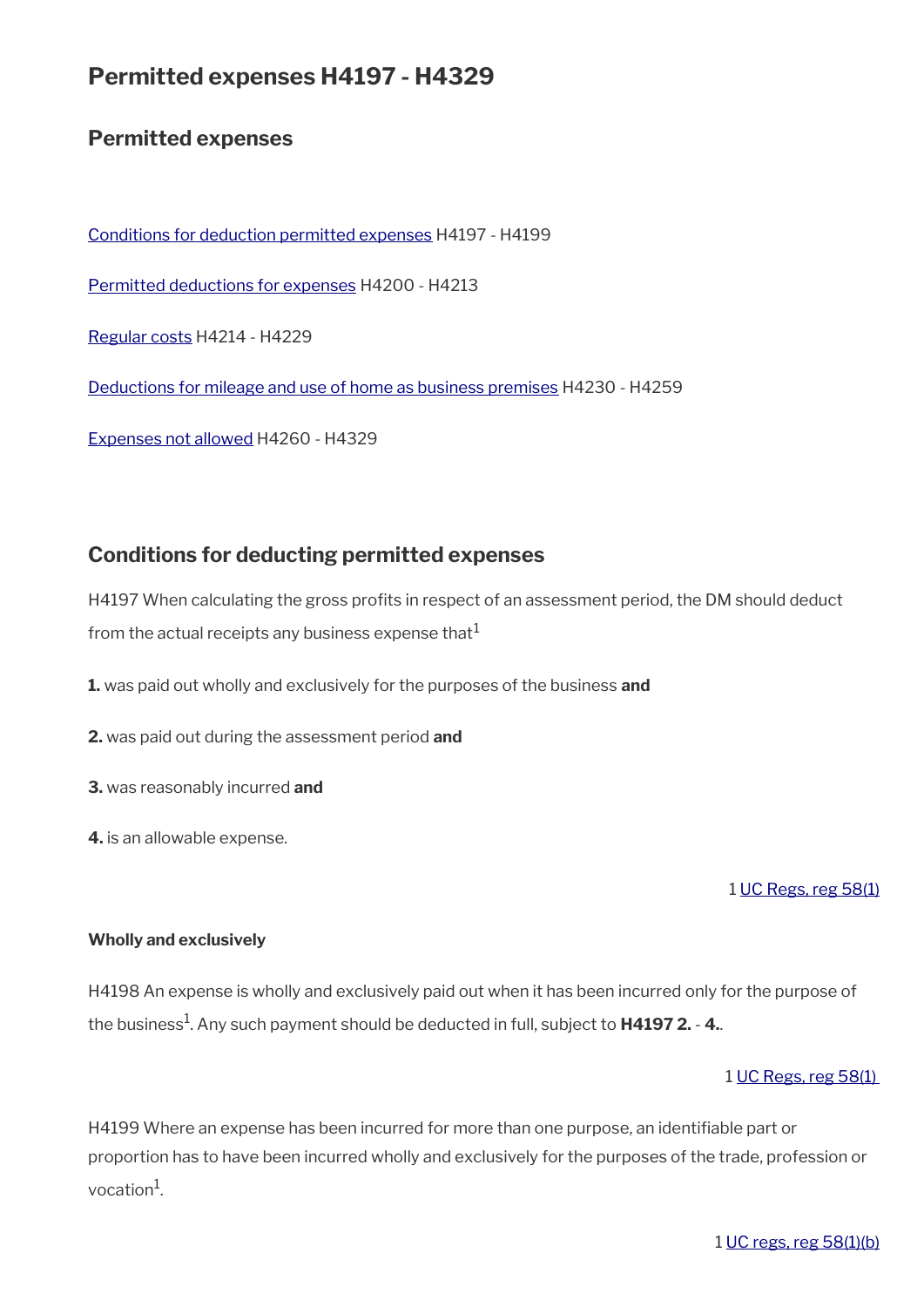# <span id="page-44-0"></span>**Permitted deductions for expenses**

H4200 The deductions allowed $^{\rm 1}$  when calculating S/E earnings are those deductions

**1.** paid in the assessment period **and**

**2.** wholly and exclusively incurred (or where incurred for more than one purpose, an identifable part or portion has been wholly and exclusively incurred) for the purposes of that

**2.1** trade **or**

**2.2** profession **or**

**2.3** vocation **and**

**3.** incurred reasonably.

## 1 [UC Regs, reg 58\(1\)](https://www.legislation.gov.uk/uksi/2013/376/regulation/58)

H4201 Expenses that have been incurred unreasonably during the assessment period cannot be allowed as deductions for permitted expenses<sup>1</sup> (see **H4210**)

1 [UC Regs, reg 58\(1\)](https://www.legislation.gov.uk/uksi/2013/376/regulation/58)

H4202 The expenses which may be allowed include

**1.** regular costs such as rent or wages

- **2.** purchase of stock
- **3.** utilities, phone and travel costs (but see H4203 as appropriate)
- **4.** expenditure on the purchase, lease or acquisition of
	- **4.1** equipment
	- **4.2** tools
- $5. VAT<sup>1</sup>$ .

**Note:** The above is not exhaustive.

### 1 [UC Regs, reg 58\(2\)](https://www.legislation.gov.uk/uksi/2013/376/regulation/58)

H4203 A deduction cannot be allowed for expenditure on the purchase, lease or acquisition of a car (including a mini cab and taxi but not a black cab or Hackney Carriage) $^1$ .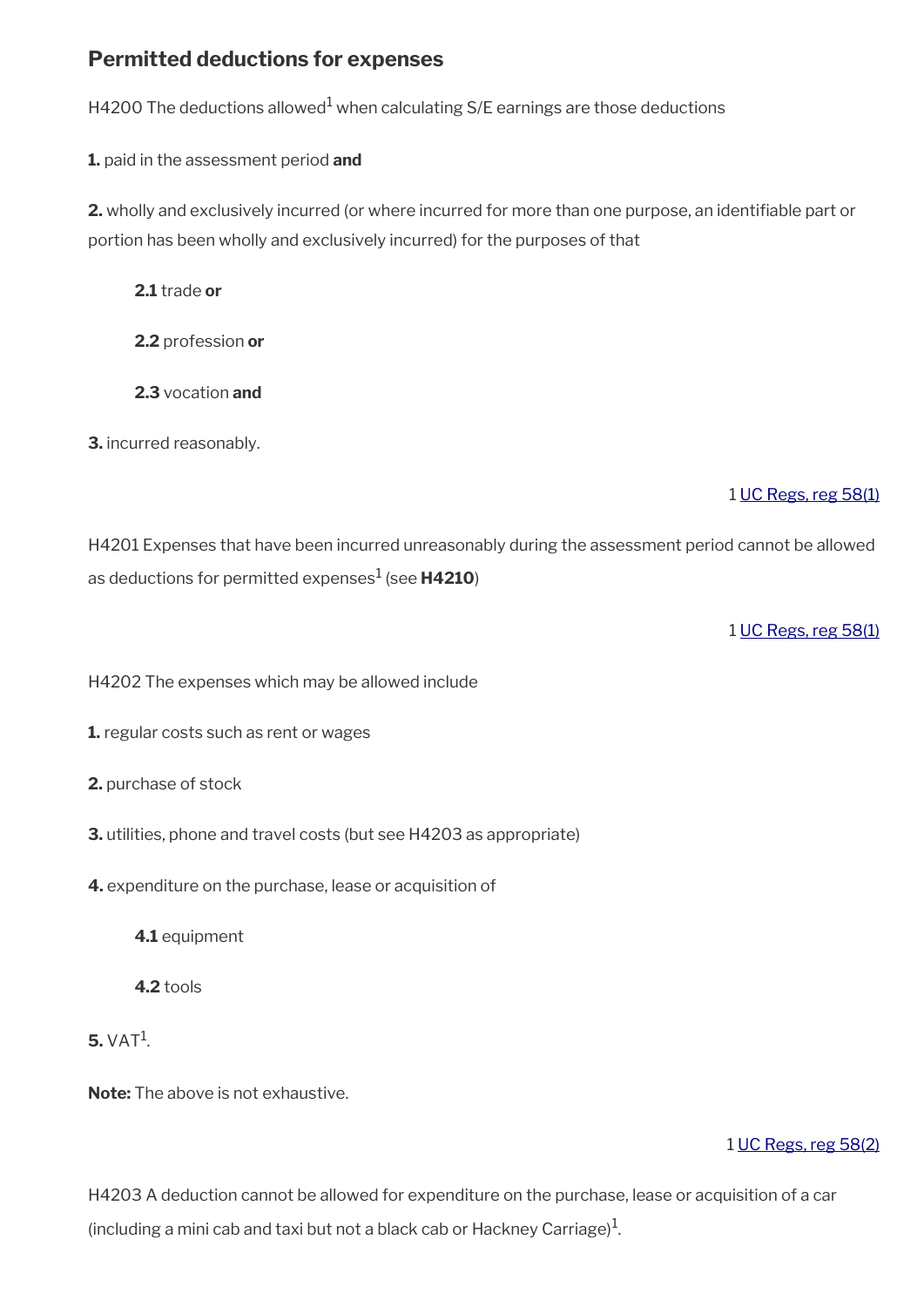## H4204 In **H4203** car means<sup>1</sup> a mechanically propelled road vehicle but not a

**1.** motor cycle **or**

**2.** vehicle designed mainly for the movement of goods or burden of any description **or**

**3.** vehicle of a type not commonly used as a private vehicle.

### 1 [UC Regs, reg 53](https://www.legislation.gov.uk/uksi/2013/376/regulation/53); [Capital Allowances Act 2001, s 268A](https://www.legislation.gov.uk/ukpga/2001/2/section/268A)

H4205 Motor cycle means $^1$  a mechanically propelled vehicle, not being an invalid carriage, with less than four wheels and the weight of which unladen does not exceed 410 kilograms.

1 [UC Regs, reg 53](https://www.legislation.gov.uk/uksi/2013/376/regulation/53); [Capital Allowances Act 2001, s 268A](https://www.legislation.gov.uk/ukpga/2001/2/section/268A)

### **Expenses for both business and private use**

H4206 If expenditure is for both business and private use the claimant should apportion the cost, where applicable in reference to any apportionment agreed with HMRC or based on the claimant's own judgement. Only the portion of the expenditure that is wholly attributable to the business can be deducted.

H4207 It is a common practice for a S/E person to put private expenses through a business account. If a set of accounts has been submitted as evidence of expenses the DM should establish the amount of the expenses paid out for the business.

H4208 The DM should normally accept the evidence of

**1.** the claimant **or** 

**2.** an accountant **or** 

**3.** any apportionment already agreed by  ${\sf HMRC}$  for tax and contribution purposes $^1$ .

1 [R\(FC\) 01/91.pdf](../file/905427/download/R%2528FC%2529%252001%252F91.pdf) ; [R\(IS\) 13/91.pdf](../file/905429/download/R%2528IS%2529%252013%252F91.pdf)

H4209

### **Incurred unreasonably**

H4210 The term "incurred unreasonably" is not defined in legislation. It should be given its ordinary everyday meaning. To be reasonably incurred an expense must be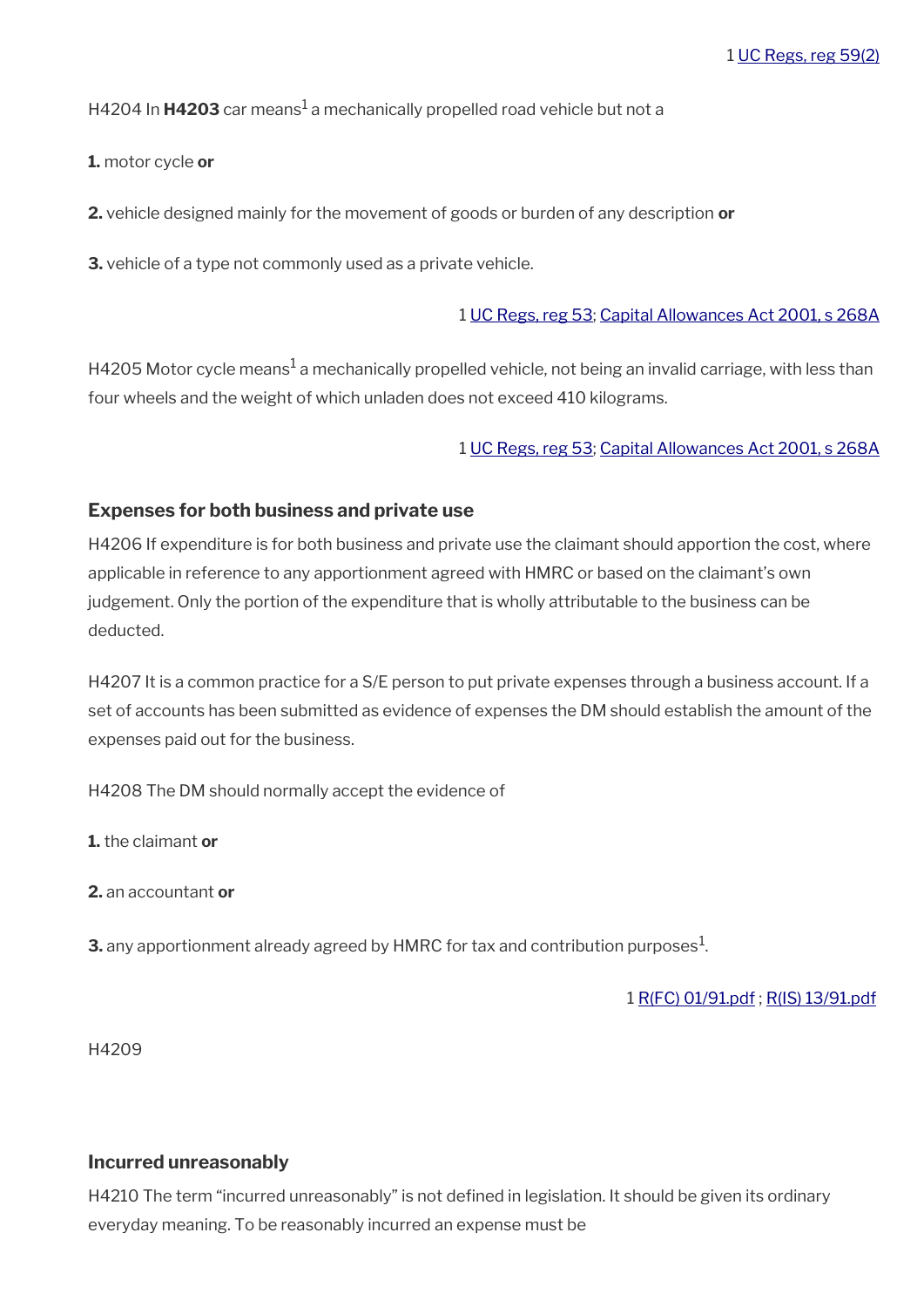**1.** appropriate to the business **and** 

**2.** necessary to the business **and** 

**3.** not excessive.

The DM should consider the nature of the business, level of trading and if there are any employees.

H4211 To determine what is reasonable the DM should have regard to the circumstances of each individual's case $^1$ , including the level of the person's earnings $^2$ .

### 1 [R\(P\) 02/54.pdf](../file/905431/download/R%2528P%2529%252002%252F54.pdf) ; 2 [R\(G\) 01/56.pdf](../file/905432/download/R%2528G%2529%252001%252F56.pdf)

H4212 If expenditure on a particular item is necessary to enable the person to run the business, the whole of that expenditure may be a deductible expense unless there is evidence that it is excessive $^1\!$ 

### 1 [R\(G\) 07/62.pdf](../file/905433/download/R%2528G%2529%252007%252F62.pdf)

### **Example**

Simon is a painter and decorator requires transport in order to travel to jobs and carry his equipment and materials. He can use his car for this but decides to purchase a small second hand van because he wishes to keep the car for family use. The cost of the van is a deductible expense because it is not excessive.

H4213 If the DM is not satisfed that the whole of an expense is reasonably incurred only the part that is considered to be reasonable should be allowed as a deduction against gross profits.

# <span id="page-46-0"></span>**Regular costs**

H4214 If the conditions in **H4200** are met, all day to day expenses of a business are allowable, including<sup>1</sup>

**1.** rent of business premises

**2.** employee's wages before any deductions, including wages payable to a partner, but not a business partner

- **3.** cleaning of business premises
- **4.** accountancy fees
- **5.** employer's contribution to an employee's pension scheme
- **6.** employer's secondary class 1 contributions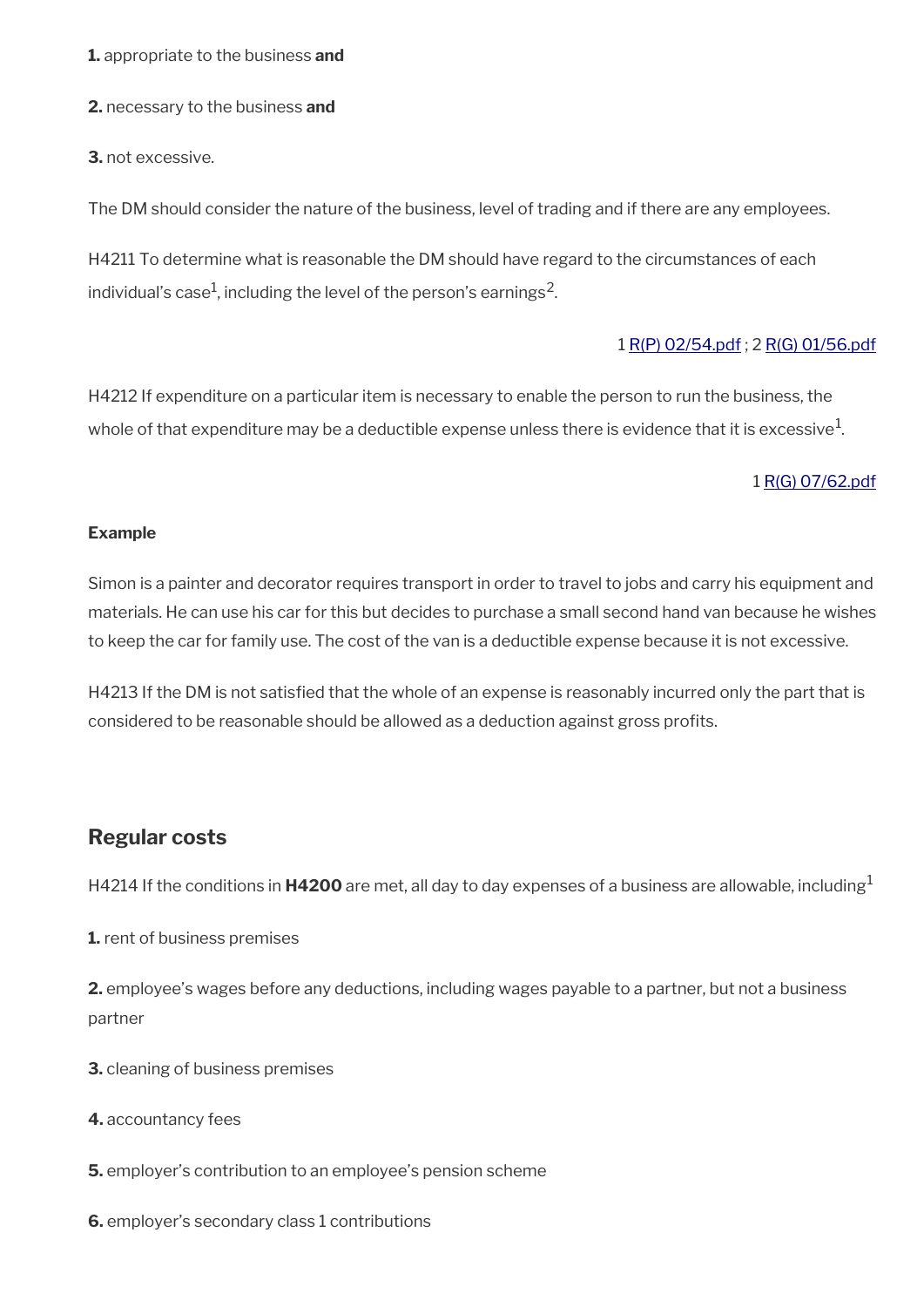**7.** heating and lighting

- **8.** hire or rental costs
- **9.** income spent on the repair of a business asset
- **10.** legal fees for the running of the business
- **11.** payment in kind for work done for the business the monetary value is allowed
- **12.** council tax, water charges and insurance premiums on the business premises
- **13.** stationery
- **14.** stock purchases
- **15.** advertising
- **16.** telephone bills
- **17.** sundries

**18.** transport, for example business use of a vehicle including petrol costs, road fund license, insurance and servicing (but see **H4230-34**)

**19.** VAT

**20.** payment of interest in relation to a business loan

if the DM is satisfed that the expenses are allowable. This list is not exhaustive.

### 1 [UC Regs, reg 58\(2\)](https://www.legislation.gov.uk/uksi/2013/376/regulation/58)

### **Value added tax**

H4215 Payments of VAT can be a permitted deduction from S/E earnings<sup>1</sup> and repayments of VAT by HMRC can be a receipt into the business<sup>2</sup>. HMRC allows individuals a choice in how they treat VAT receipts in their cash basis. Individuals registered for VAT can either report earnings

**1.** inclusive of VAT and deduct a VAT payment to HMRC **or**

**2.** exclusive of VAT and not permit a deduction of a VAT payment to HMRC.

### 1 [UC Regs, reg 58\(2\)](https://www.legislation.gov.uk/uksi/2013/376/regulation/58); 2 [reg 57\(4\)](https://www.legislation.gov.uk/uksi/2013/376/regulation/57)

H4216 For UC purposes, claimants have the same choice. Claimants are expected to be consistent with their choice of VAT inclusive and exclusive in each assessment period.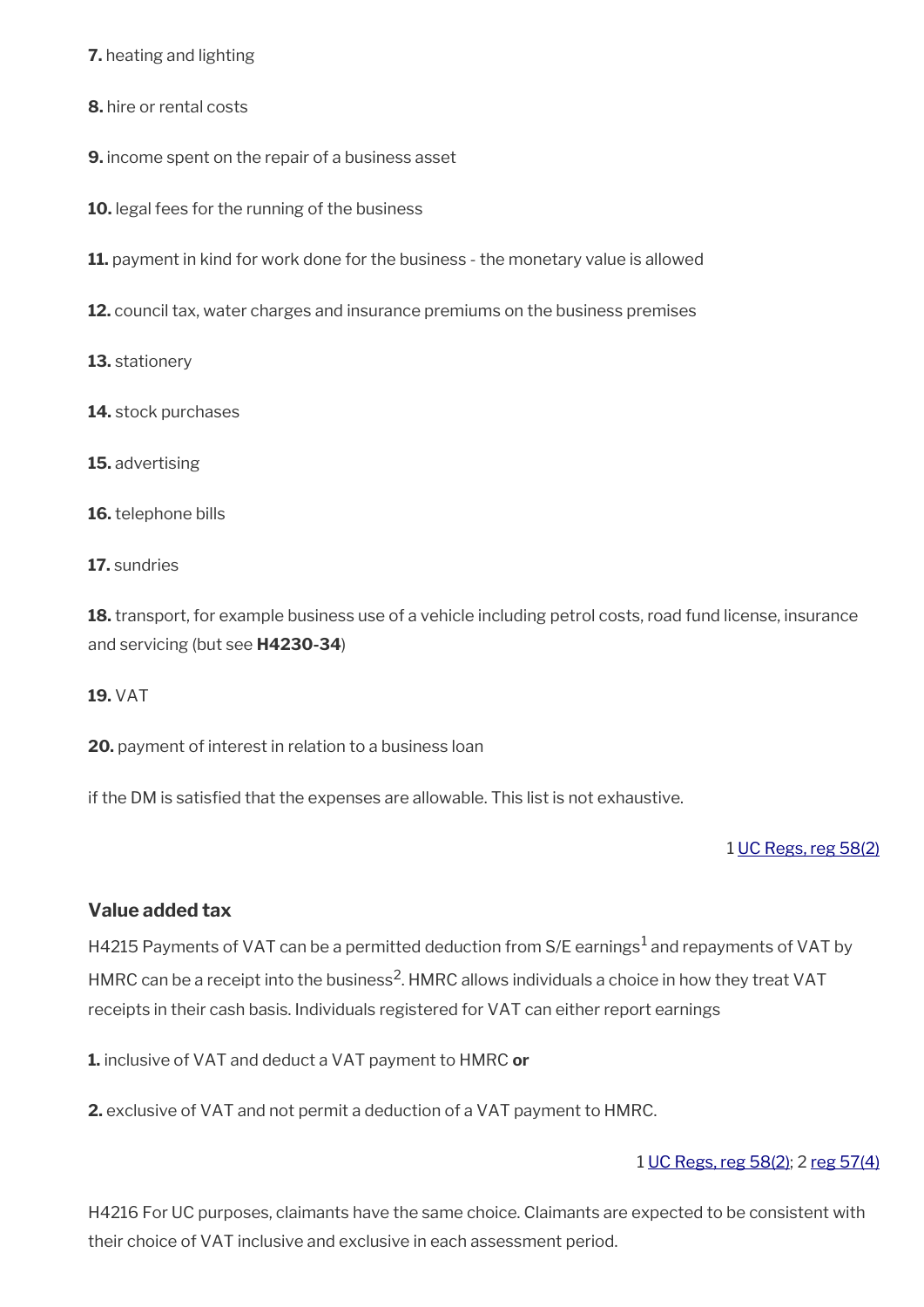## **Payment of interest on business loans**

H4217 A deduction can be made for a payment of interest in relation to a loan taken out for the purposes of the

**1.** trade

**2.** profession **or**

**3.** vocation.

The deduction cannot exceed £41 in total in respect of any amount of interest paid in the assessment period $^{\rm 1}$ . The £41 figure is a cumulative limit and covers the total amount of interest payable across any and all relevant loans relating to the trade, profession or vocation.

**Note:** Interest on loans may include but is not limited to credit card and overdraft interest and charges where the original expense related to the trade, profession or vocation.

1 [UC Regs, reg 58\(3A\)](https://www.legislation.gov.uk/uksi/2013/376/regulation/58)

H4218 - H4219

# **Partner's earnings from the business**

H4220 The earnings of a partner (but not a business partner) who is employed in the business should be allowed as a business expense if the expense has been incurred reasonably. The wage should not be added back to the business accounts to offset any loss.

### **Example**

Rose runs a dress-making business from home. She is in receipt of UC. Her business is making a loss of £50 per week. The accounts show that Rose pays her husband £45 per week for book keeping and other tasks. The DM is satisfed that the amount paid to her husband is a reasonable expense.

For UC purposes their income is

Rose NIL

husband £45

total £45 per week.

H4221 - H4229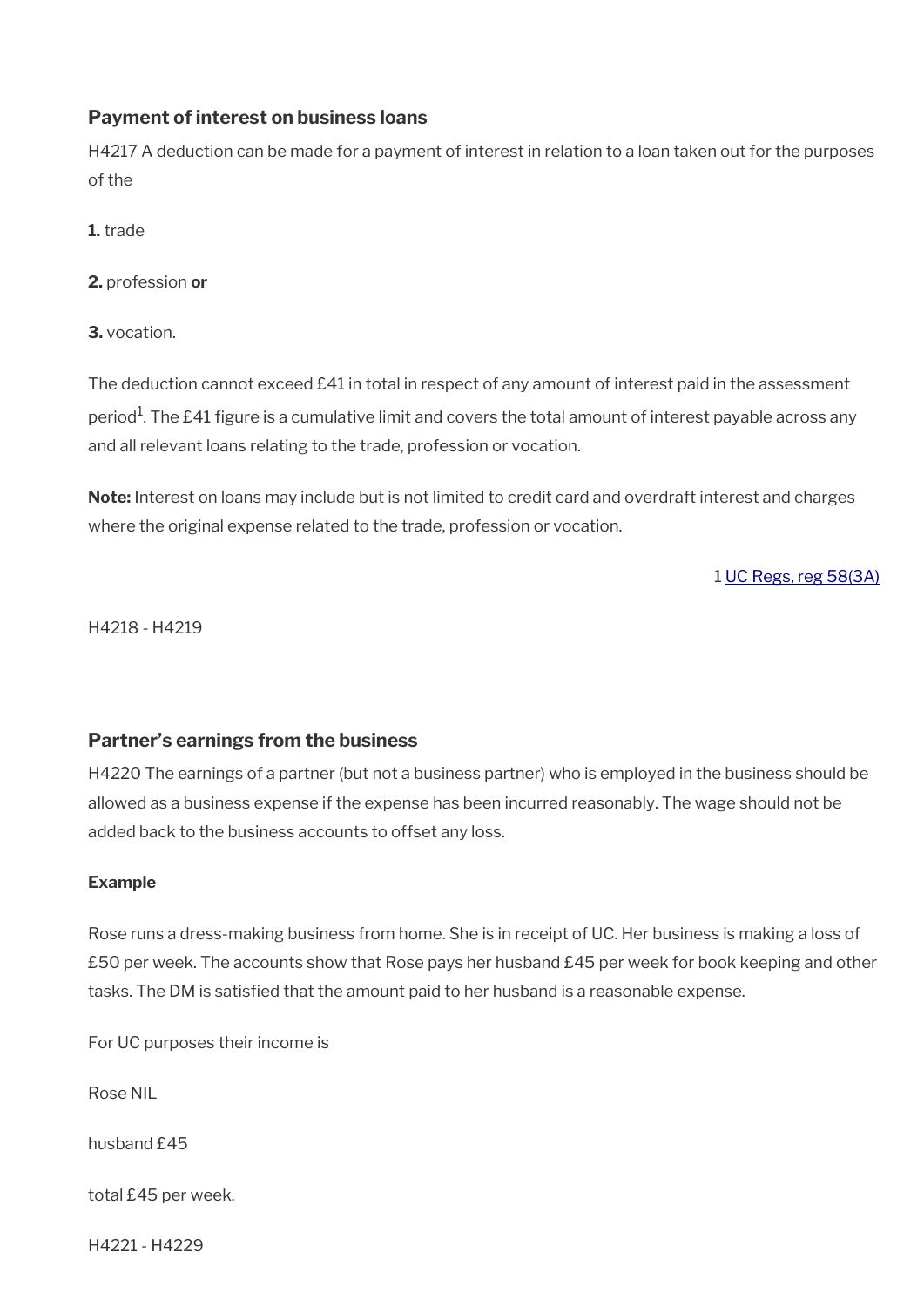# <span id="page-49-0"></span>**Deductions for mileage and use of home as business premises**

H4230 A permitted expense can be made as a flat rate deduction where a person is carrying on a trade, profession or vocation and incurs expenses in relation to the use of

**1.** a motor vehicle **or**

**2.** accommodation occupied as their home $^1$ .

## 1 [UC Regs, reg 59\(2\) & \(3\)](https://www.legislation.gov.uk/uksi/2013/376/regulation/59)

H4231 The flat rate deduction is made from the actual receipts in the assessment period $^{\rm 1}$ .

### 1 [UC Regs, reg 59\(2\)](https://www.legislation.gov.uk/uksi/2013/376/regulation/59)

**Note:** See ADM **4234** where the motor vehicle is a car that has not been specially adapted for business use; i.e. a mini cab or taxi (but not a black cab or Hackney Carriage). These vehicles must use the fat rate mileage deduction; other vehicles can choose to use actual expenses or the fat rate mileage deduction.

### **Mileage**

H4232 The fat rate deductions for mileage covered in the assessment period is

**1.** 45 pence per mile for the frst 833 miles **and**

**2.** 25 pence per mile for every mile in excess of 833 miles

in respect of a car, van or other motor vehicle (but not a motorcycle) $^{\rm 1}$ .

### 1 [UC Regs, reg 59\(2\)\(a\)](https://www.legislation.gov.uk/uksi/2013/376/regulation/59)

H4233 The fat deduction for mileage covered in the assessment period by a motorcycle is 24 pence per  $m$ ile<sup>1</sup>.

### 1 [UC Regs, reg 59\(2\)\(b\)](https://www.legislation.gov.uk/uksi/2013/376/regulation/59)

H4234 Where a deduction is made in respect of mileage in an assessment period then no other deduction can be made as a permitted expense with regards to the

**1.** acquisition **or**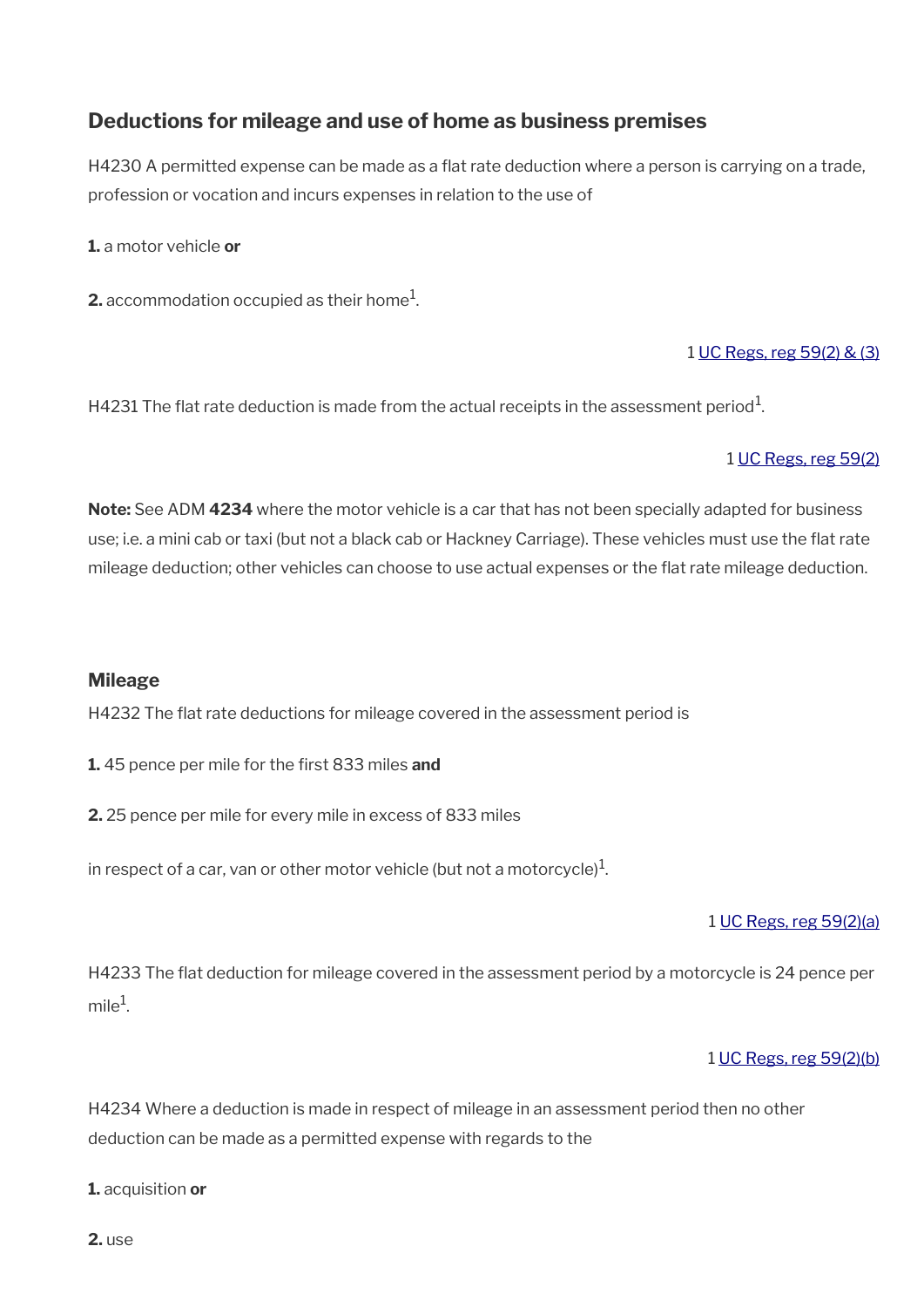of a motor vehicle during that assessment period $^{\rm 1}$ .

**Note:** If the motor vehicle is a car (including a mini cab or taxi but not a black cab or Hackney Carriage) then this is the only deduction allowed for the acquisition or use of that vehicle.

1 [UC Regs, reg 59\(2\)](https://www.legislation.gov.uk/uksi/2013/376/regulation/59)

### **Example 1:**

Boris drives a black cab in central London. Boris decides that due to the nature of his work and the distances covered that he would prefer to use flat rate deductions rather than actual expenses, when reporting his mileage for UC purposes.

**Example 2:** Azeem drives a taxi for his local private hire company. Azeem must use flat rate deductions when reporting his mileage for UC purposes.

H4235 - H4239

### **Use of the home**

H4240 A person may use the accommodation occupied as the home as part of their business. Where a person uses the home for income generating activities related to their self-employment then a deduction can be made as a permitted expense. The amount of deduction depends upon how many hours in the assessment period that a person made use of their home for income generating activities. This deduction is instead of the actual expenses incurred in the use of the home $^1\!$ 

### 1 [UC Regs, reg 59\(3\)](https://www.legislation.gov.uk/uksi/2013/376/regulation/59)

H4241 Income generating activities include

**1.** providing services to a customer

**2.** general business administration which is essential for the day to day operation of the enterprise (such as fling invoices, recording receipts and payments and stocktaking) **and**

**3.** action to secure business (such as sales and marketing).

### **Example**

Wanda is an artist and specialises in portraits. When Wanda is commissioned to do a work, she often does most of the sketching and painting at home. The hours that she does in an assessment period are hours of income generating activity.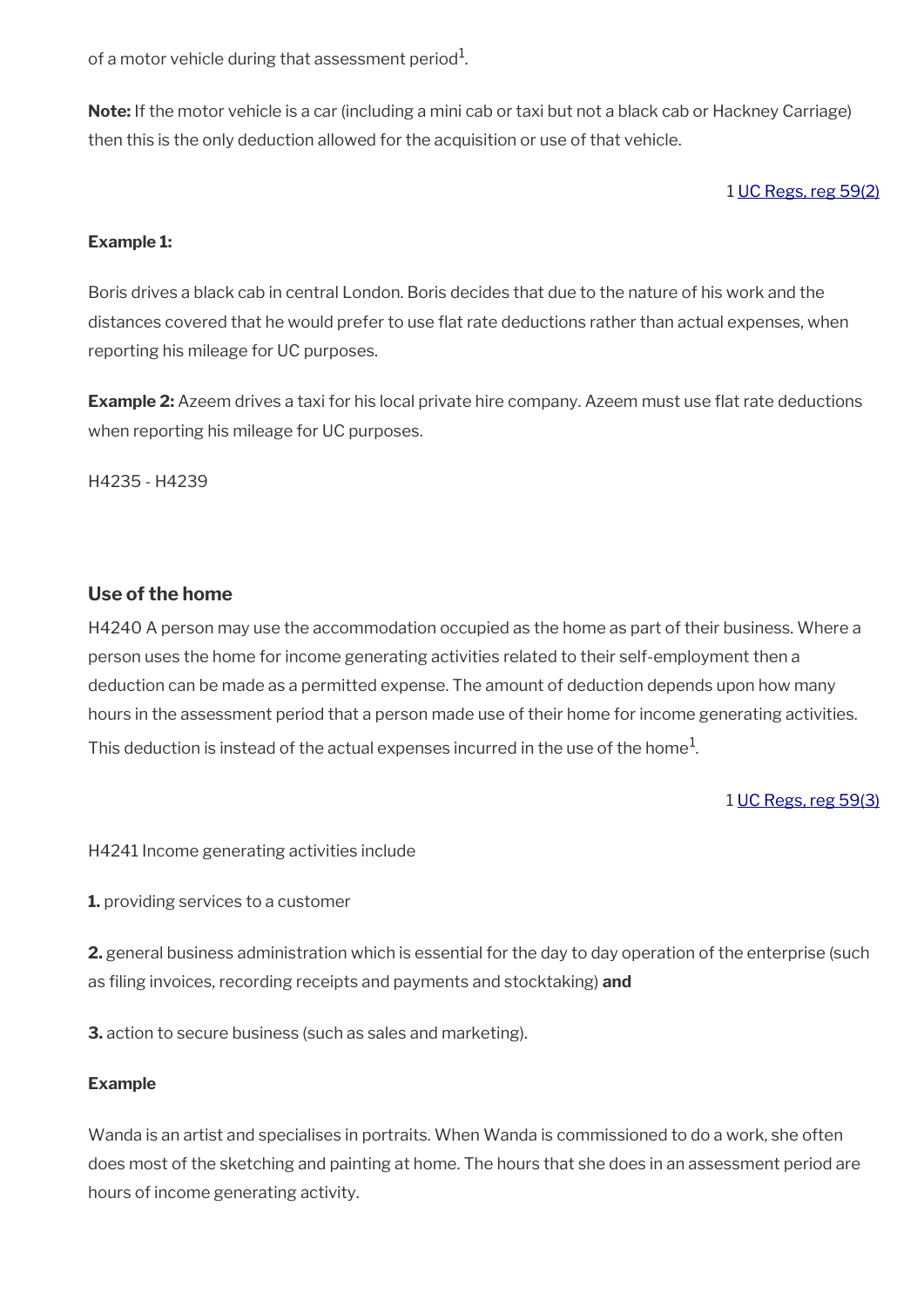H4242 Income generating activities do not include using the home for

### **1.** storage

**2.** time spent on completing tax returns for HMRC purposes

**3.** being on call or available to undertake work.

### **Example 1**

Roger is a taxi driver and has his own private hire business. The hours that Roger is at home waiting for customers to ring him to book a journey do not count as hours of income generating activity.

### **Example 2**

Scott has a market stall selling DVDs, CDs and computer games. When the market is not open, Scott stores his stock in a spare room at home. The storage of his stock is not an income generating activity.

H4243 The fat rate deduction is

**1.** £10 for at least 25 hours but no more than 50 hours

**2.** £18 for more than 50 hours but no more than 100 hours

**3.** £26 for more than 100 hours

in an assessment period $^{\rm 1}$ .

1 [UC Regs, reg 59\(3\)](https://www.legislation.gov.uk/uksi/2013/376/regulation/59)

H4244 - H4249

### **Personal use of business premises**

H4250 Where a person occupies premises which is used by them mainly for their S/E work but also lives in it as their home, the deduction for permitted expenses which can be made is the amount that would be allowed if the premises were used wholly and exclusively for that S/E work but reduced by an amount dependant on the number of people also making use of those premises $^{\mathrm{1}}$ .

1 [UC Regs, reg 59\(4\)](https://www.legislation.gov.uk/uksi/2013/376/regulation/59)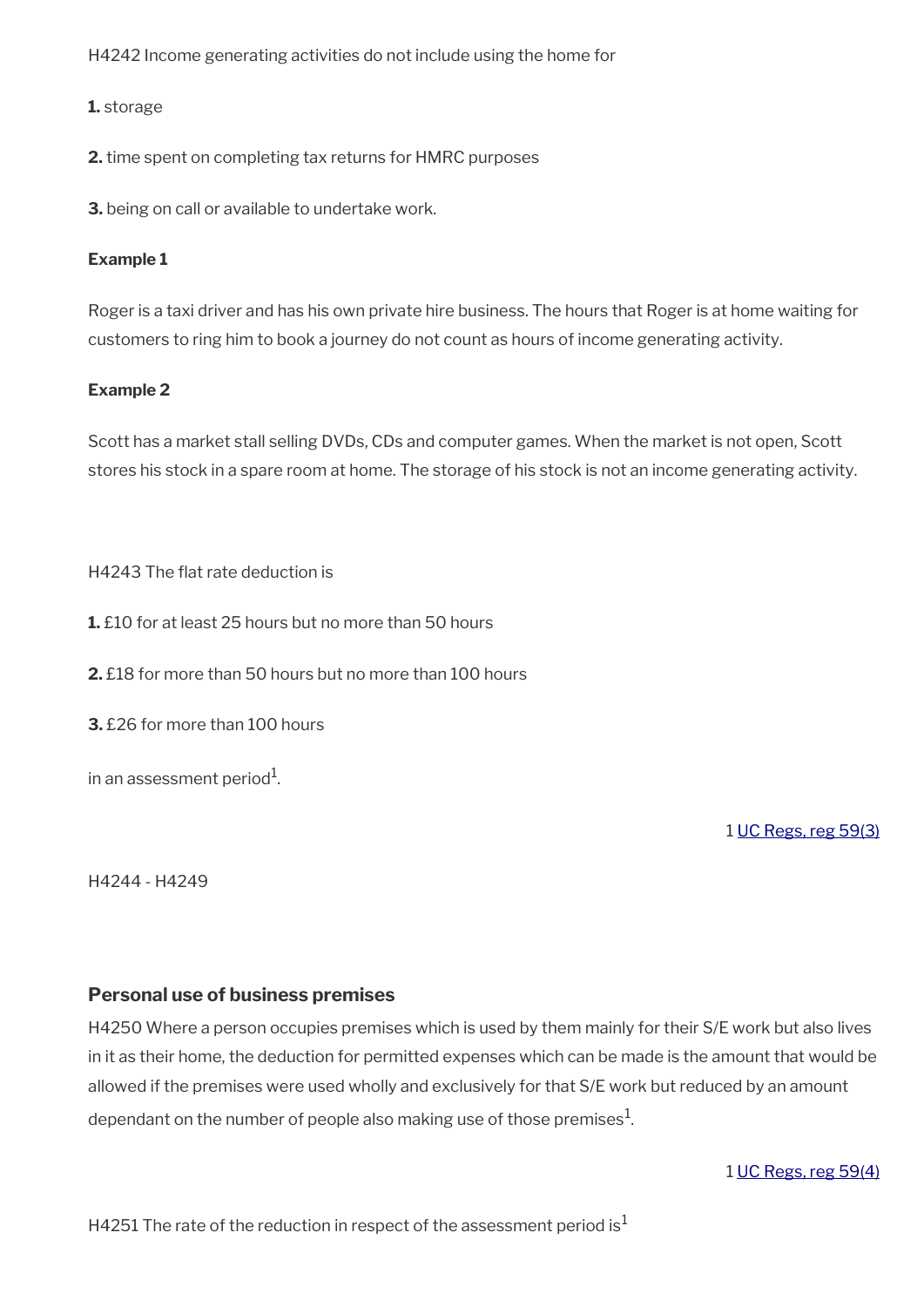### **1.** £350 for one person

- **2.** £500 for two persons **or**
- **3.** £650 for more than two persons.

1 [UC Regs, reg 59\(4\)](https://www.legislation.gov.uk/uksi/2013/376/regulation/59)

### **Example 1**

Fred is S/E and works from home as a music teacher. He uses the downstairs of the house as a music studio and lives upstairs. When reporting his income for the purposes of his award of UC, Fred says that he incurred S/E expenses relating to the home of £800 in his most recent assessment period. Fred shares his home with his civil partner, Andre. Andre is not involved in Fred's business. Fred claims £800 in permitted expenses and reduces this amount by £500 as both he and Andre occupy the premises.

### **Example 2**

Victoria is a pub landlord. The downstairs of the building where she lives is the pub and she lives upstairs with her husband and two children. When reporting her expenses for her award of UC, Victoria reports expenses of £3,500 for the latest assessment period. Victoria decides that trying to apportion these expenses between the pub and home upstairs is not possible but is not sure what to claim. The DM decides that the permitted expenses should be reduced by £650 because there are three or more people occupying the premises.

H4252 - H4259

# <span id="page-52-0"></span>**Expenses not allowed**

H4260 Expenses that should not be allowed are  $1$ 

**1.** expenditure on non-depreciating assets including

**1.1** property

**1.2** shares

**1.3** other assets held for investment purposes

**2.** any loss incurred in respect of a previous assessment period

**3.** repayment of capital in relation to a loan taken out for the purposes of the trade, profession or vocation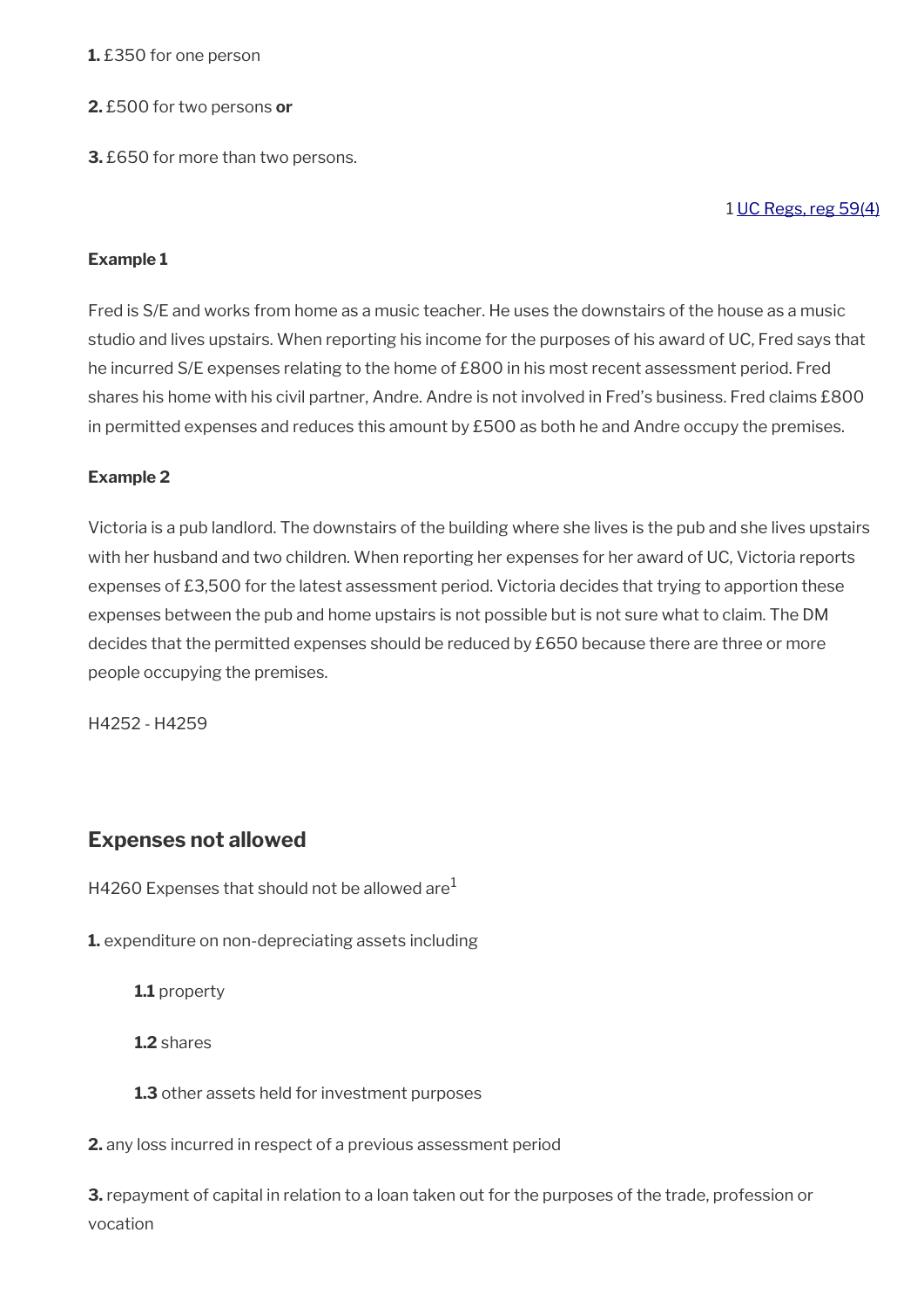**4.** expenses for business entertainment.

1 [UC Regs, reg 58\(3\)](https://www.legislation.gov.uk/uksi/2013/376/regulation/58)

### **Expenditure on non-depreciating capital assets**

H4261 Depreciation of an asset is the amount that the value of that asset is estimated to have reduced, due to age or wear and tear. Expenditure on assets which have been purchased by the business as an investment cannot be allowed as a permitted expense $^{\rm 1}$ .

1 [UC Regs, reg 58\(3\)\(a\)](https://www.legislation.gov.uk/uksi/2013/376/regulation/58)

H4262 If there are fixed assets, accounts will always show depreciation as a business expense. The DM should not allow depreciation as a business expense.

### **Loss incurred in respect of a previous assessment period**

H4263 The DM should not allow as a permitted expense any loss incurred in respect of a previous assessment period $^{\rm 1}$ .

1 [UC Regs, reg 58\(3\)\(b\)](https://www.legislation.gov.uk/uksi/2013/376/regulation/58) 

H4264 - H4269

### **Loss incurred in any other employment**

H4270 A person may

**1.** have more than one employment as S/E **or** 

**2.** be both S/E and be an employed earner, for example a company director.

The earnings from each employment should be assessed separately.

H4271 Any business loss in one employment should **not** be offset against the earnings of another employment. Also, any loss made by one member of the family should not be offset against the earnings of another member.

### **Example**

Ryan is in receipt of UC. His wife is a market trader and a S/E music teacher. The market stall runs at a loss. The DM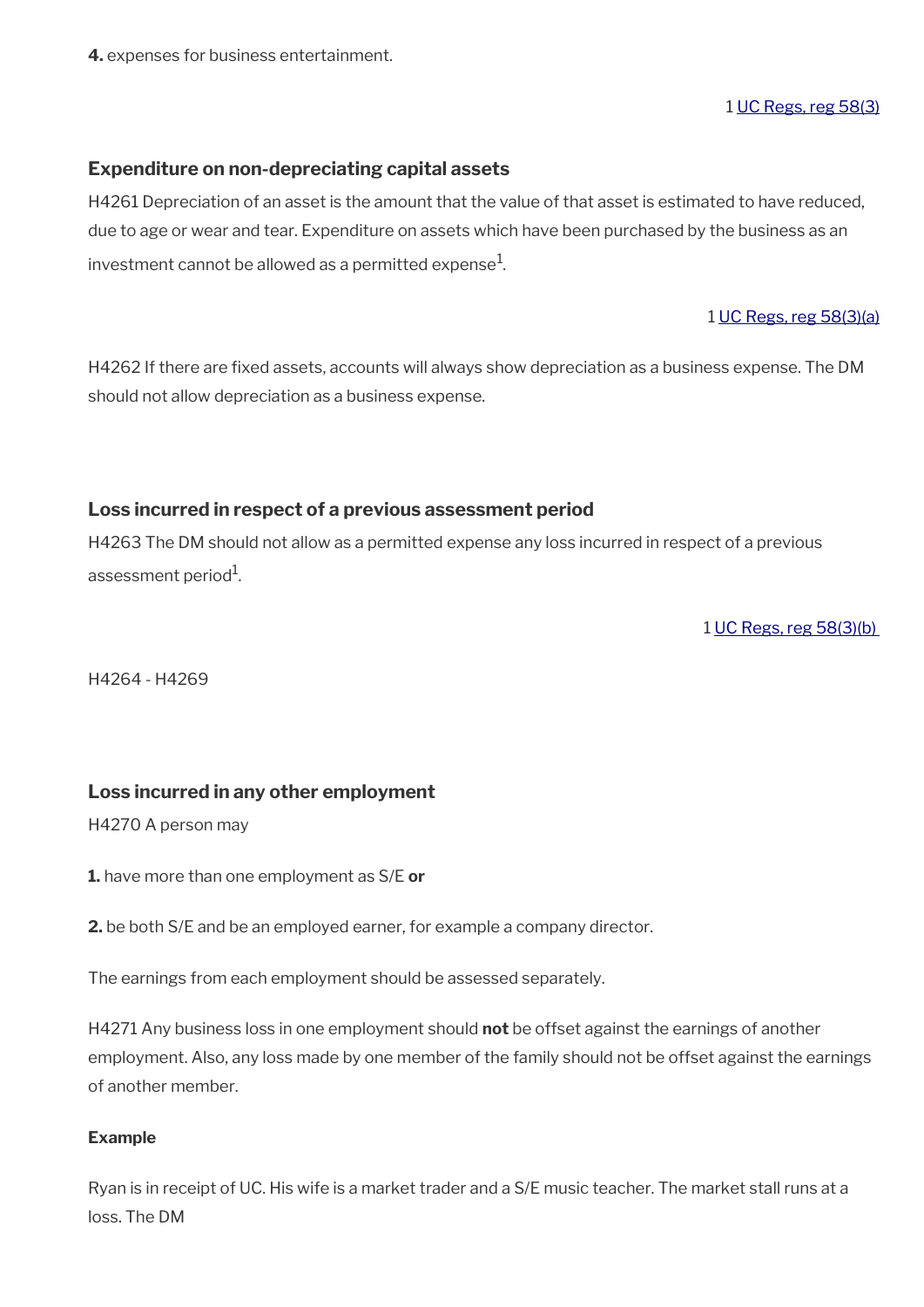**1.** considers that the loss from the market stall is not an allowable expense against the actual receipts from teaching music **and**

**2.** calculates the net profit from each self-employment separately.

## **Repayment of capital on business loans**

H4272 No deduction for a permitted expense can be made for the repayment of capital with regards to a loan taken out for the purposes of the trade, business or vocation $^1\!\!$  .

1 [UC Regs, reg 58\(3\)\(c\)](https://www.legislation.gov.uk/uksi/2013/376/regulation/58)

H4273 - H4274

## **Business entertainment**

H4275 Any expense claimed for providing business entertainment, for example

**1.** business lunches **or**

**2.** hospitality in connection with the business

should not be allowed as a permitted expense $^{\rm 1}$ .

1 [UC Regs, reg 58\(3\)\(d\)](https://www.legislation.gov.uk/uksi/2013/376/regulation/58)

H4276 – H4329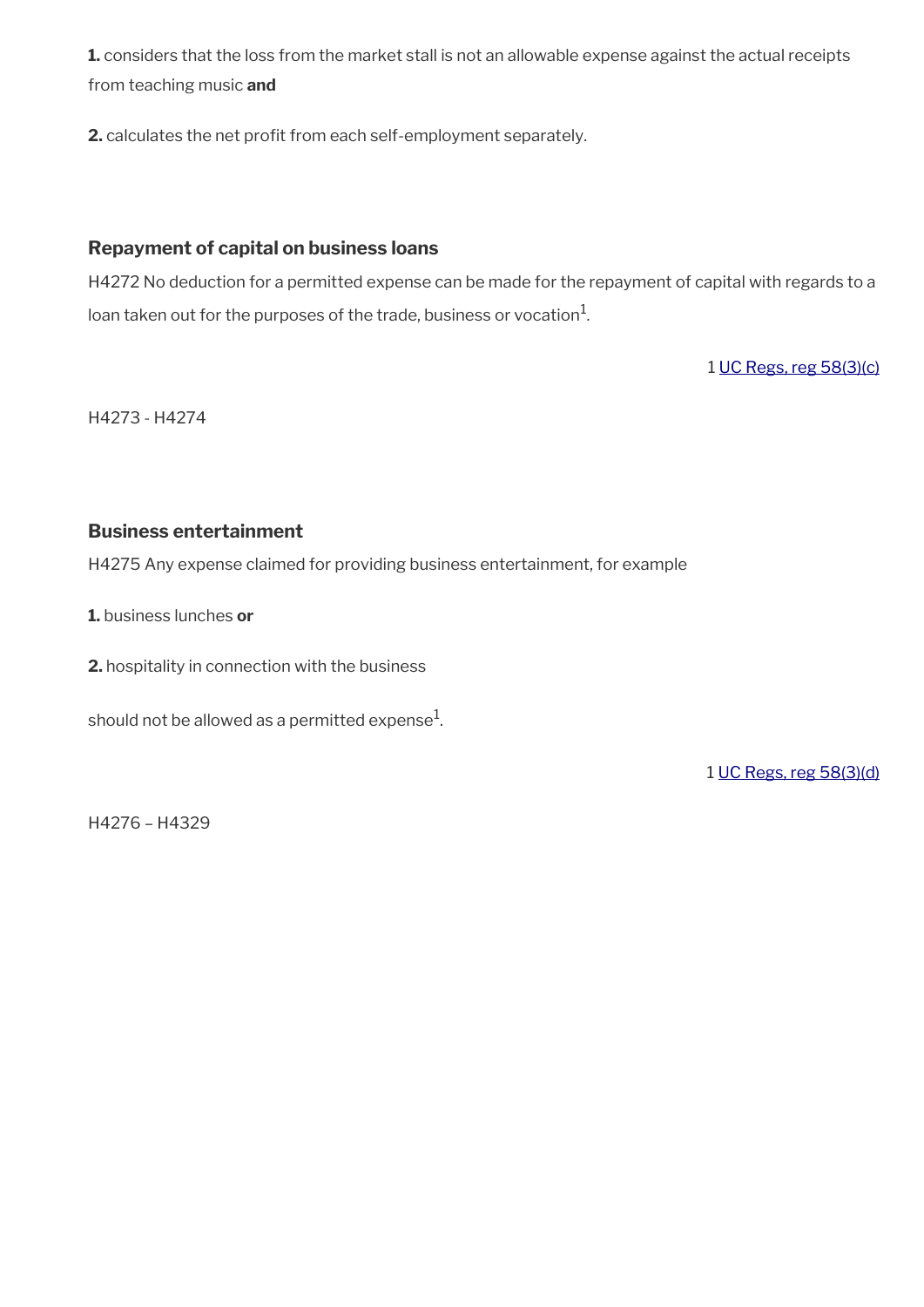# **Particular forms of self-employment H4330 - H4359**

# **Particular forms of self-employment**

[Partnerships](#page-55-0) H4330 - H4353

[Sub-contractors](#page-56-0) H4354 - H4359

# <span id="page-55-0"></span>**Partnerships**

H4330 Partners are similar to sole traders, except that ownership and control of the business is shared between two or more people.

H4331 People can enter into a partnership under an agreement that may be written, for example a deed of partnership, verbal or implied. A deed of partnership includes details of how any proft or loss is shared between the partners. In the absence of an agreement any profit should be shared equally among the partners<sup>1</sup>.

### 1 [Partnership Act 1890, s 24](https://www.legislation.gov.uk/ukpga/Vict/53-54/39/section/24)

H4332 The conditions under which a partnership is formed, operates or ends, are governed by the terms of a partnership deed or agreement together with the provisions of the Partnership Act 1890. For most purposes, the terms of the deed or agreement prevail over the provisions of the Act. Where a deed or agreement exists, it becomes a legal document and its interpretation is a matter of law.

H4333 The legal status of a partnership should not be confused with that of a company, in that a partnership has no legal personality in law. At any one time the assets and liabilities of the partnership are (subject to the partnership deed or agreement and the Partnership Act 1890), the joint and several assets and liabilities of the partners.

**Note:** Scots Law on the legal status of a partnership differs. In Scotland a partnership is a separate legal entity $^1$ , distinct from the partners who carry out its business. DMs should refer any cases to DMA Leeds if further guidance is needed.

### 1 [Partnership Act 1890, s 4\(2\)](https://www.legislation.gov.uk/ukpga/Vict/53-54/39/section/4)

H4334 A partnership does not necessarily end when it ceases trading. It must be formally dissolved. The partnership deed or Partnership Act 1890 may continue to impose rights and obligations on the parties following dissolution, providing further time for the winding up of its affairs. Further delays may result from legal challenges concerning the partnership's affairs.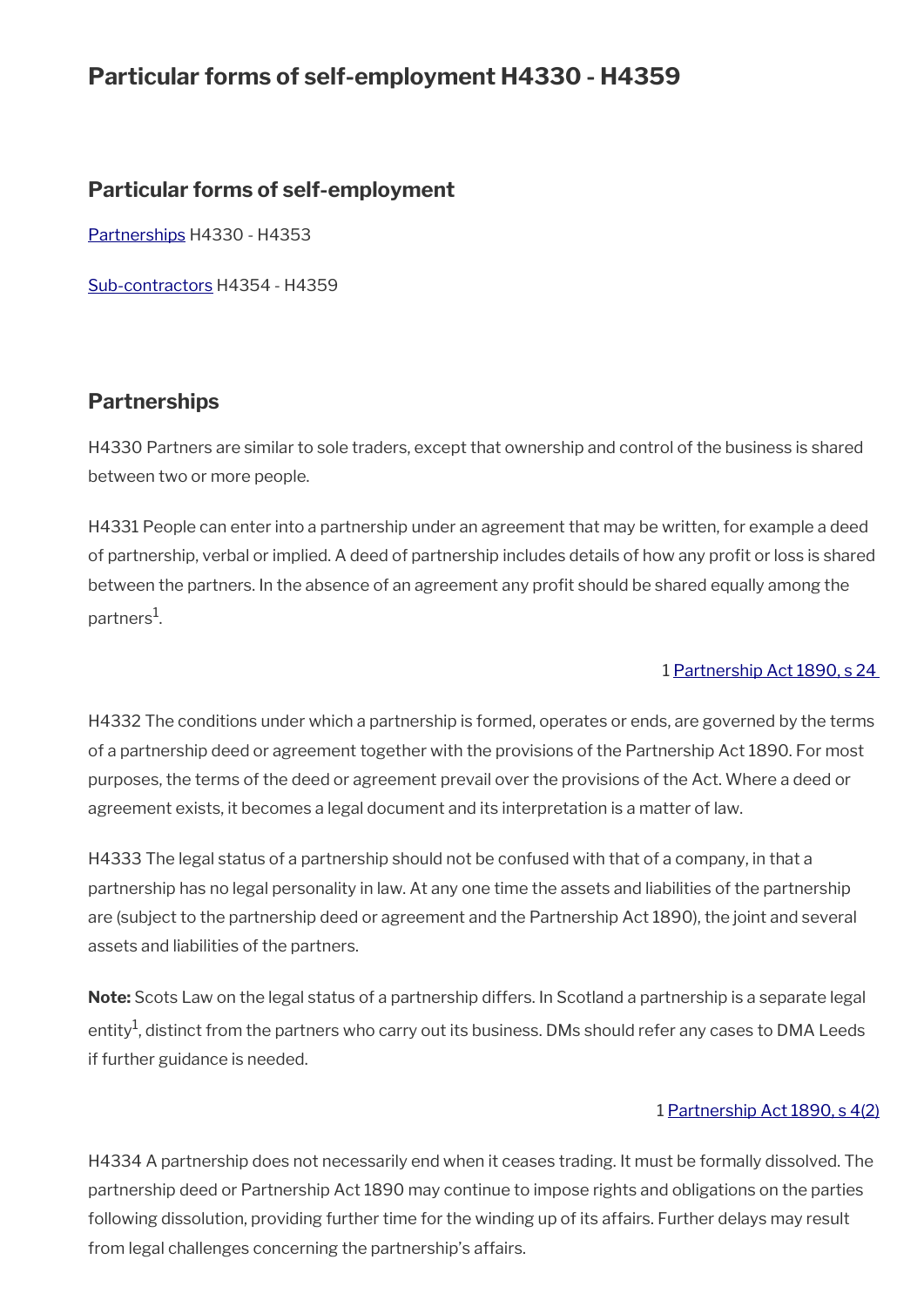H4335 Where a partnership ends and the claimant has finished employment in the business, a reasonable period of time is allowed for the claimant to dispose of any assets before they are regarded as capital for benefit purposes. In considering that period of time, regard should be had to any legal obligations and restrictions imposed by the partnership deed or the Partnership Act 1890.

H4336 - H4353

# <span id="page-56-0"></span>**Sub-contractors**

H4354 A sub-contractor is a S/E person who enters into a contract with another contractor to do a particular job, and is most commonly found in the construction industry.

## **Example**

A firm of builders contract to build a house extension for Tony. They sub-contract the electrical work to Lee. Lee is a S/E sub-contractor and not an employee of either the building firm or Tony.

When Lee completes the work he moves to a different contract that may be for further work with the building firm or for a different contractor.

H4355 If a S/E sub-contractor claims UC the DM should consider

**1.** the guidance at **H4010** et seq **and** 

**2.** if the S/E sub-contractor is gainfully employed for the purposes of UC.

H4356 - H4359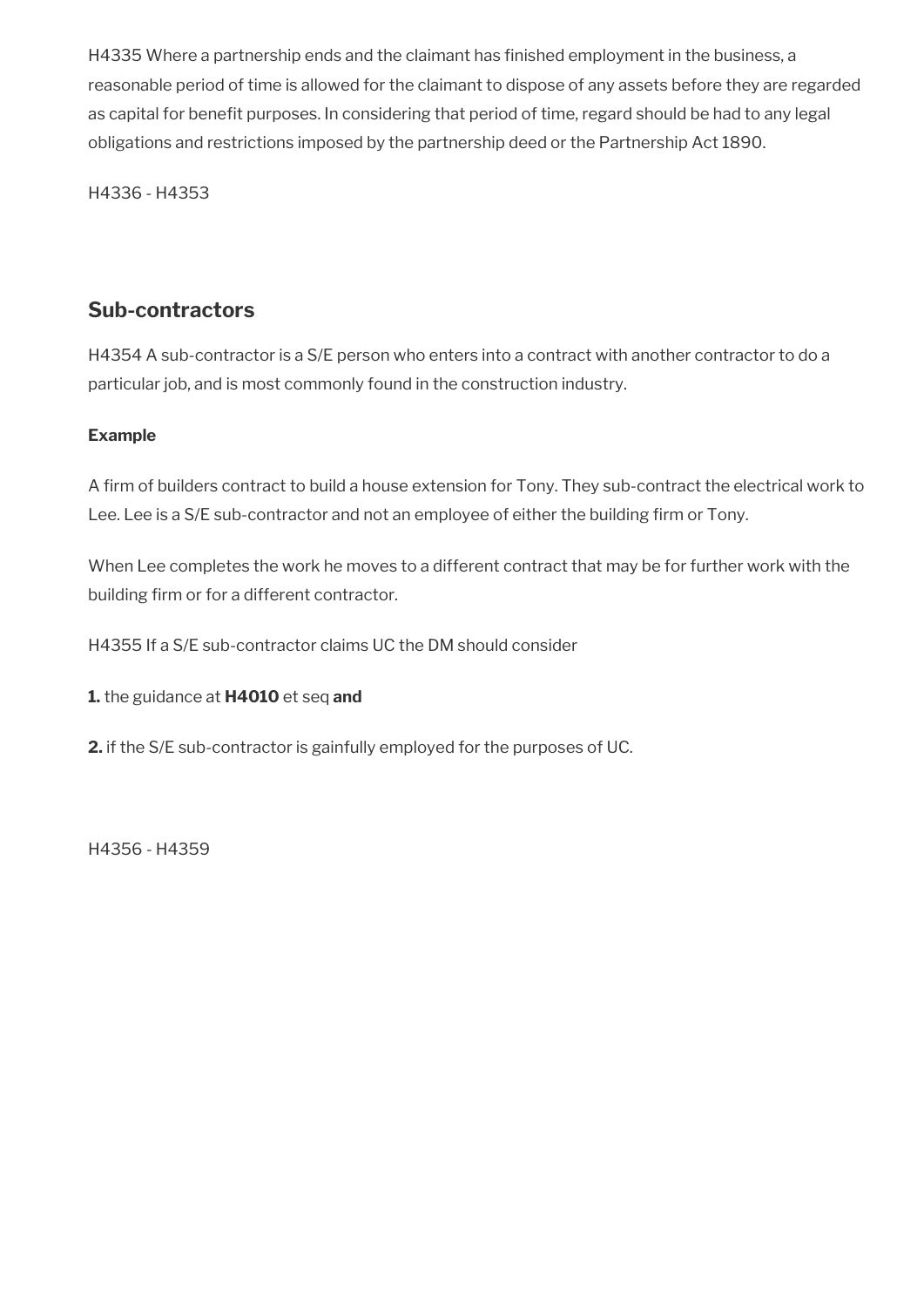# **Company analogous to a partnership or one person business H4360 - H4499**

# **Company analogous to a partnership or one person business**

[Introduction](#page-57-0) H4360 - H4364

[Property business](#page-58-0) H4365 - H4369

[Trading business](#page-59-0) H4370 - H4374

[Earned income](#page-60-0) H4374 - H4376

[Exceptions](#page-28-0) H4377 - H4499

# <span id="page-57-0"></span>**Introduction**

H4360 A claimant who is in a position similar to a sole owner or partner in relation to a

**1.** company which is carrying on a trade **or**

**2.** property business

has to be treated as the sole owner or partner $^1\!\!$  .

# 1 [UC Regs, reg 77\(1\)](https://www.legislation.gov.uk/uksi/2013/376/regulation/77)

H4361 The effect of **H4360** is that where a claimant has been found to be employed as a company director in a position analogous to a sole trader or partner, the claimants is treated in the same way as a claimant who runs a business or owns a property on their own account. For the purposes of UC, a person trading through a company is treated in the same way as one who has not set up a company to conduct their business. ADM Chapter **H1** provides guidance on the treatment of capital in these cases.

**Note:** see **DMG 27010** for the definition of a company director.

H4362 Whether a person who has shares in a company is similar to a company director, sole owner or partner in the business of that company is a question of fact in each case $^1$ . A person who does not work for the company can be like a sole owner or partner<sup>2</sup>.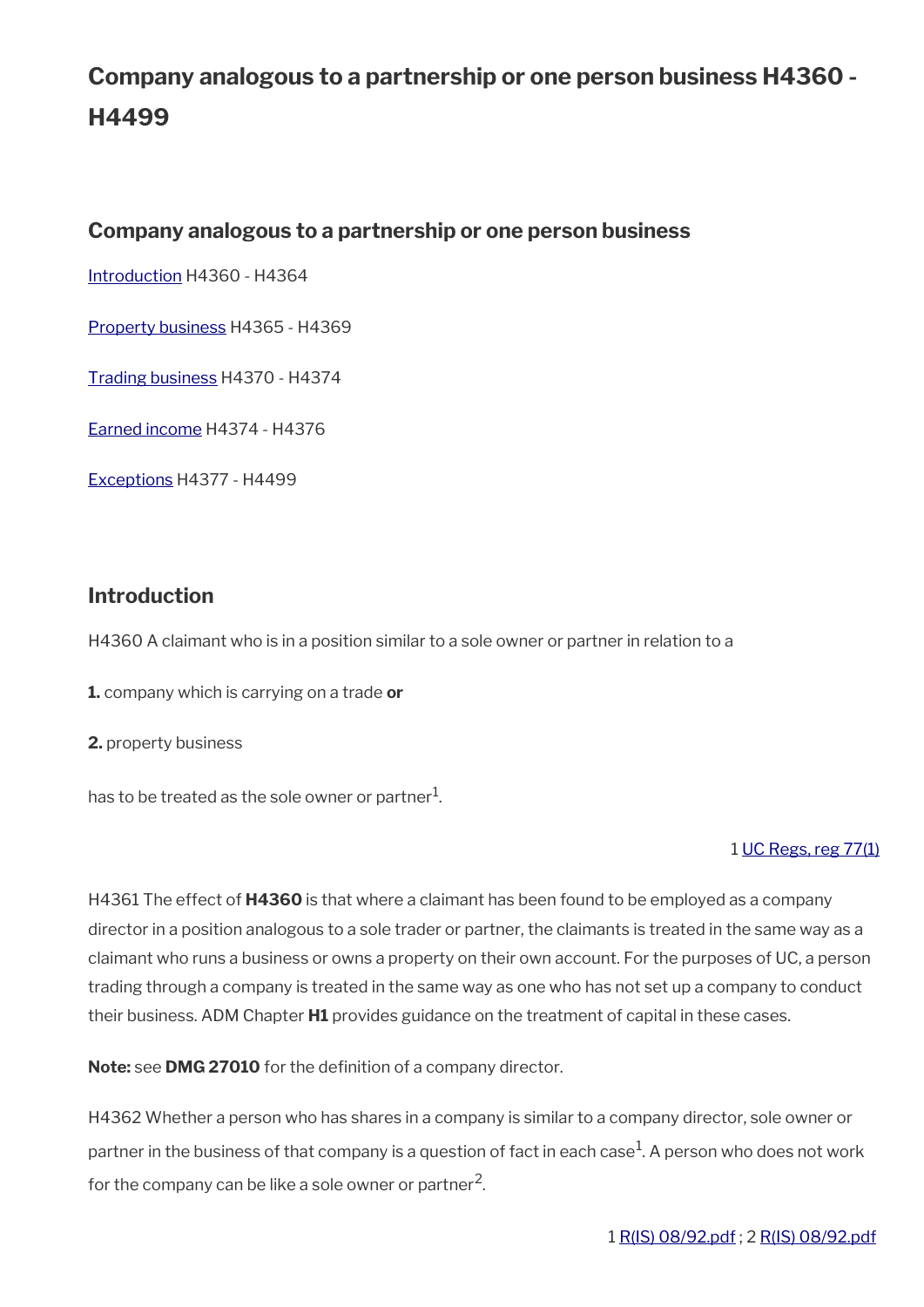H4363 The sole owner of a business has total infuence over the day to day running of the business. When a business is jointly owned the number of partners is normally small and the infuence a partner has over the day to day running of the business will depend on the terms of the partnership agreement. So for a person to be like a

**1.** sole owner in the business of the company that person should have total infuence over the day to day running of the company, such as when a person owns 99% of the shares in a company<sup>1</sup> and

**2.** partner in the business of the company the

**2.1** number of shareholders in the company should be small **and** 

**2.2** person should have some meaningful influence over the day to day running of the company<sup>2</sup>.

## 1 [R\(IS\) 13/93.pdf](../file/905445/download/R%2528IS%2529%252013%252F93.pdf) ; 2 [R\(IS\) 08/92.pdf](../file/905444/download/R%2528IS%2529%252008%252F92.pdf)

H4364 A person who has some shares in a company which has a large number of shareholders, such as Tesco, is an investor because such a person has no infuence over the day to day running of the company<sup>1</sup>.

1 [R\(IS\) 08/92.pdf](../file/905448/download/R%2528IS%2529%252008%252F92.pdf)

# <span id="page-58-0"></span>**Property business**

H4365 A property business means a property business in the UK or overseas where tax is paid on the profits of the business $^1$ . The company is in the business of generating income from land either in the UK or abroad.

### 1 [UC Regs, reg 77\(6\);](https://www.legislation.gov.uk/uksi/2013/376/regulation/77) [Corporation Tax Act 2009, s 204](https://www.legislation.gov.uk/ukpga/2009/4/section/204)

H4366 Where a person is a shareholder in a company which owns property as an investment and the company receives income in the form of rent then that will be a property business.

H4367 A claimant who is in a position similar to that of a company director, sole owner or partner in a property business

**1.** has the value of their shares in the company disregarded when working out their capital **and** 

**2.** is treated as having capital which is equal to

**2.1** the value of the capital of that company if the person is treated as the sole owner **or** 

**2.2** the person's share of the value of the capital of that company if the person is treated as a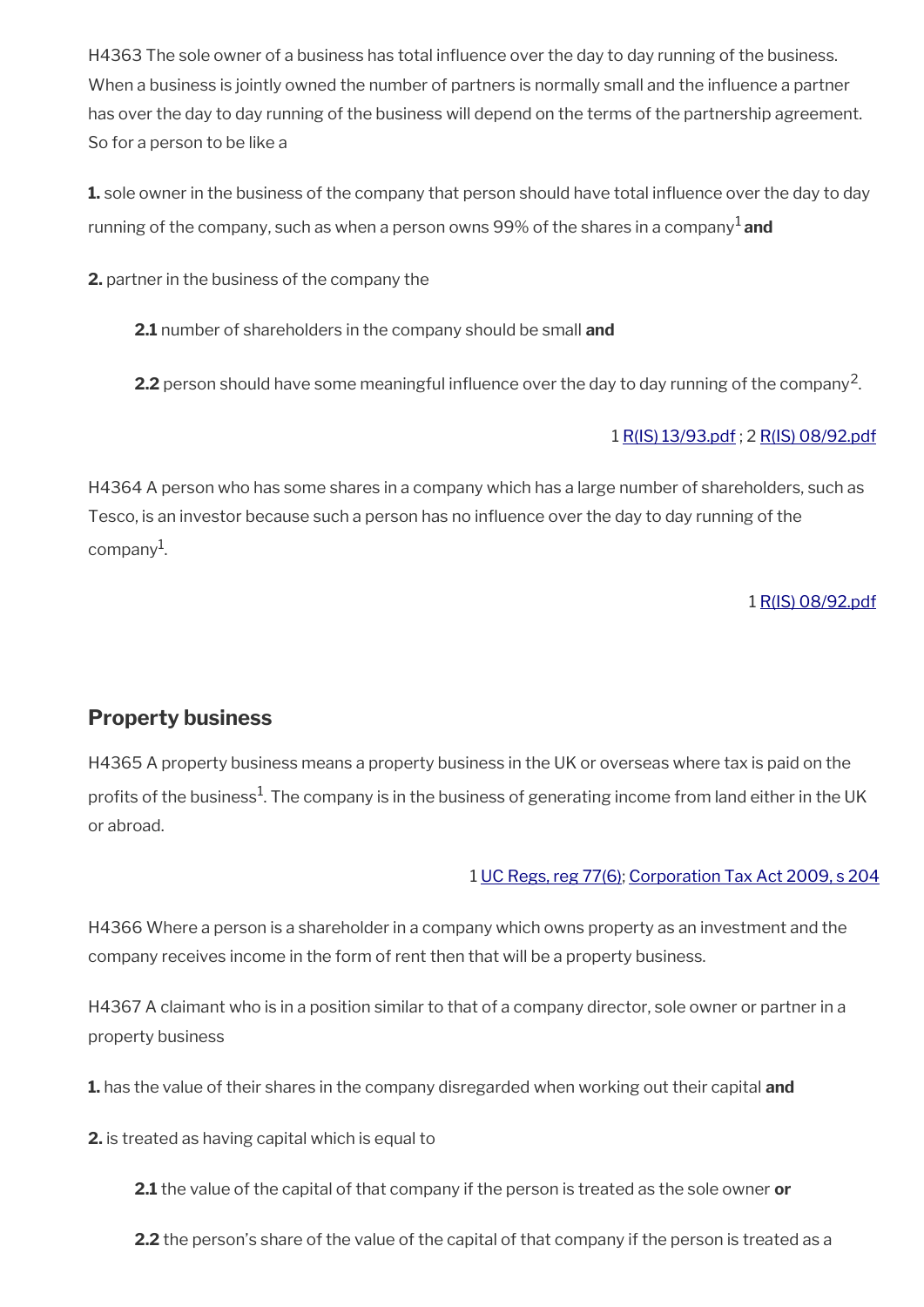partner<sup>1</sup>.

**Note:** ADM Chapter **H1** provides guidance on the treatment of capital.

1 [UC Regs, reg 77\(2\)](https://www.legislation.gov.uk/uksi/2013/376/regulation/77)

### **Example**

Pablo is the major shareholder in a company which owns a cottage at the seaside. The property is an investment and generates income from holidaymakers who rent the cottage. For the purposes of UC, the value of Pablo's shares in the company are disregarded. However, the DM has to treat Pablo as being in possession of capital equal to the value of the capital of the company.

H4368 - H4369

# <span id="page-59-0"></span>**Trading business**

H4370 A trading business is a business with a profit seeking motive (regardless of whether or not a profit is actually made). Usually, trading involves the provision of goods or services to customers on a commercial basis.

H4371 A claimant who is in a position similar to that of a company director, sole owner or partner in a company which is carrying on a trade

**1.** has the value of their shares in the company disregarded when working out their capital **and** 

**2.** is treated as having capital which is equal to

**2.1** the value of the capital of that company if the person is treated as the sole owner **or** 

**2.2** the person's share of the value of the capital of that company if the person is treated as a partner<sup>1</sup>.

**Note:** ADM Chapter **H1** provides guidance on the treatment of capital.

### 1 [UC Regs, reg 77\(2\)](https://www.legislation.gov.uk/uksi/2013/376/regulation/77)

H4372 If the claimant is undertaking activities in the course of the business of that company, the capital the person is treated as having under  $\boldsymbol{2}.$  is disregarded $^{1}$ .

### 1 [UC Regs, reg 77\(3\)\(a\)](https://www.legislation.gov.uk/uksi/2013/376/regulation/77)

H4373 A person who is a shareholder in a company is undertaking activities in the course of the business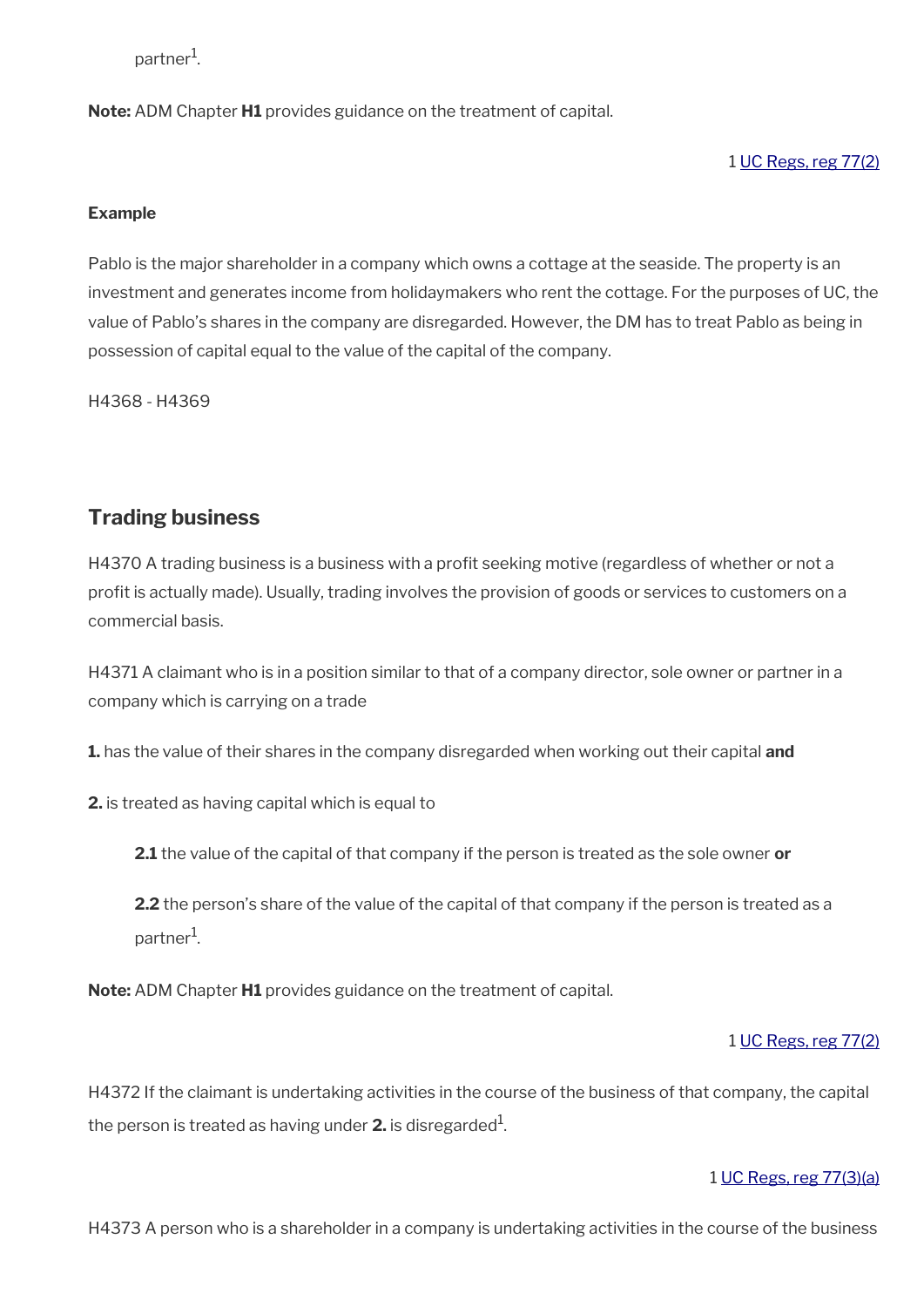of the company if that person is doing some work, no matter how little, for that company. So a person who takes telephone messages and receives mail for the company is undertaking activities in the course of the business of that company $^{\rm 1}$ .

## 1 [R\(IS\) 13/93.pdf](../file/905450/download/R%2528IS%2529%252013%252F93.pdf)

# <span id="page-60-0"></span>**Earned income**

H4374 Where **H4360** applies to a company which is carrying on a trade<sup>1</sup>

**1.** the income of the company or the person's share of that income has to be treated as the claimants S/E income and calculated in the same way as S/E earnings **and**

**2.** the person has to be treated as in gainful self-employment (see **H4020** et seq) if their activities in the course of the trade are their main employment.

**Note 1:** the S/E earnings in **1.** are in addition to any earnings the claimant may have received in their position as a director or employee of the company<sup>2</sup>.

### 1 [UC Regs, reg 77\(3\)\(b\) & \(c\);](https://www.legislation.gov.uk/uksi/2013/376/regulation/77) 2 [reg 77\(4\)](https://www.legislation.gov.uk/uksi/2013/376/regulation/77)

**Note 2:** a company director may receive earnings and also income from shares, dividends or capital in that company. For the defnition of a company director see **DMG 27010**,

**Note 3:** a company director can be self employed and an employed earner, This should be determined in the usual way.

H4375 If **H4374 2.** applies then the minimum income foor has to be applied if the claimant's earnings under **H4374 1.** are below the minimum amount $^1$ .

Note: If applicable, the start-up period can be applied in place of the minimum income floor (see H4000 et seq).

### 1 [UC Regs, reg 77\(3\)\(c\)](https://www.legislation.gov.uk/uksi/2013/376/regulation/77)

H4376 **H4374** does not apply to a property business<sup>1</sup>.

### 1 [UC Regs, reg 77\(3\)](https://www.legislation.gov.uk/uksi/2013/376/regulation/77)

### **Example 1**

Ezgjan is one of two company directors in a small freight delivery company, which was formed three months before he claimed UC. Ezgjan owns a 50% share of the company and has a meaningful infuence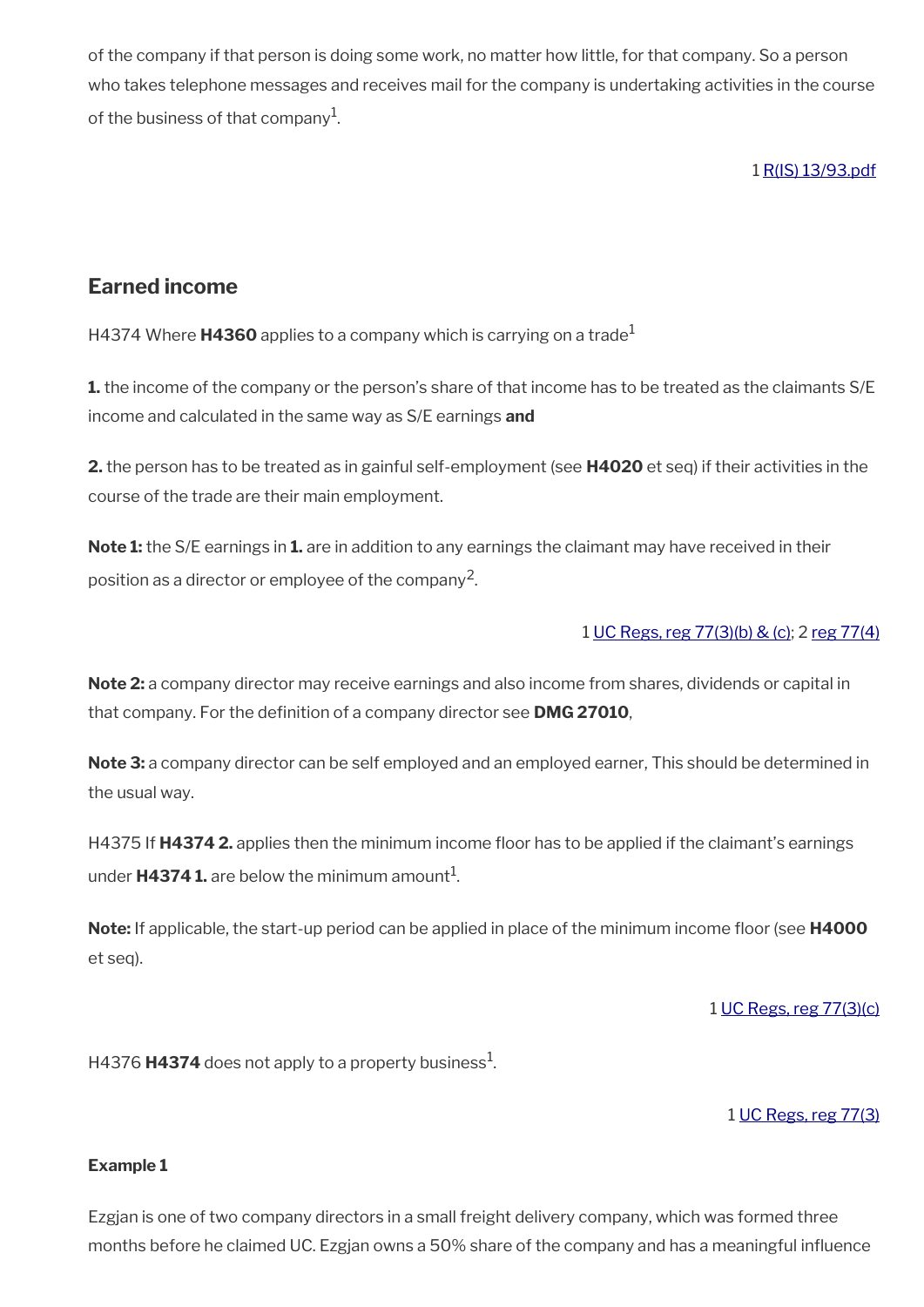over the running of the business. He declares that this is his main employment, where he works for 60 hours a week but does not draw a salary. The DM decides that Ezgjan stands in a position analogous to that of a sole owner or partner in relation to a company that is carrying on a trade. Subsequently, Ezgjan is treated as having a 50% share of the income of the company, calculated under the normal rules for determining self employed earnings. He is also treated as being in gainful self-employment and, as the business began trading within 12 months of the AP in which the DM is making the decision and the claimant is taking active steps to increase his earnings, the DM places Ezgjan in the start-up period.

### **Example 2**

Claudia owns a small wedding dress shop with her business partner. They each own a 50% share in the company which was formed 18 months before Claudia claimed UC. Claudia declares she has a meaningful infuence over the running of the business and that this is her main employment, where she works for 40 hours a week but does not draw a salary. The DM decides that Claudia stands in a position analogous to that of a sole owner or partner in relation to a company that is carrying on a trade. Claudia is treated as having a 50% share of the income of the company, calculated under the normal rules for determining self employed earnings. She is also treated as being in gainful self employment and accordingly, the minimum income floor is applied.

# **Exceptions**

H4377 **H4374** does not apply to claimants who derive income from a company where the income is employed earnings for the purposes of UC. This means that income

**1.** made to workers by intermediaries **and**

**2.** from managed service companies

is not S/E earnings $^{\rm 1}$ .

Where UC claimants have engagements as both off-payroll workers and as genuinely self-employed contractors, whichever is their main employment will determine how they are treated under UC.

1 [UC Regs, reg 77\(5\)](https://www.legislation.gov.uk/uksi/2013/376/regulation/77); [Income Tax \(Earnings and Pensions\) Act 2003, Part 2, Chapters 8](https://www.legislation.gov.uk/ukpga/2003/1/part/2/chapter/8) & [9](https://www.legislation.gov.uk/ukpga/2003/1/part/2/chapter/9)

H4378 ADM Chapter **H3** provides guidance on employed earnings.

H4379 - H4499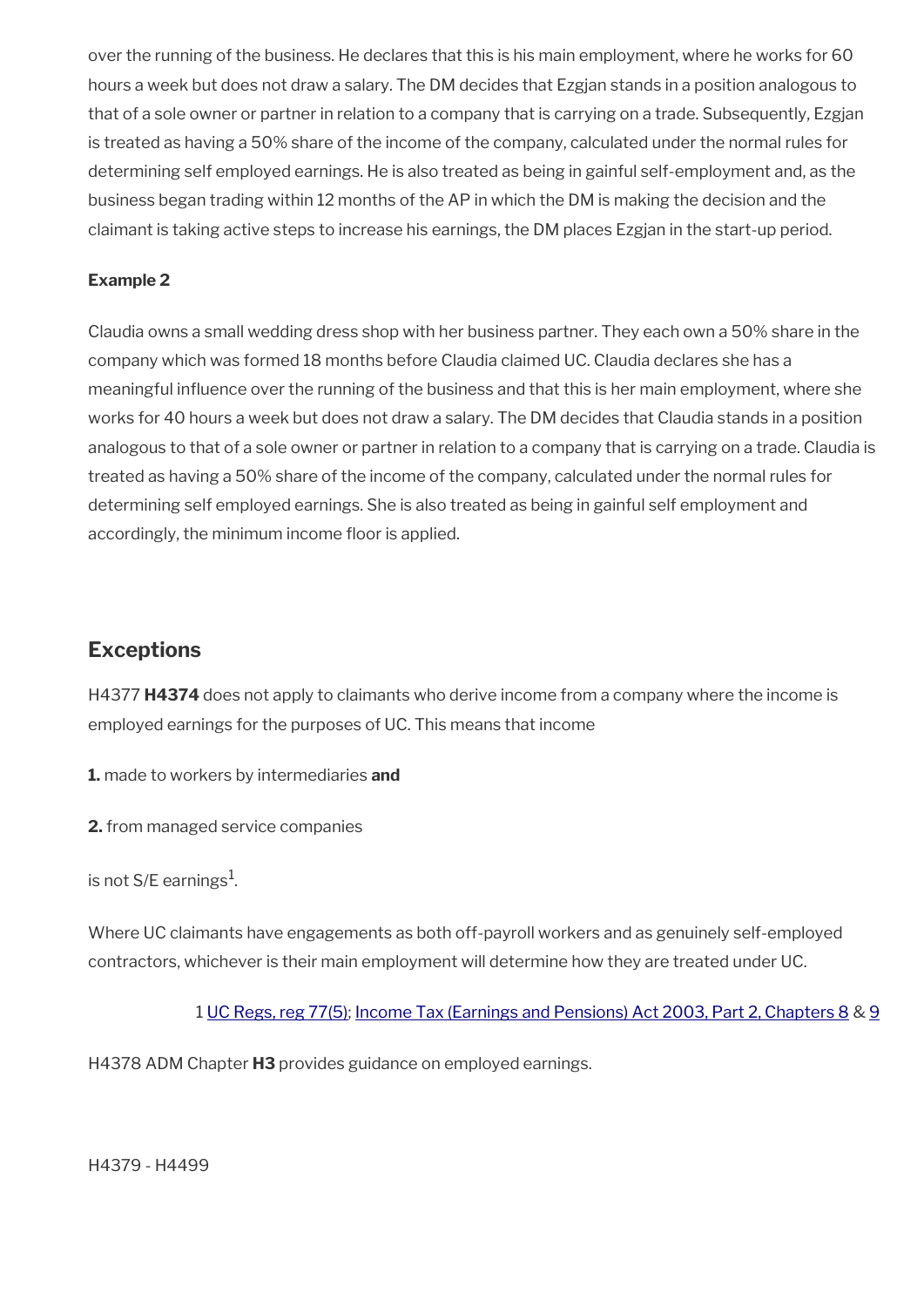# **Self-Employed Losses H4500 - H4999**

# **Self-employed losses**

[Introduction](#page-62-1) H4500

[Unused losses](#page-62-0) H4501 - H4999

# <span id="page-62-1"></span>**Introduction**

H4500 From 11.4.18 the general principle for calculating earned income (**H4006**) in digital/ full service areas is modifed in certain circumstances. Where the calculation of the claimant's self-employed earnings (H4158) results in a loss, that figure can be carried forward to the next assessment period.

# <span id="page-62-0"></span>**Unused Losses**

H4501 For the purposes of this guidance In UC an unused loss does not include the loss from an assessment period that began before **11.4.18**.

H4502 A claimant has an unused loss in any previous AP, which will be used to calculate their selfemployed earnings in the current AP<sup>1</sup> as set out at **H4158**, if:

**1.** the calculation results in a negative amount (a loss) **and**

**2.** the loss has not been extinguished in any subsequent AP.

### 1 [UC Regs, reg 57A](https://www.legislation.gov.uk/uksi/2013/376/regulation/57A)

**Note:** a loss is extinguished if no amount of that loss remains after it has been deducted in the calculation at **H4158 5.**

### **Minimum Income Floor**

H4503 The application of the minimum income floor<sup>1</sup> is not affected by the calculation of surplus earnings or where a self-employed claimant has an unused loss in an AP. It is the level of earnings that is calculated after the application of the surplus earnings or unused losses guidance in this memo that should be used to determine whether the minimum income floor applies. If a self-employed claimant has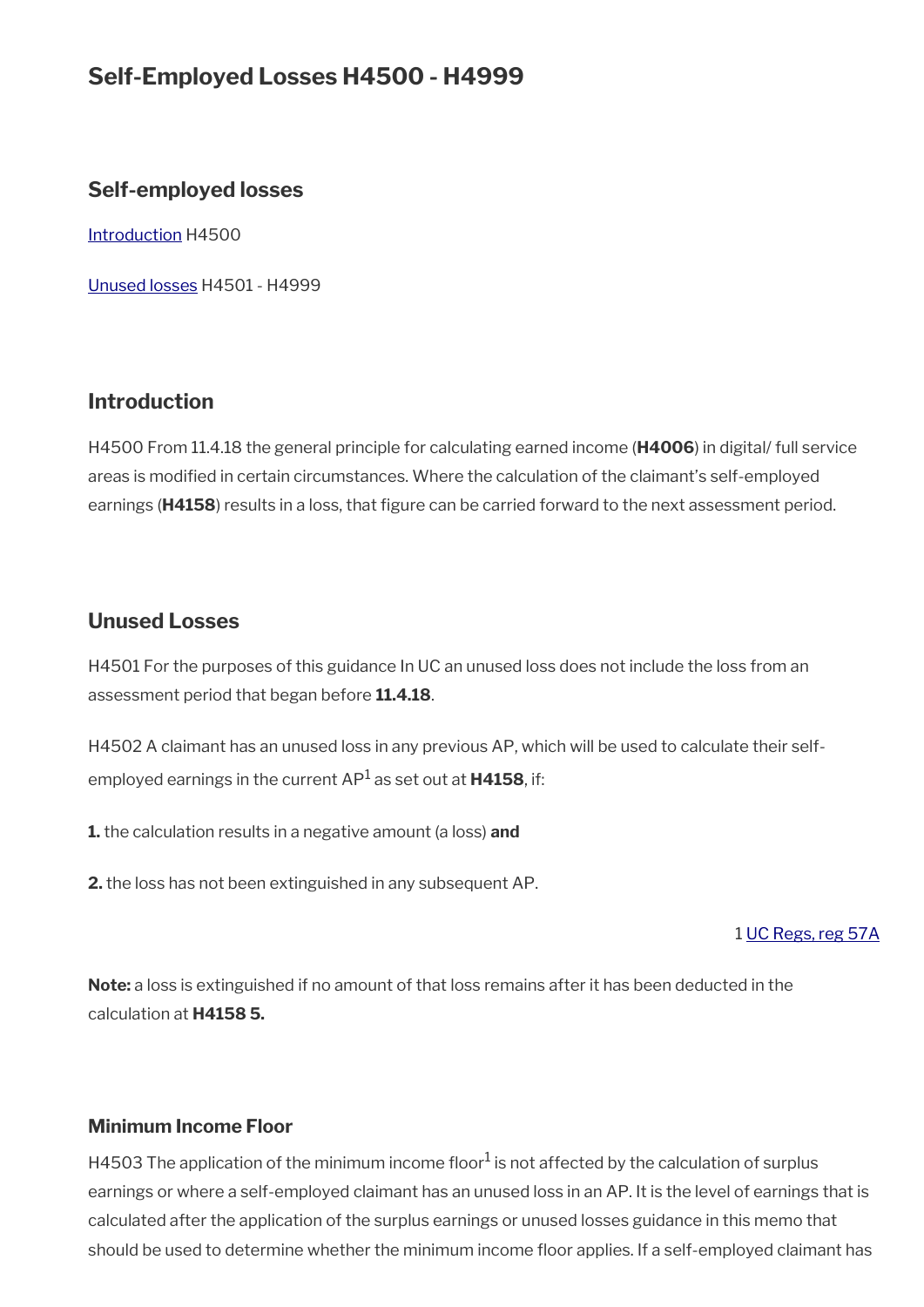a loss in any AP, the level of earnings for that AP will be nil and the minimum income foor will be applied.

1 [UC Regs, reg 62](https://www.legislation.gov.uk/uksi/2013/376/regulation/62)

### **Example 1**

Derek is self-employed market trader in receipt of UC. In his current AP he reports actual receipts of £750, permitted expenses of £2,300 (including stock he has bought to sell over the coming months), and that he has paid income tax and national insurance contributions of £200.

His self-employed earnings are calculated as follows:

**AP 1**: £750 (receipts) - £2,300 (expenses) - £200 (tax & NI) = **-£1,750**.

Derek's self-employed earnings figure for UC is nil in this AP. The minimum income floor is £987 and is applied. Derek carries forward a loss of £1,750 to the following AP.

**AP 2**: £800 (receipts) – £500 (expenses) - £200 (tax & NI) - £1,750 (unused losses) = -**£1,650**.

Derek's self-employed earnings figure for UC is nil and the minimum income floor of £987 applies. Derek carries forward a loss of £1,650 to the following AP.

**AP 3** to **AP 8**: Derek's income and expenditure remain steady throughout the following 6 APs, reducing his unused losses by £100 in each AP. His self-employed earnings remain at nil and the minimum income foor of £987 applies throughout. At the end of AP 8 Derek has unused losses of **£1,050** to carry forward to **AP 9**.

**AP9**: £2,000 (receipts) - £500 (expenses) - £200 (tax & NI) - £1,050 (unused losses) = **£250**.

Derek has a good trading month which extinguishes his unused losses. His self-employed earnings for this AP are £250, still below the minimum income foor of £987, which continues to apply.

### **Example 2**

Derek is a market trader (business 1). He also has a second business running an antique shop (business 2).

**AP1**: Derek reports the following:

Business 1: £750 (receipts), £1,300 (expenses) & £200 (tax & NI).

Business 2: £1,500 (receipts), £750 (expenses) & £150 (tax & NI).

His self-employed earnings for UC is calculated as follows:

£2,250 (combined receipts) - £2,050 (combined expenses) - £350 (combined tax & NI) = **-£150**.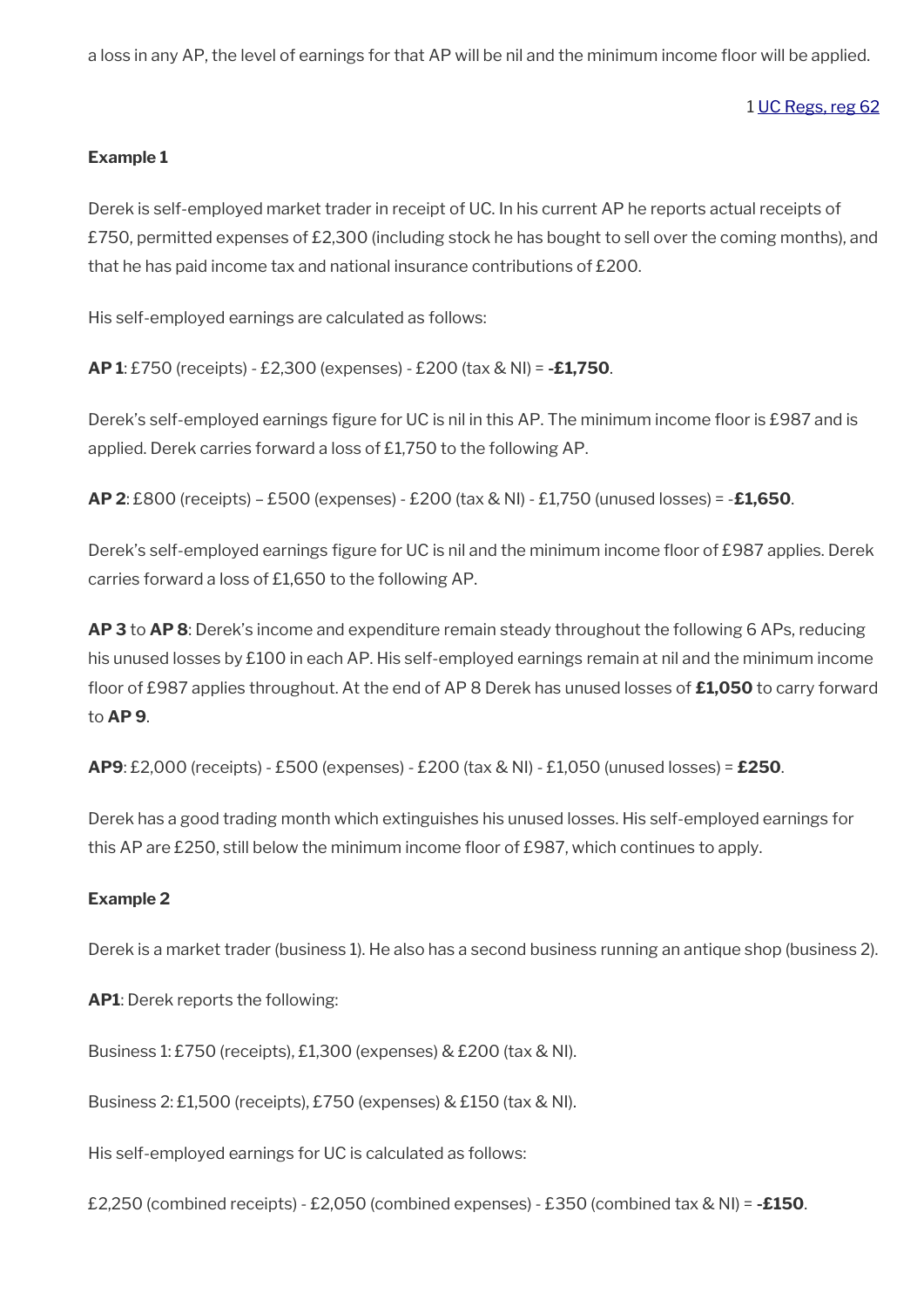Derek's self-employed earnings for UC in this AP are nil and the minimum income floor of £987 applies. He carries forward a loss of £150 to the following AP.

**AP 2**: Derek reports the following:

Business 1: £750 (receipts), £500 (expenses) & £200 (tax & NI).

Business 2: £2,000 (receipts), £750 (expenses) & £150 (tax & NI).

His self-employed earnings for UC are calculated as follows:

£2,750 (combined receipts) - £1,250 (combined expenses) - £350 (combined tax & NI) - £150 (unused losses) = **£1,000**.

Derek's unused losses have been extinguished and his self-employed earnings for this AP are £1,000, as they exceed his minimum income floor of £987.

**Note:** see appendix 3 for another example of a self-employed claimant.

# **Breaks in UC entitlement**

H4504 Where the claimant was previously entitled to UC, and the last day of entitlement in that award fell:

**1.** within the 6 months **before** the first day of entitlement in respect of the new award

then providing the claimant supplies such information as may be required, the DM may treat:

**2.** the APs in the previous award **and**

**3.** any months between the previous award and the current award in respect of which a claim has been made

as APs under the current award.

### **Example**

Rodney is self-employed and runs a small printing shop. He receives UC and in the current AP running from 27th March to 26th of April, he has an unused loss of £1,800. Rodney decides that he no longer wishes to claim UC and his award ends on 26th April.

Rodney re-claims UC on 28th August. As this is within 6 months of Rodney's last day of entitlement in his previous award, the DM decides to treat the APs in the previous UC award and those months between as APs for the purpose of the new claim. This means that the unused loss of £1,800 from his previous UC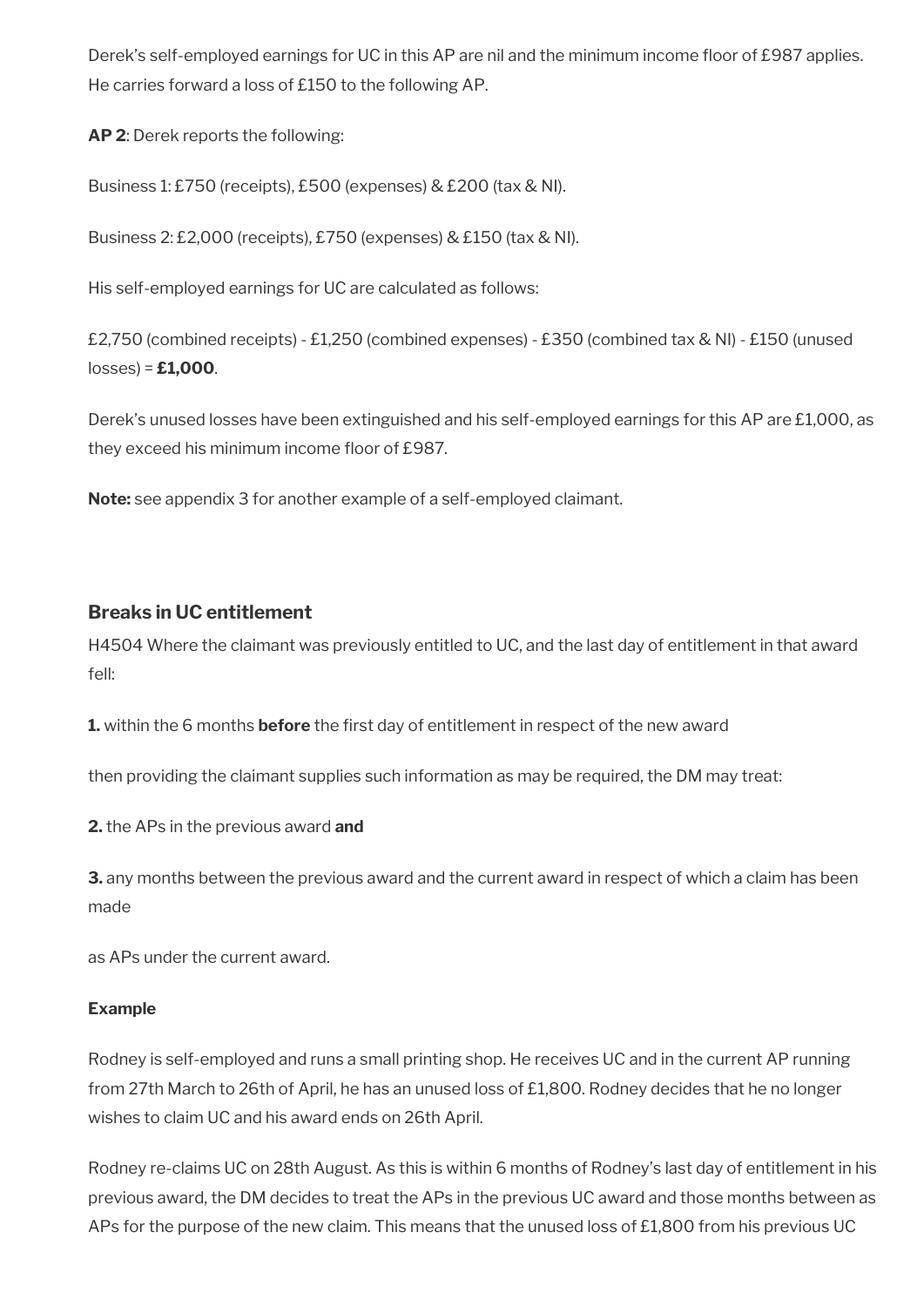award will be used to calculate his self-employed earnings for his new claim.

**AP1**: Rodney reports the following in relation to the new claim:

£1,250 (receipts), £500 (expenses) & £200 (tax & NI).

His self-employed earnings for UC are calculated as follows:

£1,250 (receipts) - £500 (expenses) - £200 (tax & NI) - £1,800 (unused losses) = **-£1,250**.

Rodney's self-employed earnings for this AP are nil and the minimum income floor of £1,100 applies. He carries forward an unused loss of £1,250 to the following AP.

**AP2**: Rodney's earnings and expenditure remain stable. His UC award is calculated as follows:

£1,250 (receipts) - £500 (expenses) - £200 (tax & NI) - £1,250 (unused losses) = **-£700**.

Rodney's self-employed earnings for this AP are nil and the minimum income floor of £1,100 applies. He carries forward an unused loss of £700 to the following AP.

**AP3**: Rodney's earnings and expenditure continue to remain stable. His UC award is calculated as follows:

£1,250 (receipts) - £500 (expenses) - £200 (tax & NI) - £700 (unused losses) = **-£150**.

Rodney's self-employed earnings for this AP are nil and the minimum income floor of £1,100 applies. He carries forward a surplus of £150.

**AP4**: Rodney's circumstances are unchanged and UC award is calculated as follows:

£1,250 (receipts) - £500 (expenses) - £200 (tax & NI) - £150 (unused losses) = **£400**.

Rodney's unused losses have been extinguished and his self-employed earnings for this AP are £400. This is below the minimum income floor of £1,100, which is applied for this AP.

H4505 - H4999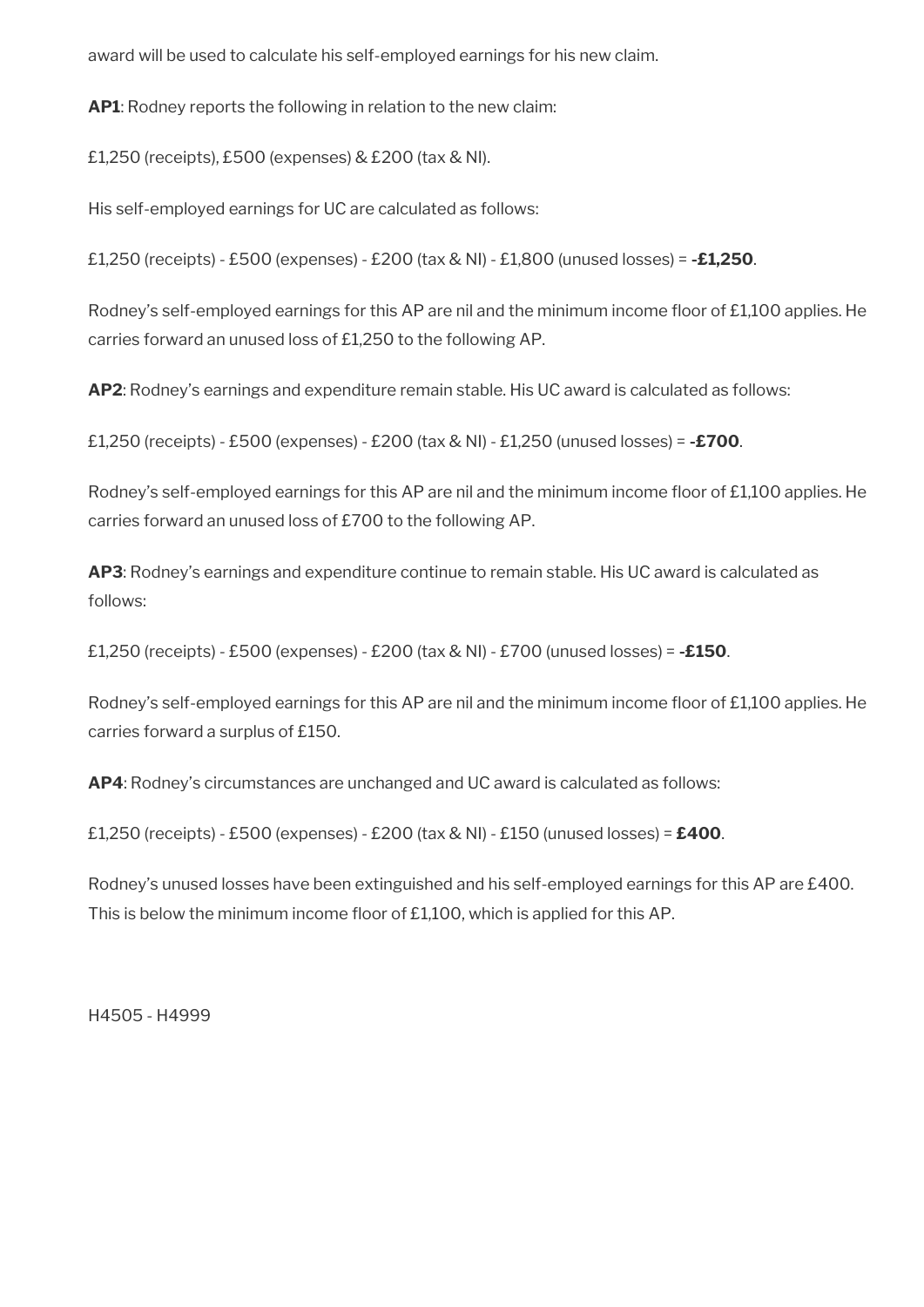# **Appendices**

# **Appendices**

[Appendix 1](#page-66-0) National minimum wage hourly rates

[Appendix 2](#page-67-0) Further exampes of the gainful self-employment test

[Appendix 3](#page-70-0) Further examples of surplus earnings and self-employed losses

# <span id="page-66-0"></span>**Appendix 1**

## **National minimum wage hourly rates**

**Year 25 and over 21 and over 18 to 20 Under 18 Apprentice**

| 2012 -   |                     | £6.19 | £4.98   | £3.68 | £2.65                      |
|----------|---------------------|-------|---------|-------|----------------------------|
| 2013 -   |                     | £6.31 | £5.03   | £3.72 | £2.68                      |
| $2014 -$ |                     | £6.50 | £5.13   | £3.79 | £2.73                      |
| $2015 -$ |                     | £6.70 | £5.30   | £3.87 | £3.30                      |
|          | 2016 £7.20*         | £6.70 | £5.30   | £3.87 | £3.30                      |
|          | 2016 £7.20*         | £6.95 | £5.55   | £4.00 | £3.40                      |
|          | 2017 £7.50*         | £7.05 | £5.60   | £4.05 | £3.50                      |
|          | 2018 £7.83*         | £7.38 | £5.90   | £4.20 | £3.70                      |
|          | 2019 £8.21*         | £7.70 | £6.15   | £4.35 | £3.90                      |
|          | 2020 £8.72*         | £8.20 | £6.45   | £4.55 | £4.15                      |
|          | 23 and over 21 - 22 |       | 18 - 20 |       | <b>Under 18 Apprentice</b> |
|          | 2021 £8.91          | £8.36 | £6.56   | £4.62 | £4.30                      |

\* The National Minimum Wage for those aged 25 and over (also known as the National Living Wage) was introduced from 1.4.16. From 1.4.21 the National Living Wage was extended to those aged 23 and over.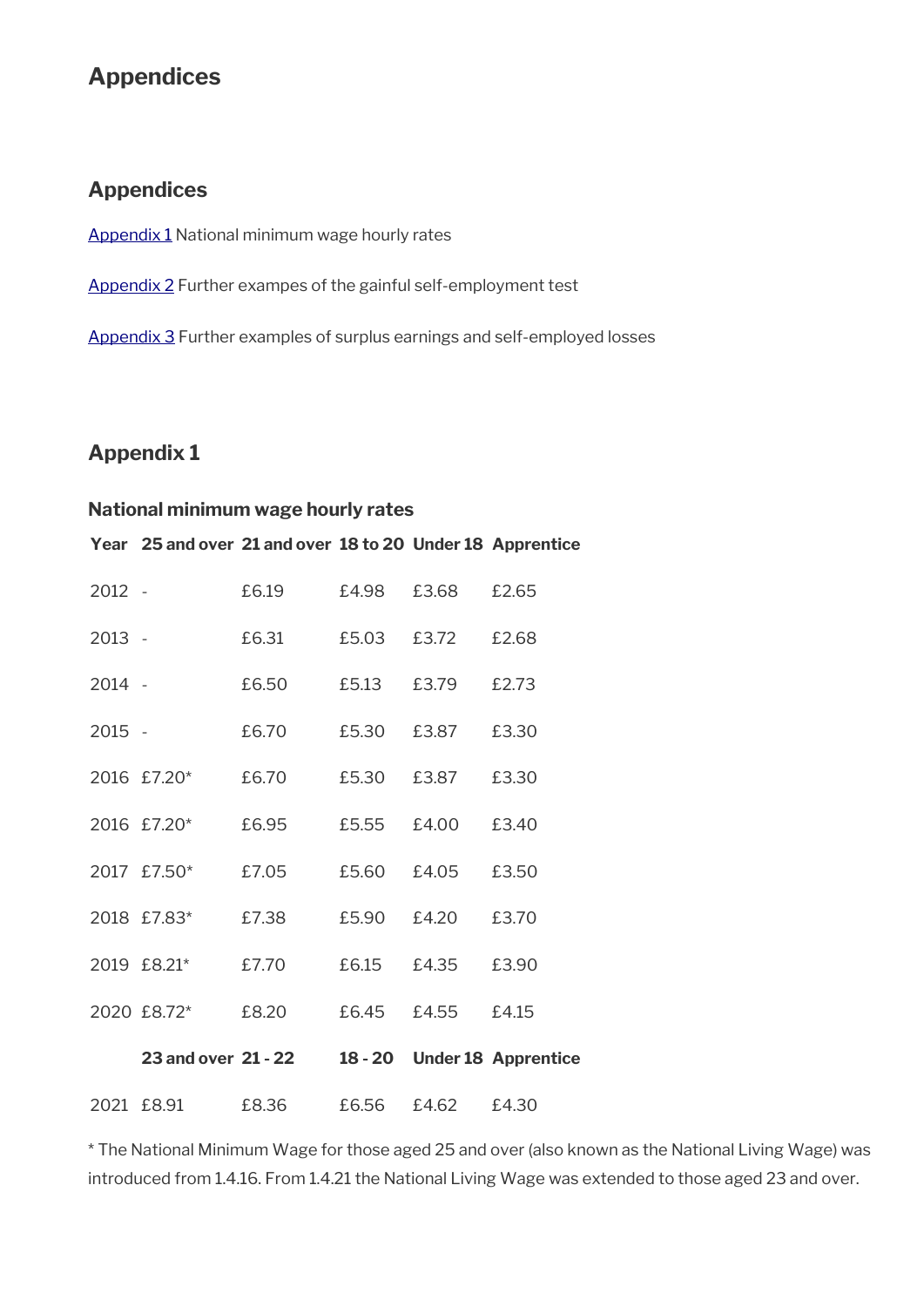# <span id="page-67-0"></span>**Appendix 2**

# **Further examples of the gainful self-employment test**

# **Example 1**

# **Outline: Both S/E and PAYE activity being carried out with no signifcant difference between the hours worked or between the income received and the S/E activity being regular, organised, developed and carried out in expectation of proft.**

Paul works as an offce manager for a local charity. He works 12 hours a week and is paid £84 a week. He also works at home, typing documents from audio. He can decide the number of hours he works and how much work he undertakes. He uses his own computer and broadband for this and is paid per minute of audio he types up. Paul estimates he spends around 12 hours a week typing and earns around £90 a week on average. Paul says he prefers his office work, but the charity only needs a part-time office manager. Paul says the typing is to supplement his income and that the fexibility it allows means he can arrange to be at home when his children finish school.

## **Part 1**

Paul spends a similar amount of time on both activities. The DM therefore has to look at earnings in order to determine what the main form of employment is. The earnings generated from the two employments prove inconclusive. The DM concludes, on balance, that typing is not Paul's main employment goal as he has stated that he is not interested in increasing his output from typing. Therefore, self-employment is not Paul's main employment.

### **Part 2**

Paul has a clear profit-seeking motive and he uses his own equipment. The DM determines that the earnings from his office cleaning are S/E earnings

### **Part 3**

Paul undertakes his typing regularly and a contract with frm supplying his work. The DM determines that the work is organised, regular and in expectation of proft.

### **Determination**

Paul has not met part 1 of the test and he is therefore determined by the DM not to be gainfully S/E.

### **Example 2**

**Outline: Claimant carries out both S/E and PAYE activities. The S/E activity takes up the majority of available working hours and is organised, developed, regular and carried out in expectation of proft.**

Lizzie has claimed UC and her expected hours of work per week are 35. Lizzie is an electrician and works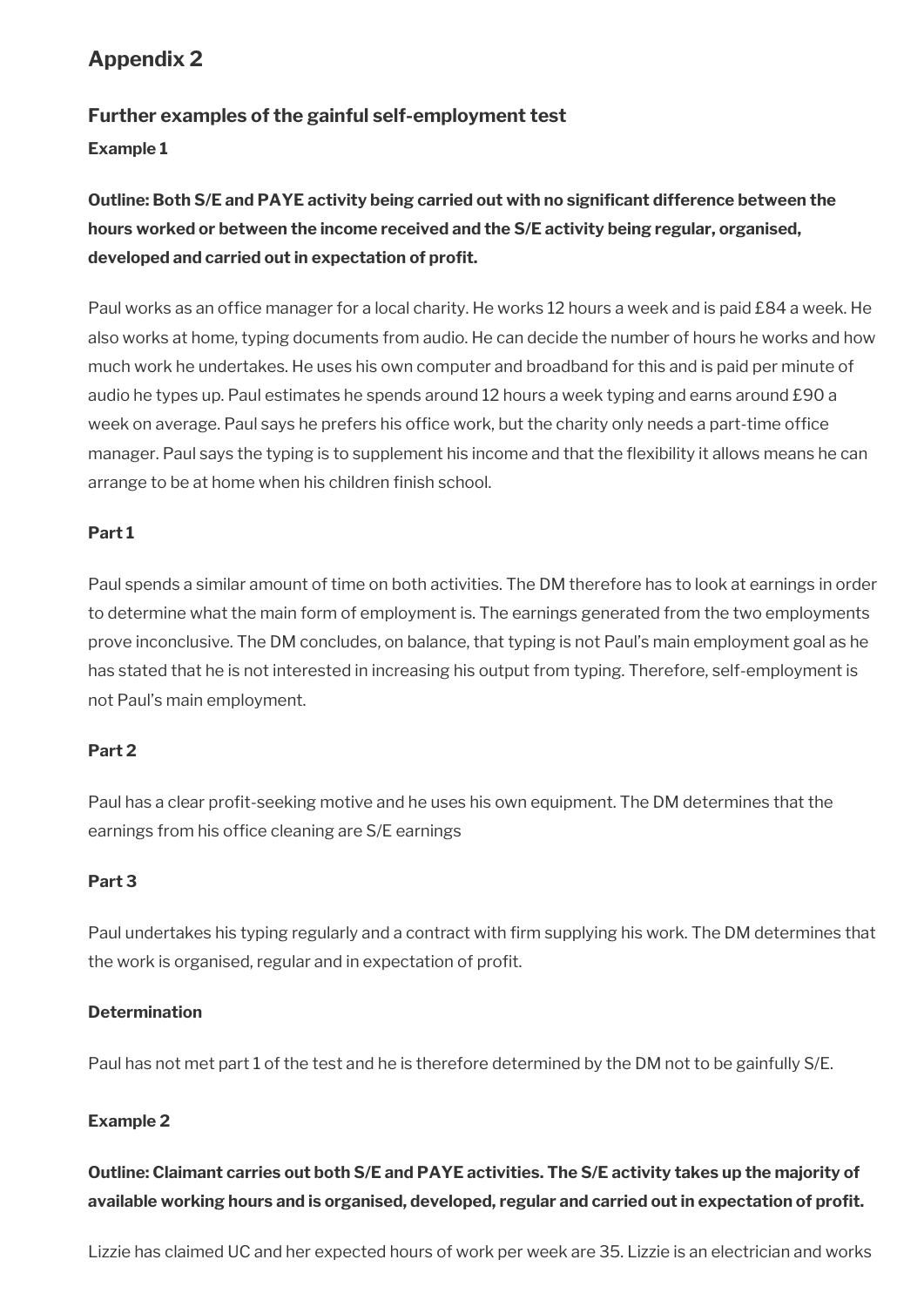in the construction industry. Some of Lizzie's work is on a sub-contracting basis and some of her work is as an employee.

Lizzie's weekly hours of work vary over the year - they depend on the availability of work and the weather. Over the course of a typical year, Lizzie works on average 30 hours a week. She estimates that about a third of her time is on an employed basis and the rest on a S/E basis.

## **Part 1**

Lizzie spends the majority of her time on the S/E activity, so the DM considers this to be her main employment.

### **Part 2**

Lizzie's work is clearly carried out in the expectation of proft in a recognised vocation/trade. Her subcontracting income is not employed earnings. The DM determines that her income from sub-contracted work is S/E earnings.

### **Part 3**

Lizzie actively promotes her sub-contracted work. She has a list of regular customers and has separate accounts for her sub-contract work, which also contain evidence of regular income. The DM determines that the subcontracted work is organised, developed, regular and in expectation of proft.

### **Determination**

Lizzie met all three parts of the tests, so is therefore determined by the DM to be gainfully S/E.

### **Example 3**

# **Outline: S/E activity only is carried out and takes up the majority of available working hours but does not provide much income and is not the claimant's main employment goal.**

Ed is an engineer who has had regular employment over the years. He was made redundant 2 months ago and is looking to find employment locally in the engineering industry. Ed also breeds rare-breed ducks and, for many years, has been selling his ducks to local butchers. He estimates that he used to spend around 10 hours a week caring for his ducks but, since he lost his job, he has increased this to around 18 hours a week. Ed's estimates his income from selling his ducks averages around £80 a week.

### **Part 1**

Ed spends over half of his available time on S/E activity but it generates a relatively small income and he is actively looking for work in his previous area of employment. On balance, the DM decides that the S/E is not Ed's main employment goal and not his main form of employment.

### **Part 2**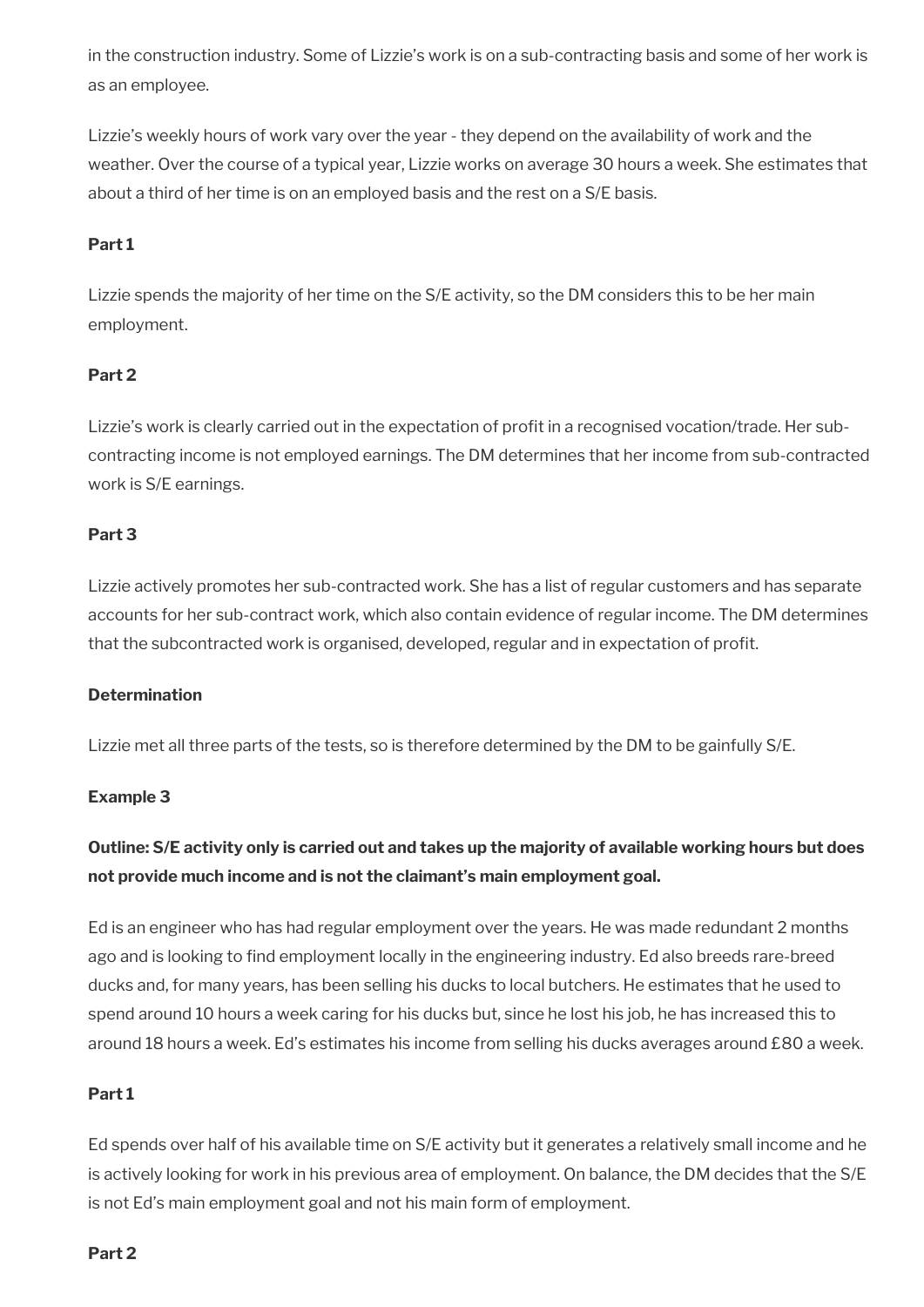The earnings derived from his ducks are determined by the DM to be S/E earnings as Ed's work is a trade, he provides her own equipment and can control the hours he works.

### **Part 3**

The DM decides that Ed's S/E work is developed, regular, organised and whilst providing limited income is carried out in expectation of profit.

## **Determination**

Ed has failed to meet Part 1 of the gainful S/E test and the DM determines that he is not gainfully S/E.

## **Example 4**

**Outline: Claimant is experiencing low to no income from S/E activity due to bad weather. The activity normally takes up her available hours of work and claimant can demonstrate that the business can still provide gainful S/E when weather improves.** 

Sharonjit is the sole owner of a small roofing firm. Normally Sharonjit spends 40 hours a week running the business but work has stopped temporarily because of the bad weather. The income from the business has recently therefore dropped dramatically to the point now where no income is received from the business. Sharonjit claims UC and brings to her gateway interview:

**1.** a letter from her bank stating that they regard his business as a going concern

**2.** purchase orders for materials relating to significant amounts of work she has in the pipeline, waiting for the weather to improve.

**3.** VAT statements from HMRC, evidencing that HMRC regard her as self-employed.

**4.** A local newspaper to show that she is advertising to bring in more work.

### **Part 1**

While Sharonjit is currently engaged in a low number of hours work, there is evidence that her SE business is her main employment goal. The DM determines that the roofng frm is Sharonjit's main employment.

# **Part 2**

Sharonjit is engaged in a trade/vocation in expectation of proft. There is no other employer, so the DM determines that the income is S/E earnings.

### **Part 3**

Sharonjit has a clear account of why her business is experiencing difficulty. She is demonstrating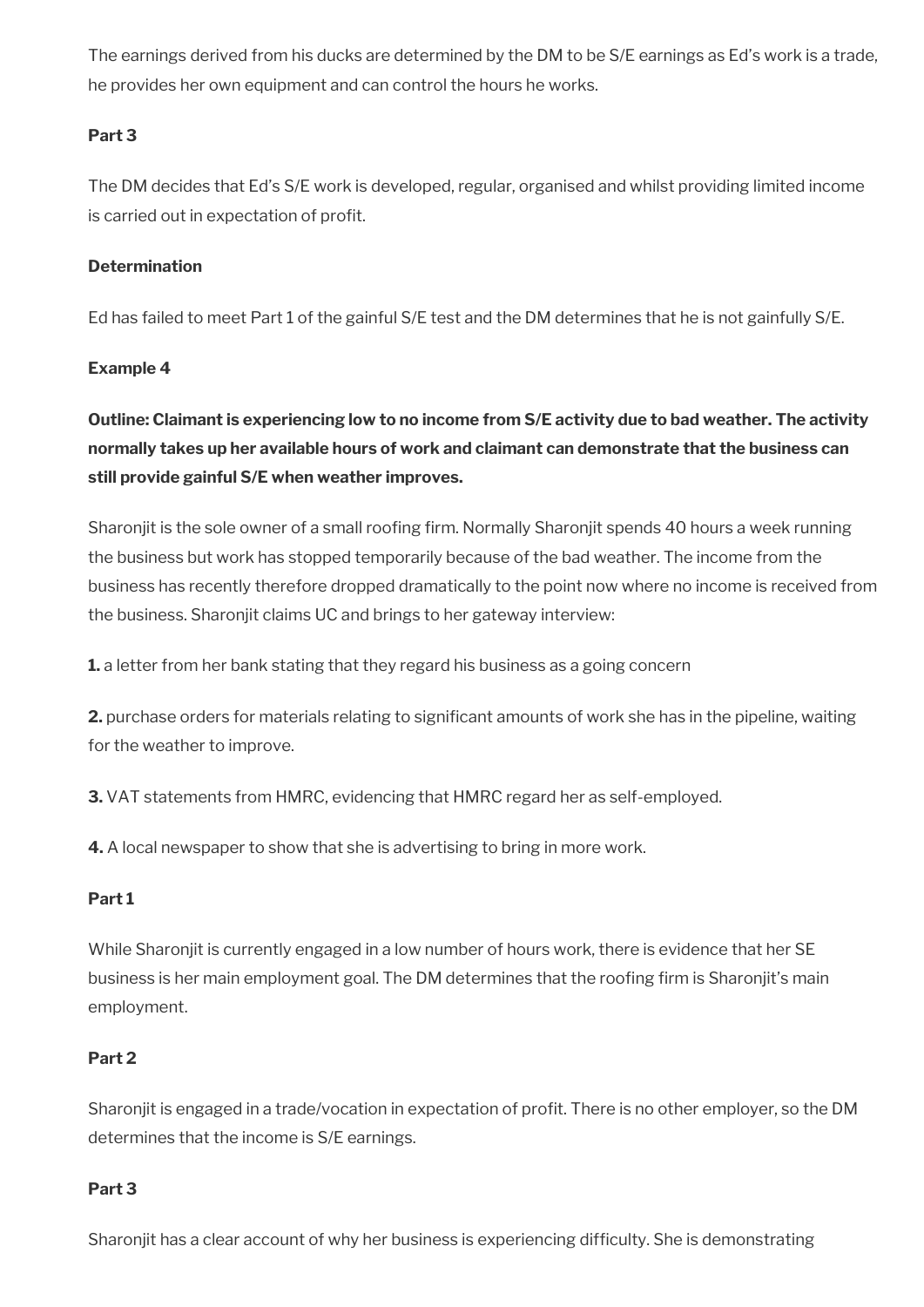concern at the issues facing her business. The bank and HMRC recognise the business as a going concern. Sharonjit also has an expectation of work restarting. The DM has doubts about when Sharonjit will be able to pick up the work she has in the pipeline, but on balance the DM determines that the work is organised, developed, regular and carried out in expectation of proft.

## **Determination**

The DM considers that Sharonjit has met all of the parts of the test and is determined by the DM to be gainfully S/E.

# <span id="page-70-0"></span>**Appendix 3**

# **Further examples of Surplus Earnings and Self-Employed Losses**

# **Example 1 – Employed with work allowance**

Alana is 32 and has 1 child. She has regular monthly earnings of £500 and no unearned income. Her UC amount is £317.82, her child element is £277.08 and her work allowance is £397.00. The de-minimis is £300.

Her normal UC award is calculated as follows:

**1.** Maximum UC amount - £317.82 + £277.08 = £594.90

- **2.** £500 (earned income) £397 work allowance = £103.00.
- **3.** £103.00 x 0.63 (taper) = £64.89
- **4.** £594.90 £64.89 = **£530.01** UC award

# **AP 1**

Alana receives a net performance bonus of £1,238.65, making her total earned income for this AP £1,738.65. This ends her UC entitlement but surplus earnings will apply to any subsequent claims made within six months.

Her UC award is calculated as follows:

**1.** Maximum UC amount - £317.82 + £277.08 = £594.90

**2.** £1,738.65 (earned income) - £397 (work allowance) = £1,341.65.

**3.** £1,341.65 x 0.63 (taper) = £845.24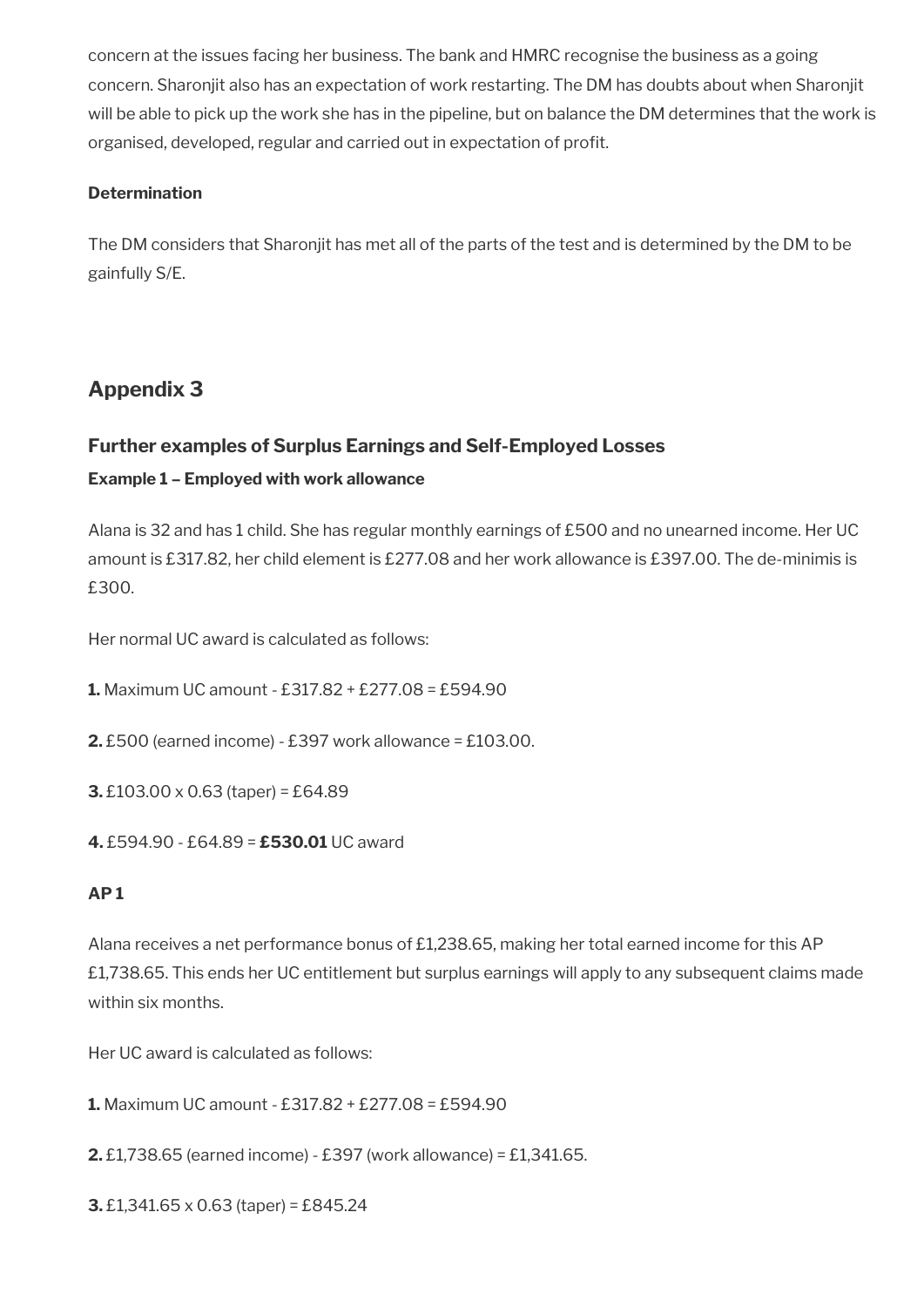**4.** £594.90 - £845.24 = -**£250.34** (excess income)

The original surplus is calculated as follows:

**1.** the nil UC threshold is £594.90 - £0.00 ÷ 63 x 100 = £944.29 + £397 = £1,341.29

**2.** the relevant threshold is £1,341.29 + £300 = £1,641.29

**3.** the original surplus is £1,738.65 - £1,641.29 = **£97.36**

### **AP 2: Reclaim received**

Her UC award is calculated as follows:

**1.** Maximum UC amount - £317.82 + £277.08 = £594.90

**2.** £97.36 (surplus earnings) + £500 (actual earned income) = £597.36

**3.** £597.36 (total earned income) - £397 (work allowance) = £200.36.

**4.** £200.36 x 0.63 (taper) = £126.23

**5.** £594.90 - £126.23 = **£468.67** UC award (the surplus is eroded).

### **Example 2 – Couple Claim**

Peter, 54 and Jackie, 41 are a couple with no children. Peter has regular monthly earnings of £500 and Jackie's regular monthly earnings are £600. They pay rent of £300 per month. Their UC amount is £498.89, their housing element is £300 and the de-minimis is £300.

Their normal UC award is calculated as follows:

**1.** Maximum UC amount - £498.89 + £300 = £798.89

**2.** £1,100 (earned income) x 0.63 (taper) = £693.00

**3.** £798.89 - £693.00 = **£105.89** UC award

# **AP 1**

Jackie receives a one off retainer payment of £775.43 making their total household earned income for this AP £1875.43. This ends their UC entitlement but surplus earnings will apply to any subsequent claims made within six months.

Their UC award is calculated as follows: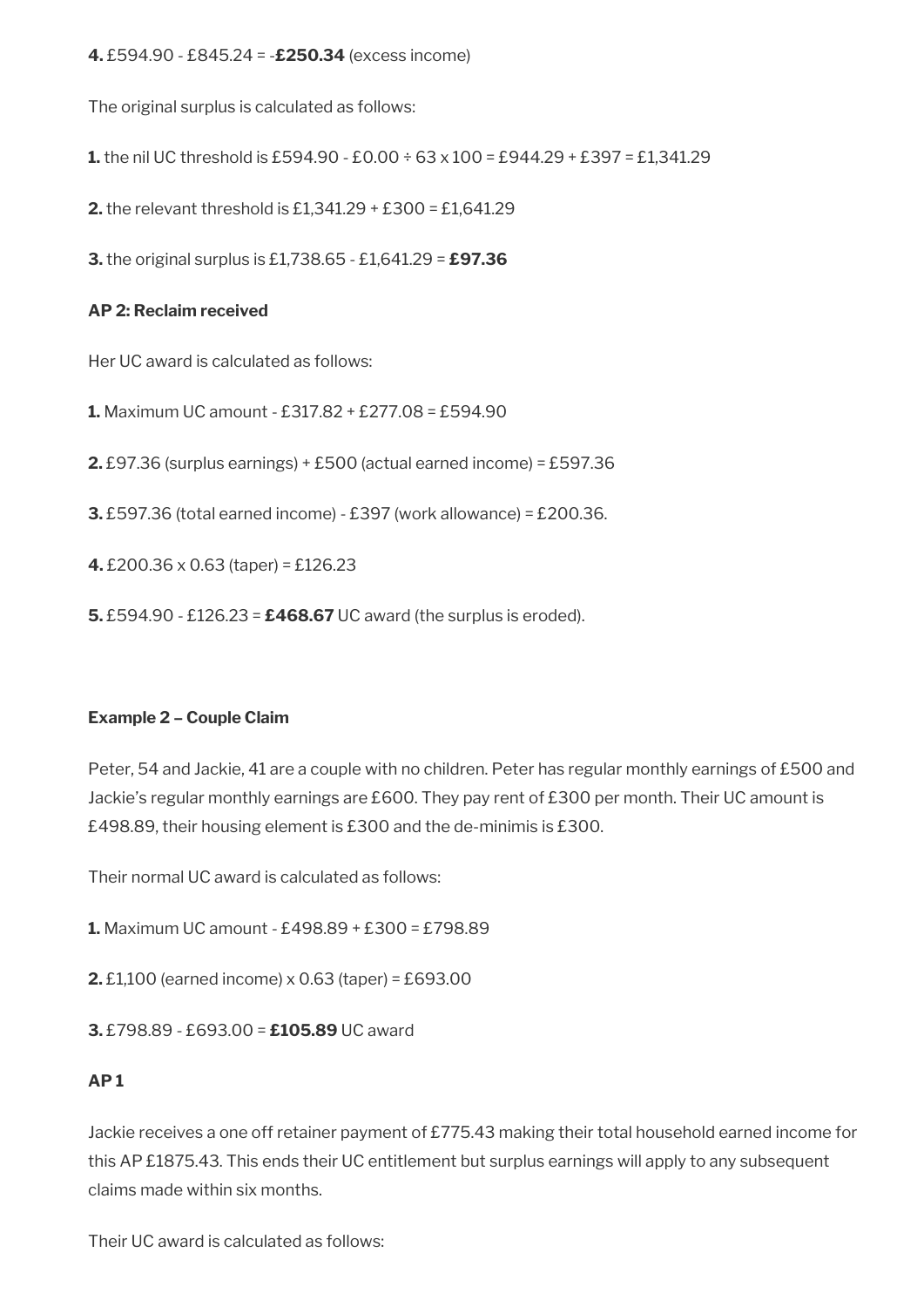**1.** Maximum UC amount - £798.89

**2.** £1,875.43 (total earned income) x 0.63 (taper) = £1,181.52

**3.** £798.89 - £1,182.52 = **-£383.63** (excess income)

The original surplus is calculated as follows:

**1.** the nil UC threshold is £798.89 - £0.00 ÷ 63 x 100 = £1,268.08

**2.** the relevant threshold is £1,268.08 + £300 = £1,568.08

**3.** the original surplus is £1,875.43 - £1,568.08 = **£307.35**

### **AP2 – Reclaim received (1st)**

Their UC award is calculated as follows:

**1.** Maximum UC amount - £498.89 + £300 = £798.89

**2.** £307.35 (surplus earnings) + £1,100 (actual earned income) = £1,407.35

**3.** £1,407.35 (total earned income) x 0.63 (taper) = £886.63

**4.** £798.89 - £886.63 = **-£87.74** (excess income)

There is no entitlement to UC on this claim but surplus earnings would no longer apply to any subsequent claims as their total earned income no longer exceeds the relevant threshold (the surplus has been eroded):

**1.** the nil UC threshold is £798.89 - £0.00 ÷ 63 x 100 = £1,268.08

**2.** the relevant threshold is £1,268.08 + £300 = £1,568.08

**3.** £1,407.35 (total earned income) is **less** than £1,568.08 (the relevant threshold).

#### **Example 3 – weekly paid claimant**

Elsa is 27 with 1 child and regular weekly earnings of £330 She normally receives four weekly wages in each AP. Her UC amount is £317.82, her child element is £277.08 and her work allowance is £397. The de-minims is £300.

A typical UC award is calculated as follows:

**1.** Maximum UC amount - £317.82 + £277.08 = £594.90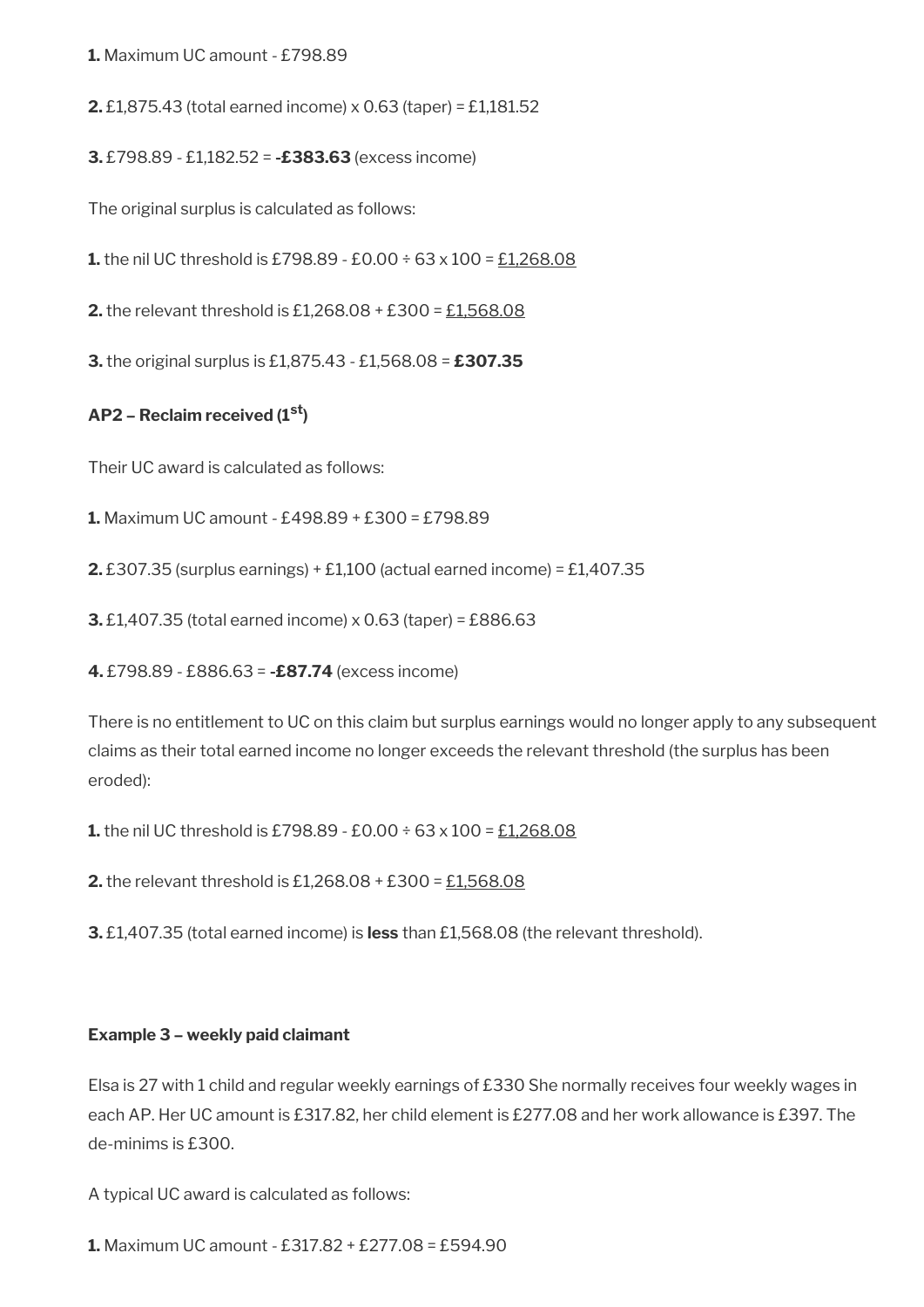**2.** £1,320 (earned income) - £397 (work allowance) = £923

**3.** £923 x 0.63 (taper) = £581.49

**4.** £594.90 - £581.49 = **£13.41** UC award

# **AP1**

Elsa receives 5 weekly wages in this AP making her total earned income £1,650. This ends UC entitlement but surplus earnings will apply to any subsequent claims made within six months.

Her UC award is calculated as follows:

**1.** Maximum UC amount - £317.82 + £277.08 = £594.90

**2.** £1,650 (earned income) - £397 (work allowance) = £1,253

**3.** £1,253 x 0.63 (taper) = £789.39

**4.** £594.90 - £789.39 = **-£194.49** (excess income)

The original surplus is calculated as follows:

**1.** the nil UC threshold is £594.90 - £0.00 ÷ 63 x 100 = £944.29 + £397 = £1,341.29

**2.** the relevant threshold is £1,341.29 + £300 = £1,641.29

**3.** the original surplus is £1,650 - £1,641.29 = **£8.71.**

#### **AP2 – reclaim received (1st)**

Elsa reclaims UC the following month. She receives 4 weekly wages in this AP, otherwise her circumstances are unchanged.

Her UC award is calculated as follows:

**1.** Maximum UC amount - £317.82 + £277.08 = £594.90

**2.** £8.71 (surplus earnings) + £1,320 (actual earned income) = £1,328.71

**3.** £1,328.71 (total earned income) - £397 (work allowance) = £931.71

**4.** £931.71 x 0.63 (taper) = £586.98

**5.** £594.90 - £586.98 = **£7.92** UC award

Elsa is therefore entitled to UC, surplus earnings would no longer apply to any subsequent claims as the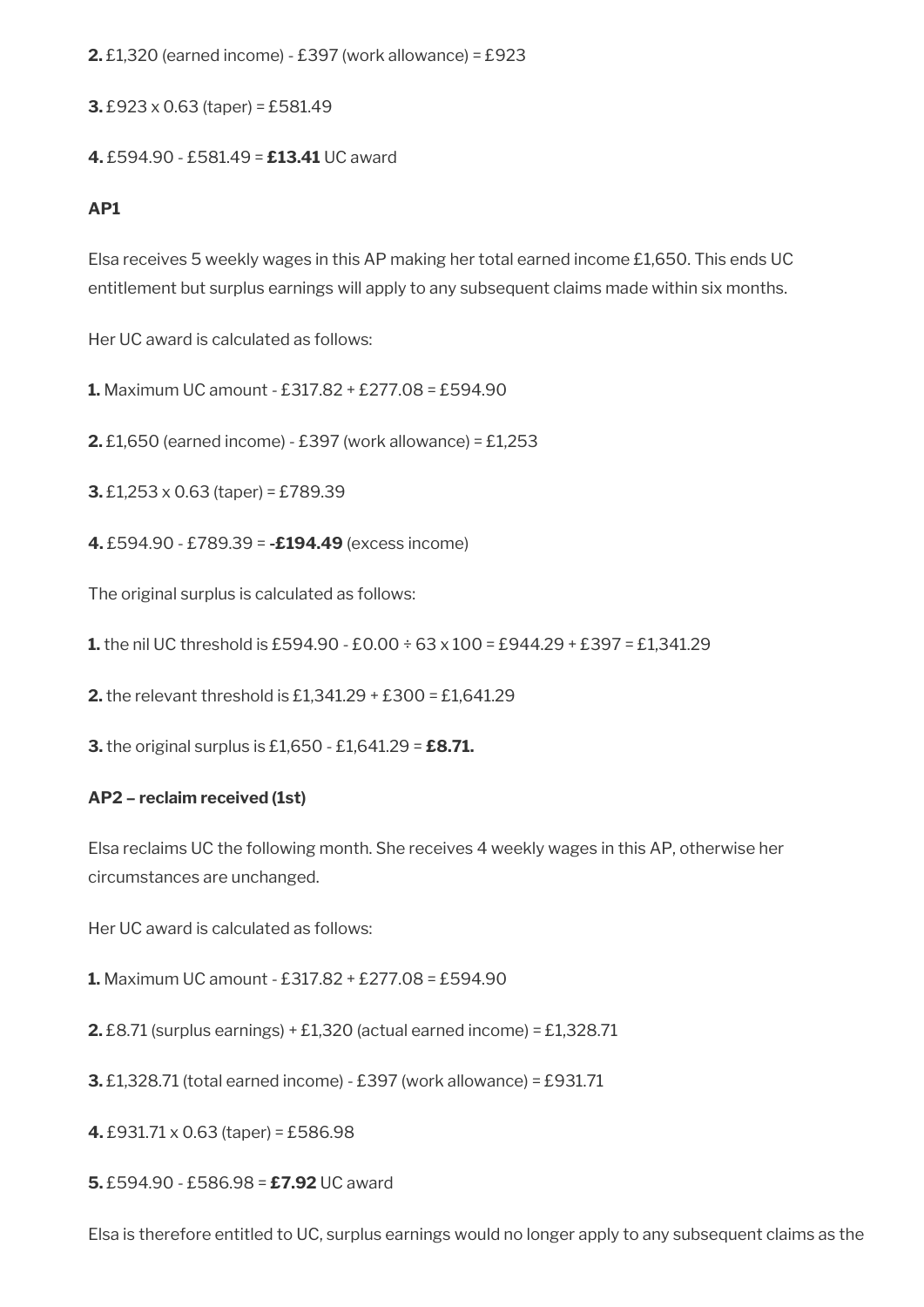total earned income no longer exceeds the relevant threshold (the surplus has been eroded):

**1.** the nil UC threshold is £594.90 - £0.00 ÷ 63 x 100 + £397 = £1,341.29

**2.** the relevant threshold is £1,341.29 + £300 = £1,641.29

**3.** £1,328.71 (total earned income) is **less** than £1,641.29 (the relevant threshold).

In cases where a claimant is paid weekly, it is likely this pattern of surplus earnings will repeat itself during the course of a year. Where that occurs the claimant will have to submit a new claim each time until the surplus is eroded.

## **Example 4 – self-employed surplus and loss**

Tiana is a 38 year old self-employed photographer, with a long established business. She is deemed gainfully self-employed for UC purposes and is subject to a minimum income floor of £1,048.17. Tiana's regular monthly earnings are £690. Her UC amount is £317.82, her housing element is £787.80 and the de-minimis is £300.

A typical UC award is calculated as follows:

**1.** Maximum UC amount - £317.82 + £787.80 = £1,105.62

**2.** £1,048.17 earnings (£690 actual earned income less than the Minimum Income Floor)

**3.** £1,048.17 x 0.63 (taper) = £660.35

**4.** £1,105.62 - £660.35 = **£445.27** UC award

# **AP1**

Tiana reports £2,864.67 of earnings due to completion and payment of a large contract in this AP. This ends UC entitlement but surplus earnings will apply to any subsequent claims made within six months.

Her UC award is calculated as follows:

**1.** Maximum UC amount - £317.82 + £787.80 = £1,105.62

**2.** £2,864.67 (earned income) x 0.63 (taper) = £1,804.74

**3.** £1,105.62 - £1,804.74 = **-£699.12** (excess income)

The original surplus is calculated as follows: